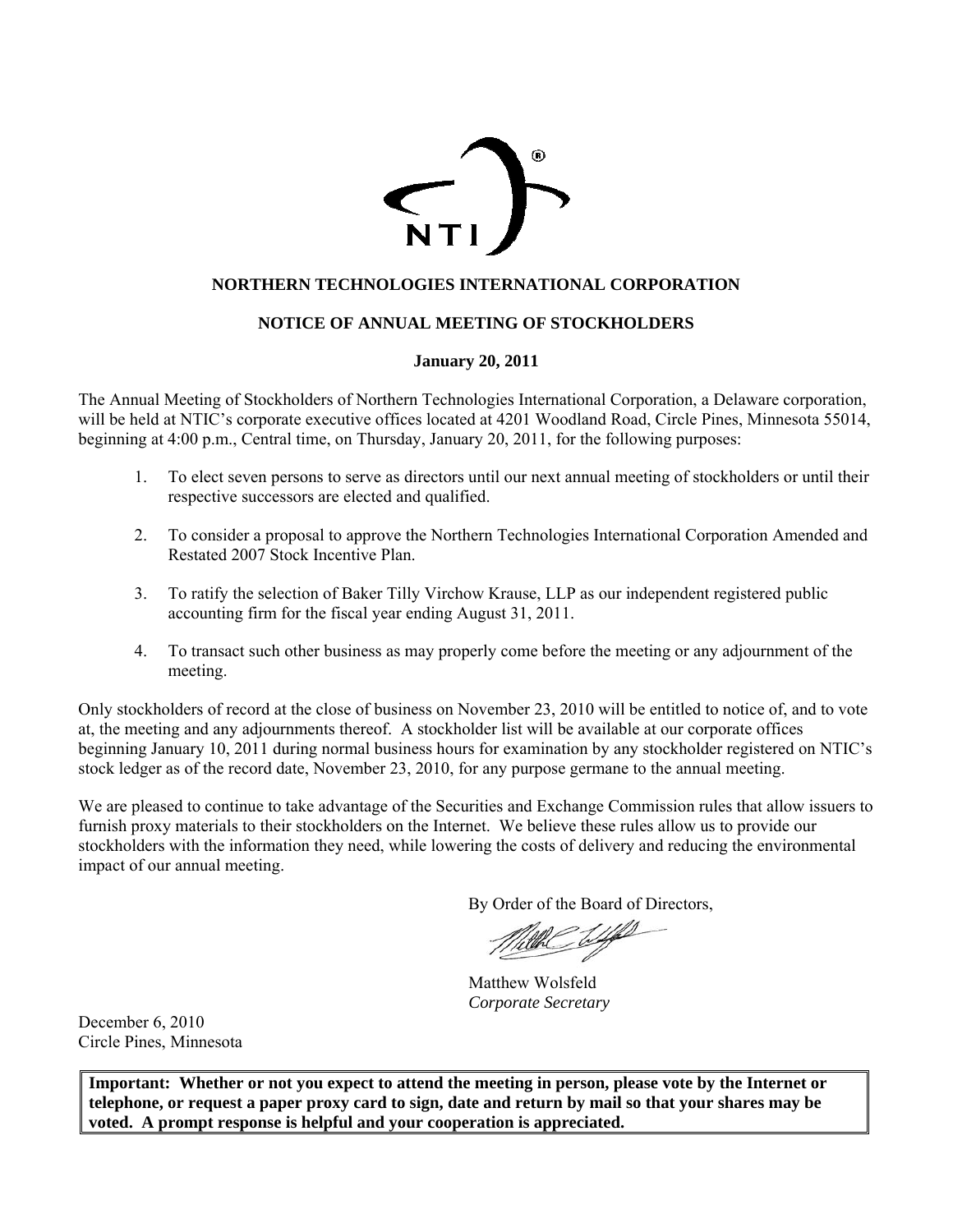# **TABLE OF CONTENTS**

| IMPORTANT NOTICE REGARDING THE AVAILABILITY OF PROXY MATERIALS 1 |  |
|------------------------------------------------------------------|--|
|                                                                  |  |
|                                                                  |  |
|                                                                  |  |
|                                                                  |  |
|                                                                  |  |
|                                                                  |  |
|                                                                  |  |
|                                                                  |  |
|                                                                  |  |
|                                                                  |  |
|                                                                  |  |
|                                                                  |  |
|                                                                  |  |
|                                                                  |  |
|                                                                  |  |
|                                                                  |  |
|                                                                  |  |
|                                                                  |  |
|                                                                  |  |
|                                                                  |  |
|                                                                  |  |
|                                                                  |  |
|                                                                  |  |
|                                                                  |  |
|                                                                  |  |
|                                                                  |  |
|                                                                  |  |
|                                                                  |  |
|                                                                  |  |
|                                                                  |  |
|                                                                  |  |
|                                                                  |  |
|                                                                  |  |
|                                                                  |  |
|                                                                  |  |
|                                                                  |  |
|                                                                  |  |
|                                                                  |  |
|                                                                  |  |
|                                                                  |  |
|                                                                  |  |
|                                                                  |  |
|                                                                  |  |
|                                                                  |  |
| PROPOSAL TWO - APPROVAL OF NORTHERN TECHNOLOGIES INTERNATIONAL   |  |
| CORPORATION AMENDED AND RESTATED 2007 STOCK INCENTIVE PLAN  34   |  |
|                                                                  |  |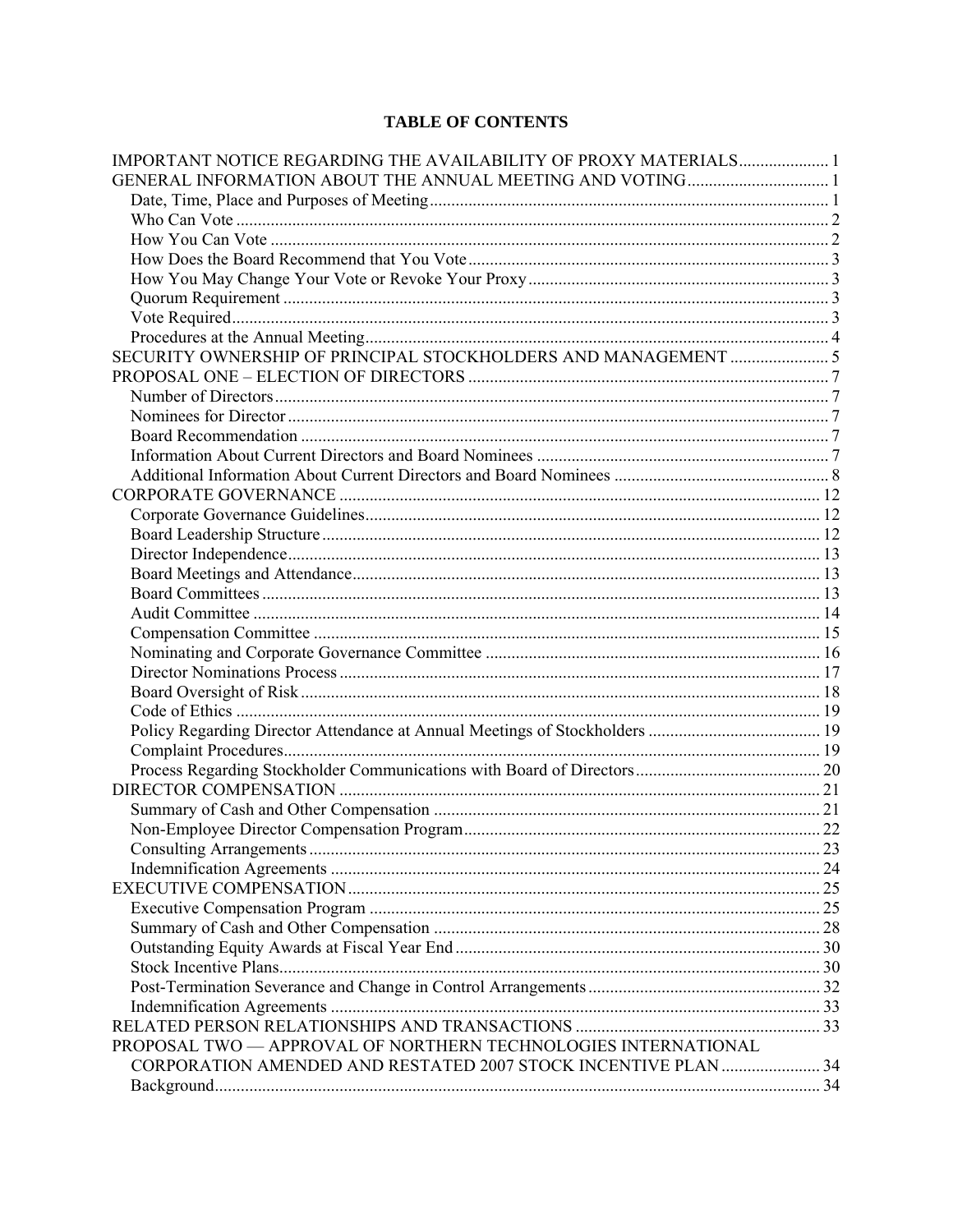| Reasons Why You Should Vote in Favor of the Approval of the Amended and Restated 2007 |  |
|---------------------------------------------------------------------------------------|--|
|                                                                                       |  |
| Summary of Sound Governance Features of the Amended and Restated 2007 Plan  36        |  |
|                                                                                       |  |
|                                                                                       |  |
|                                                                                       |  |
|                                                                                       |  |
|                                                                                       |  |
|                                                                                       |  |
| PROPOSAL THREE - RATIFICATION OF SELECTION OF INDEPENDENT                             |  |
|                                                                                       |  |
|                                                                                       |  |
|                                                                                       |  |
|                                                                                       |  |
|                                                                                       |  |
|                                                                                       |  |
|                                                                                       |  |
|                                                                                       |  |
|                                                                                       |  |
|                                                                                       |  |
|                                                                                       |  |
|                                                                                       |  |
|                                                                                       |  |
|                                                                                       |  |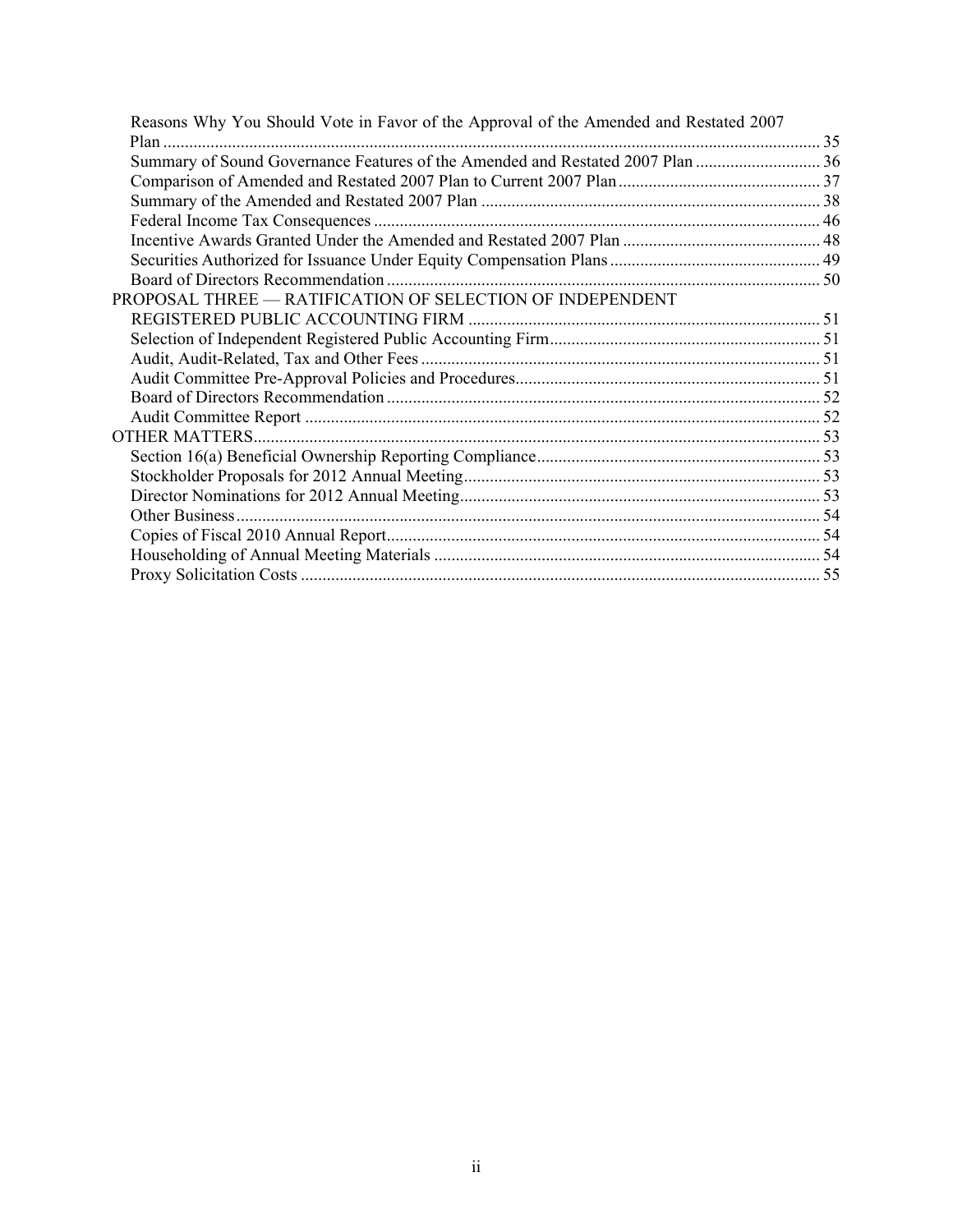

**4201 Woodland Road, Circle Pines, Minnesota 55014** 

 $\overline{a}$ 

 $\overline{a}$ 

# **PROXY STATEMENT FOR ANNUAL MEETING OF STOCKHOLDERS January 20, 2011**

The Board of Directors of Northern Technologies International Corporation is soliciting your proxy for use at the 2011 Annual Meeting of Stockholders to be held on Thursday, January 20, 2011. The Board of Directors expects to make available to our stockholders beginning on or about December 6, 2010 the Notice of Annual Meeting of Stockholders, this proxy statement and a form of proxy on the Internet or has sent these materials to stockholders of NTIC upon their request.

## **IMPORTANT NOTICE REGARDING THE AVAILABILITY OF PROXY MATERIALS \_\_\_\_\_\_\_\_\_\_\_\_\_\_\_\_**

Our proxy statement and annual report to stockholders, which includes our annual report on Form 10-K, are available at www.proxyvote.com. Pursuant to rules adopted by the Securities and Exchange Commission, or SEC, we have elected to provide access to our proxy materials over the Internet. Accordingly, we are sending a Notice Regarding the Availability of Proxy Materials to certain of our stockholders of record and beneficial owners (excluding those stockholders of record and beneficial owners who previously have requested that they receive electronic or paper copies of our proxy materials). All stockholders have the ability to access our proxy materials on the website referred to in the Notice Regarding the Availability of Proxy Materials or request to receive a printed set of our proxy materials. Instructions on how to access our proxy materials over the Internet or to request a printed copy may be found in the Notice Regarding the Availability of Proxy Materials. In addition, stockholders may request to receive proxy materials in printed form by mail or electronically by e-mail on an ongoing basis. We believe that this process expedites your receipt of our proxy materials, lowers the costs of our Annual Meeting and reduces the environmental impact of our meeting.

## **GENERAL INFORMATION ABOUT THE ANNUAL MEETING AND VOTING \_\_\_\_\_\_\_\_\_\_\_\_\_\_\_\_**

## **Date, Time, Place and Purposes of Meeting**

The Annual Meeting of Stockholders of Northern Technologies International Corporation (sometimes referred to as "NTIC," "we," "our" or "us" in this proxy statement) will be held on Thursday, January 20, 2011, at 4:00 p.m., Central time, at the principal executive offices of Northern Technologies International Corporation located at 4201 Woodland Road, Circle Pines, Minnesota 55014, for the purposes set forth in the Notice of Annual Meeting of Stockholders.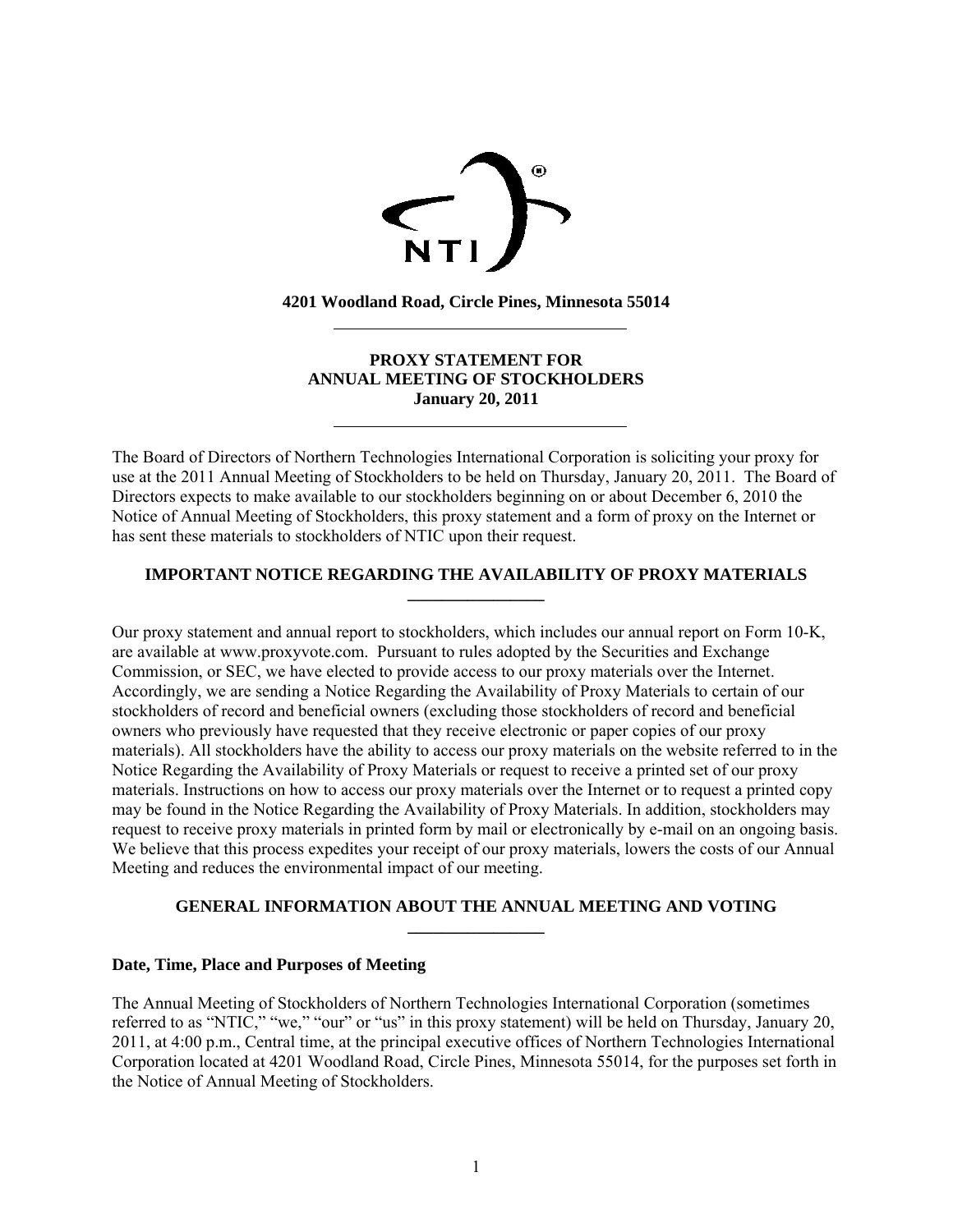## **Who Can Vote**

Stockholders of record at the close of business on November 23, 2010 will be entitled to notice of and to vote at the meeting or any adjournment of the meeting. As of that date, there were 4,336,935 shares of our common stock outstanding. Each share of our common stock is entitled to one vote on each matter to be voted on at the Annual Meeting. Stockholders are not entitled to cumulate voting rights.

# **How You Can Vote**

Your vote is important. Whether you hold shares directly as a stockholder of record or beneficially in "street name" (through a broker, bank or other nominee), you may vote your shares without attending the Annual Meeting. You may vote by granting a proxy or, for shares held in street name, by submitting voting instructions to your broker, bank or other nominee.

If you are a stockholder whose shares are registered in your name, you may vote your shares in person at the meeting or by one of the three following methods:

- **Vote by Internet**, by going to the website address http://www.proxyvote.com and following the instructions for Internet voting shown on the Notice of Internet Availability of Proxy Materials or on your proxy card.
- **Vote by Telephone**, by dialing 1-800-690-6903 and following the instructions for telephone voting shown on the Notice of Internet Availability of Proxy Materials or on your proxy card.
- **Vote by Proxy Card**, by completing, signing, dating and mailing the enclosed proxy card in the envelope provided if you received a paper copy of these proxy materials.

If you vote by Internet or telephone, please do not mail your proxy card.

If your shares are held in "street name" (through a broker, bank or other nominee), you may receive a separate voting instruction form with this proxy statement or you may need to contact your broker, bank or other nominee to determine whether you will be able to vote electronically using the Internet or telephone.

The deadline for voting by telephone or by using the Internet is 11:59 p.m., Eastern Standard Time (10:59 p.m., Central Standard Time), on the day before the date of the Annual Meeting or any adjournments thereof. Please see the Notice of Internet Availability of Proxy Materials, your proxy card or the information your bank, broker, or other holder of record provided to you for more information on your options for voting.

If you return your signed proxy card or use Internet or telephone voting before the Annual Meeting, the named proxies will vote your shares as you direct. You have three choices on each matter to be voted on.

For the election of directors, you may:

- Vote **FOR** the seven nominees for director,
- **WITHHOLD** your vote from the seven nominees for director or
- **WITHHOLD** your vote from one or more of the seven nominees for director.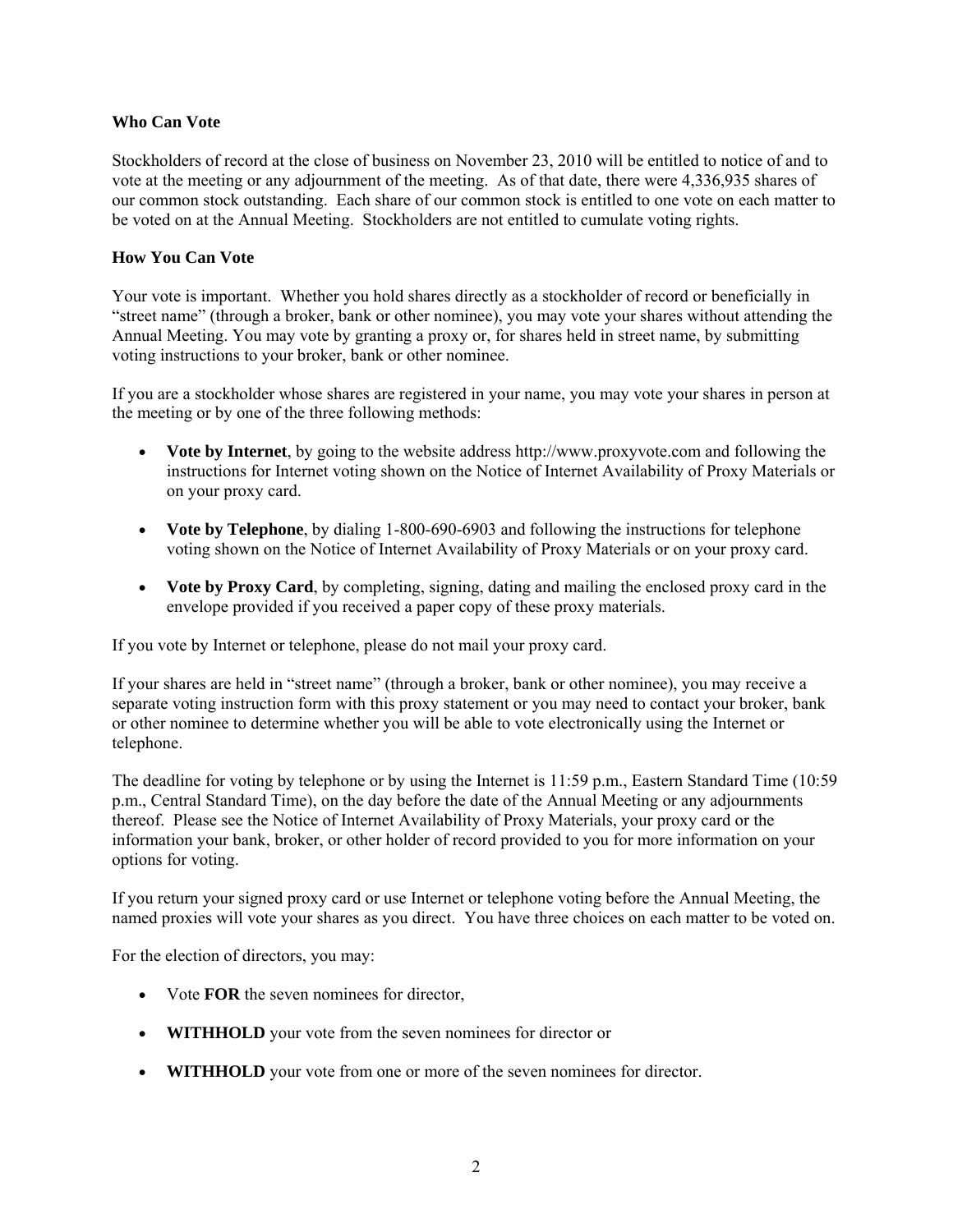For each of the other proposals, you may:

- Vote **FOR** the proposal,
- Vote **AGAINST** the proposal or
- **ABSTAIN** from voting on the proposal.

If you send in your proxy card or use Internet or telephone voting, but do not specify how you want to vote your shares, the proxies will vote your shares **FOR** all seven of the nominees for director and **FOR** all of the other proposals set forth in the Notice of Annual Meeting of Stockholders.

# **How Does the Board Recommend that You Vote**

**The Board of Directors unanimously recommends that you vote FOR all seven of the nominees for director and FOR the approval of all of the other proposals set forth in the Notice of Annual Meeting of Stockholders.** 

# **How You May Change Your Vote or Revoke Your Proxy**

If you are a stockholder whose shares are registered in your name, you may revoke your proxy at any time before it is voted by one of the following methods:

- Submitting another proper proxy with a more recent date than that of the proxy first given by following the Internet or telephone voting instructions or completing, signing, dating and returning a proxy card to us.
- Sending written notice of your revocation to our Corporate Secretary.
- Attending the Annual Meeting and voting by ballot.

# **Quorum Requirement**

The presence at the Annual Meeting, in person or by proxy, of the holders of a majority (2,168,468 shares) of the outstanding shares of our common stock as of the record date will constitute a quorum for the transaction of business at the Annual Meeting. In general, shares of our common stock represented by proxies marked "For," "Against," "Abstain" or "Withheld" are counted in determining whether a quorum is present. In addition, a "broker non-vote" is counted in determining whether a quorum is present. A "broker non-vote" is a proxy returned by a broker on behalf of its beneficial owner customer that is not voted on a particular matter because voting instructions have not been received by the broker from the customer, and the broker has no discretionary authority to vote on behalf of such customer on such matter.

# **Vote Required**

Assuming a quorum is represented at the Annual Meeting, either in person or by proxy, the election of the seven nominees for director requires the affirmative vote of a plurality of the shares of common stock present in person or by proxy and entitled to vote. This means that a director nominee with the most votes for a particular slot is elected for that slot. Only votes "For" and "Withheld" affect the outcome.

The approval of each of the other proposals described in this proxy statement requires the affirmative vote of the holders of a majority of the shares of our common stock present in person or by proxy and entitled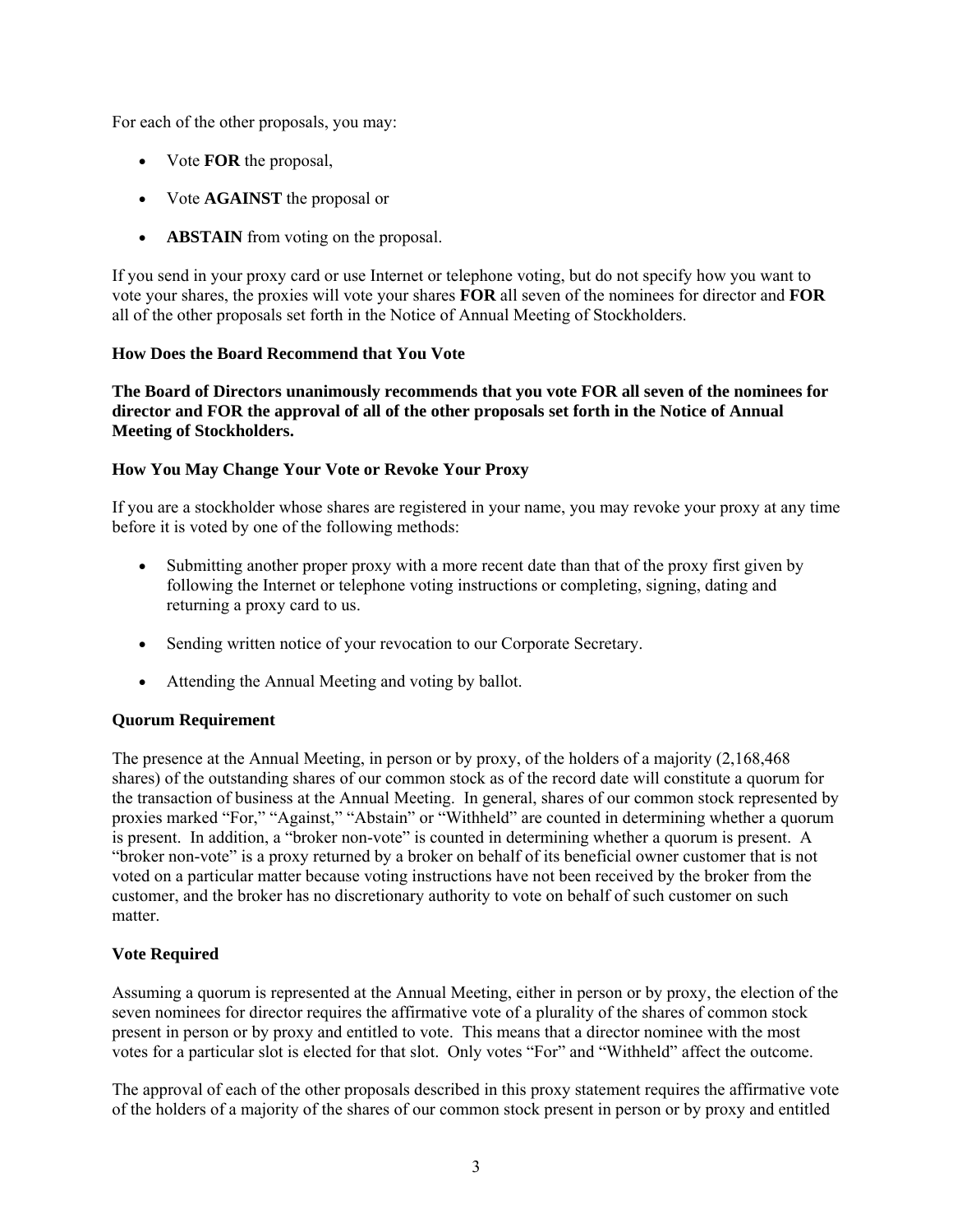to vote at the Annual Meeting. In addition, under the Listing Rules of the NASDAQ Stock Market, the approval of the Northern Technologies International Corporation Amended and Restated 2007 Stock Incentive Plan (Proposal Two) requires the affirmative vote of a majority of the total votes cast on the proposal.

If your shares are held in "street name" and you do not indicate how you wish to vote, your broker is permitted to exercise its discretion to vote your shares on certain "routine" matters. The election of directors (Proposal One) and the approval of the Northern Technologies International Corporation Amended and Restated 2007 Stock Incentive Plan (Proposal Two) are not "routine" matters; whereas, the ratification of the selection of our independent registered public accounting firm (Proposal Three) is a "routine" matter. Accordingly, if you do not direct your broker how to vote for a director in Proposal One or how to vote for Proposal Two, your broker may not exercise discretion and may not vote your shares. For purposes of Proposal One and Proposal Two, broker non-votes are considered to be shares represented by proxy at the meeting but are not considered to be shares "entitled to vote" or "votes cast" at the meeting. As such, a broker non-vote will not be counted as a vote "For" or "Withheld" with respect to a director in Proposal One or a vote "For" or "Against" Proposal Two and, therefore, will have no effect on the outcome of the vote on either such proposal. Proxies marked "Abstain" will be counted in determining the total number of shares "entitled to vote" and "votes cast" on each of the proposals and will have the effect of a vote "Against" a proposal.

## **Procedures at the Annual Meeting**

The presiding officer at the Annual Meeting will determine how business at the meeting will be conducted. Only matters brought before the Annual Meeting in accordance with our Bylaws will be considered.

Only a natural person present at the Annual Meeting who is either one of our stockholders, or is acting on behalf of one of our stockholders, may make a motion or second a motion. A person acting on behalf of a stockholder must present a written statement executed by the stockholder or the duly authorized representative of the stockholder on whose behalf the person purports to act.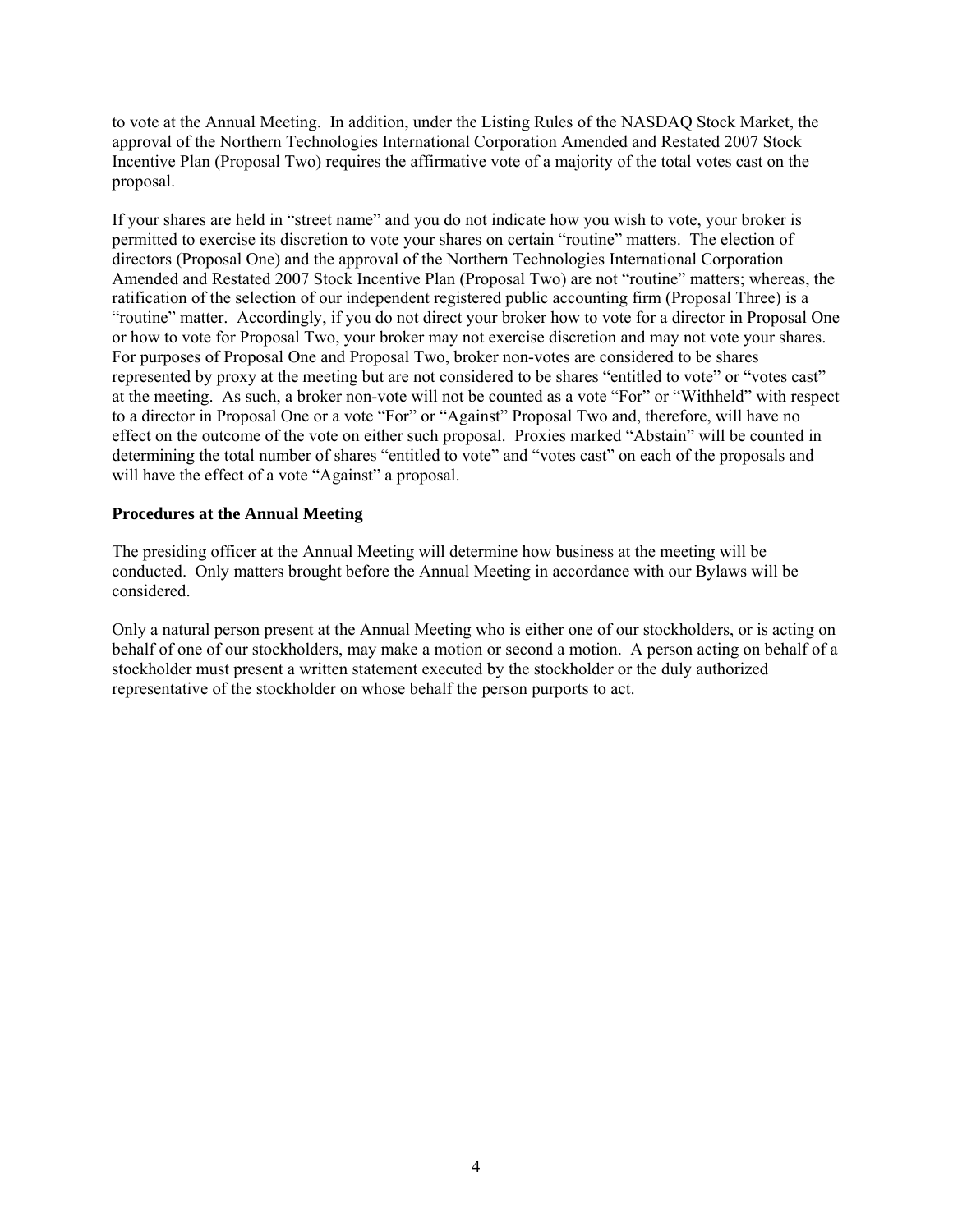## **SECURITY OWNERSHIP OF PRINCIPAL STOCKHOLDERS AND MANAGEMENT \_\_\_\_\_\_\_\_\_\_\_\_\_\_\_\_**

The following table sets forth information known to us with respect to the beneficial ownership of our common stock as of November 23, 2010 for:

- each person known by us to beneficially own more than five percent of the outstanding shares of our common stock,
- each of our directors,
- each of the executive officers named in the Summary Compensation Table on page 28 under the heading "Executive Compensation" and
- all of our current directors and executive officers as a group.

Shares are deemed to be "beneficially owned" by a person if such person, directly or indirectly, has sole or shared power to vote or to direct the voting of such shares or sole or shared power to dispose or direct the disposition of such shares. Except as otherwise indicated, we believe that each of the beneficial owners of our common stock listed below, based on information provided by these owners, has sole dispositive and voting power with respect to its shares, subject to community property laws where applicable. Shares not outstanding but deemed beneficially owned by virtue of the right of a person or member of a group to acquire them within 60 days are treated as outstanding only when determining the amount and percent owned by such person or group.

| <b>Name</b>                                                                                | <b>Shares Subject to Options</b><br><b>Immediately Exercisable or</b><br><b>Exercisable Within 60 Days</b> | <b>Total Number of Shares</b><br>of Common Stock<br><b>Beneficially Owned</b> <sup>(1)</sup> | Percent of<br><b>Total Voting</b><br><b>Power</b> |  |
|--------------------------------------------------------------------------------------------|------------------------------------------------------------------------------------------------------------|----------------------------------------------------------------------------------------------|---------------------------------------------------|--|
| <b>Stockholders Owning 5% or More:</b>                                                     |                                                                                                            |                                                                                              |                                                   |  |
| Inter Alia Holding Company <sup>(2)</sup>                                                  | 0                                                                                                          | 621,668                                                                                      | 14.3%                                             |  |
| Perritt Capital Management, Inc. <sup>(3)</sup>                                            | 0                                                                                                          | 215,300                                                                                      | $5.0\%$                                           |  |
| <b>Directors and Named Executive</b>                                                       |                                                                                                            |                                                                                              |                                                   |  |
| <b>Officers:</b>                                                                           |                                                                                                            |                                                                                              |                                                   |  |
|                                                                                            | 9,999                                                                                                      | 15,999                                                                                       | $\ast$                                            |  |
|                                                                                            | 4,665                                                                                                      | 4,665                                                                                        | $\ast$                                            |  |
|                                                                                            | 4,665                                                                                                      | 4,665                                                                                        | $\ast$                                            |  |
|                                                                                            | 7,998                                                                                                      | 7,998                                                                                        | $\ast$                                            |  |
|                                                                                            | 7,540                                                                                                      | 658,328                                                                                      | 15.2%                                             |  |
|                                                                                            | 7,998                                                                                                      | 11,498                                                                                       | *                                                 |  |
|                                                                                            | $\theta$                                                                                                   | 2,000                                                                                        | $\ast$                                            |  |
|                                                                                            | 7,998                                                                                                      | 19,998                                                                                       | $\ast$                                            |  |
|                                                                                            | 15,950                                                                                                     | 58,343                                                                                       | 1.3%                                              |  |
| Directors and executive officers as a                                                      |                                                                                                            |                                                                                              |                                                   |  |
| $\overline{a}$ and $\overline{a}$ and $\overline{a}$ and $\overline{a}$ and $\overline{a}$ | 66,813                                                                                                     | 783,494                                                                                      | 17.8%                                             |  |

\* Represents beneficial ownership of less than one percent of our common stock.

- (1) Includes shares held by the following persons in securities brokerage accounts, which in certain circumstances under the terms of the standard br5okerage account form may involve a pledge of such shares as collateral: Inter Alia (621,668 shares); Mr. Lynch (658,328 shares); Mr. Nigon (2,000 shares); Mr. Stone (10,000 shares); and Mr. Wolsfeld (42,393 shares).
- (2) According to a Schedule 13D/A filed with the SEC on September 1, 2010, Inter Alia Holding Company is an entity of which G. Patrick Lynch, our President and Chief Executive Officer, is a 25% stockholder. G. Patrick Lynch shares equal voting and dispositive power over such shares with three other members of his family. Of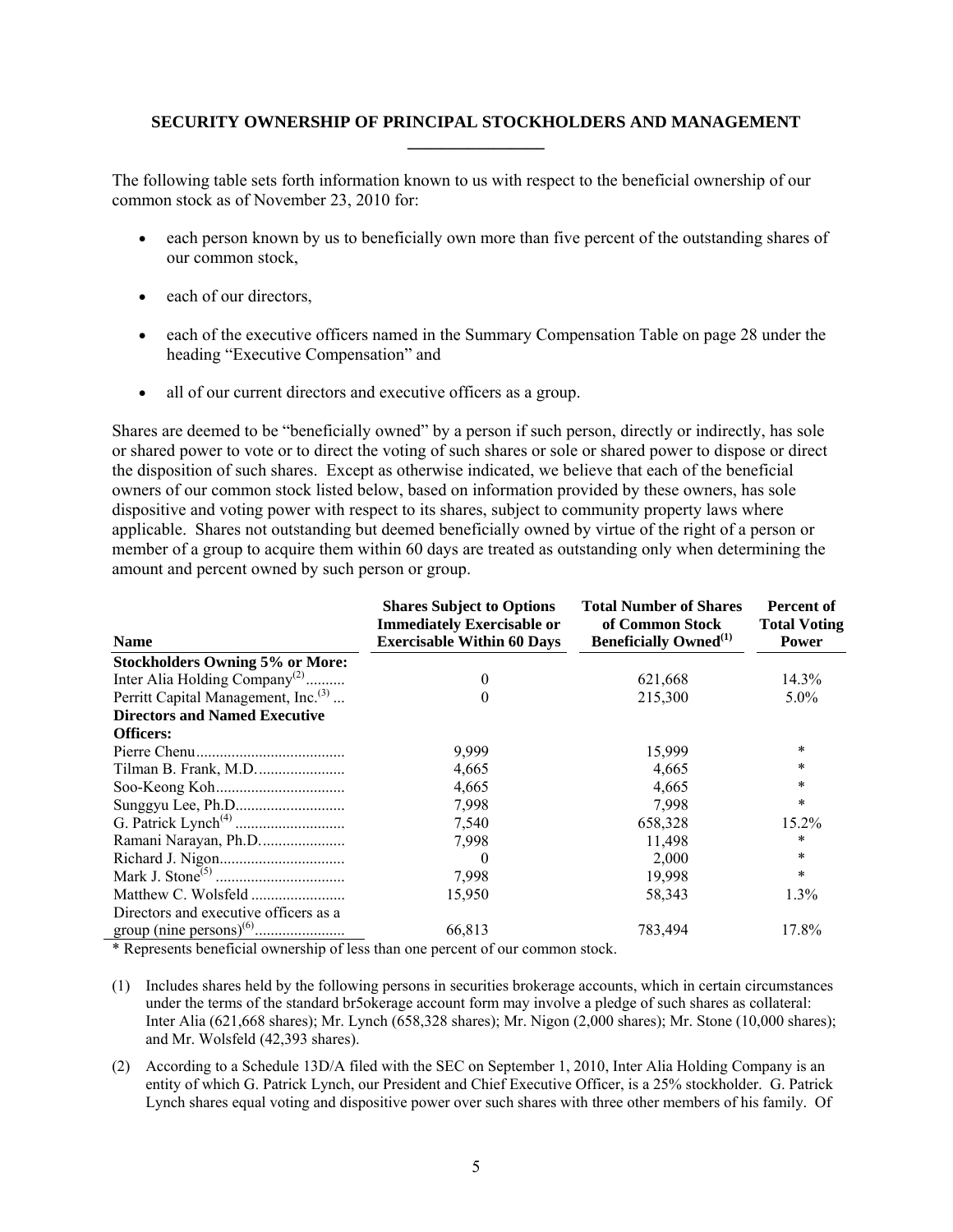the NTIC shares indicated as held by Inter Alia Holding Company, 73,160 of such shares were pledged to a bank as collateral for a loan. Inter Alia Holding Company's address is 23205 Mercantile Road, Beachwood, Ohio 44122.

- (3) According to a Schedule 13G filed with the SEC on January 21, 2010, Perritt Capital Management, Inc. is the investment adviser to Perritt MicroCap Opportunities Fund, Inc. and its sole series, Perritt MicroCap Opportunities Fund, and to Perritt Funds, Inc. and its sole series, Perritt Emerging Opportunities Fund. According to the Schedule 13G, Perritt Capital Management, Inc. shares voting and dispositive power over 215,300 shares, Perritt MicroCap Opportunities Fund, Inc. shares voting and dispositive power over 125,300 shares and Perritt Funds, Inc. shares voting and dispositive power over 90,000 shares. The principal business officer of these entities is 300 South Wacker Drive, Suite 2880, Chicago, Illinois 60606.
- (4) Includes 621,668 shares held by Inter Alia Holding Company. See note (2) above. Mr. Lynch's address is 4201 Woodland Road, Circle Pines, Minnesota 55014.
- (5) Includes 12,000 shares held jointly with Mr. Stone's spouse.
- (6) The amount beneficially owned by all current directors and executive officers as a group includes 621,668 shares held of record by Inter Alia Holding Company and 12,000 shares held jointly with spouses. See notes  $(2)$  and  $(5)$  above.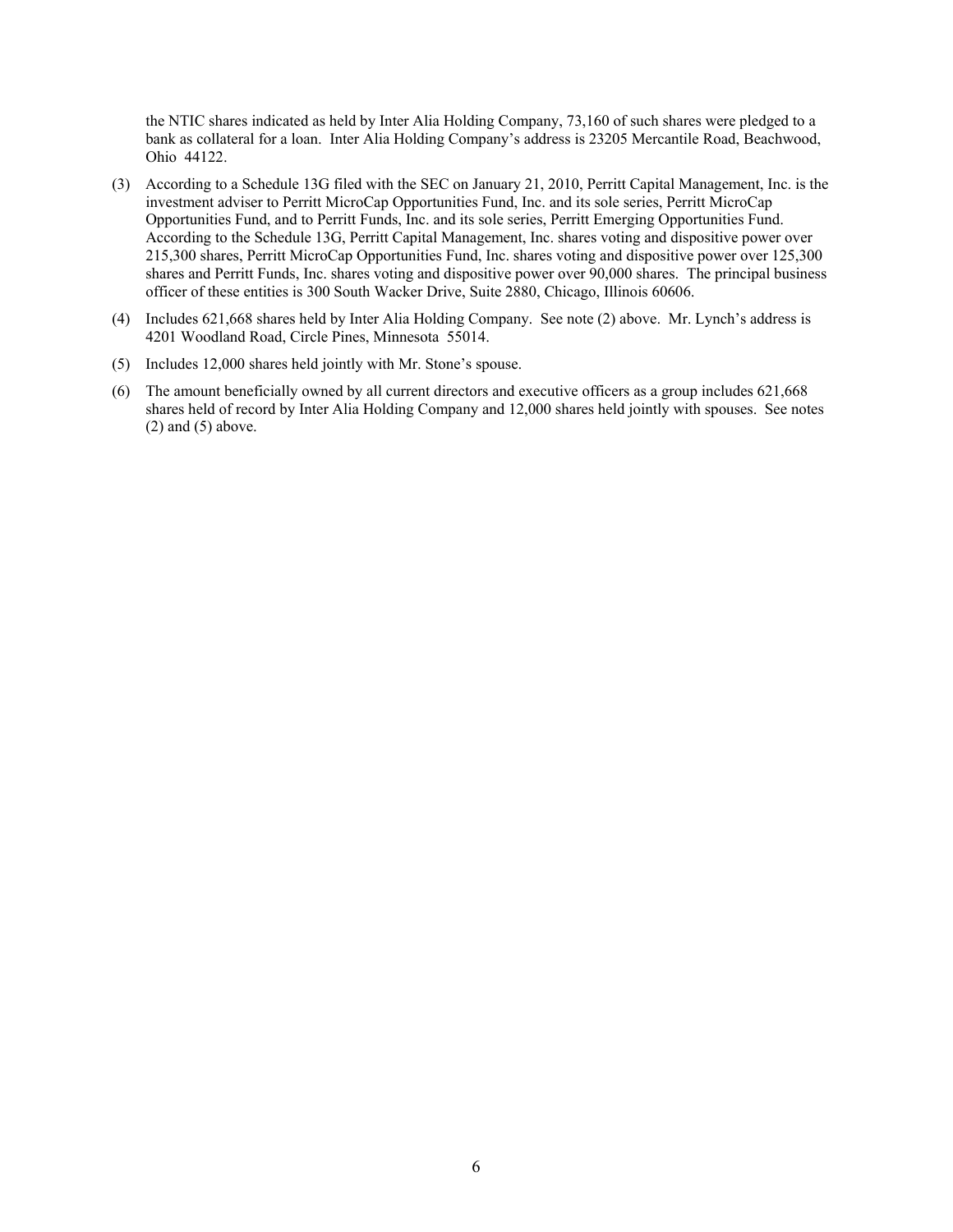## **PROPOSAL ONE – ELECTION OF DIRECTORS \_\_\_\_\_\_\_\_\_\_\_\_\_\_\_\_**

#### **Number of Directors**

Our Bylaws provide that the Board of Directors will consist of at least one member or such other number as may be determined by the Board of Directors from time to time or by the stockholders at an annual meeting. The Board of Directors has fixed the number of directors at seven commencing on the date of the 2011 Annual Meeting of Stockholders.

#### **Nominees for Director**

The Board of Directors has nominated the following seven individuals to serve as our directors until the next annual meeting of stockholders or until their successors are elected and qualified. All of the nominees named below are current members of the Board of Directors.

- 
- 
- Sunggyu Lee, Ph.D. Mark J. Stone
- G. Patrick Lynch
- Pierre Chenu Ramani Narayan, Ph.D.
- Soo-Keong Koh Richard J. Nigon
	-

Proxies can only be voted for the number of persons named as nominees in this proxy statement, which is seven.

Tilman B. Frank, M.D., a current member of the Board of Directors, is not standing for re-election at the 2011 Annual Meeting of Stockholders. The Board of Directors thanks Dr. Frank for his service as a member of the Board of Directors.

## **Board Recommendation**

The Board of Directors unanimously recommends a vote **FOR** the election of all of the seven nominees named above.

If prior to the Annual Meeting, the Board of Directors should learn that any nominee will be unable to serve for any reason, the proxies that otherwise would have been voted for this nominee will be voted for a substitute nominee as selected by the Board. Alternatively, the proxies, at the Board's discretion, may be voted for that fewer number of nominees as results from the inability of any nominee to serve. The Board of Directors has no reason to believe that any of the nominees will be unable to serve.

#### **Information About Current Directors and Board Nominees**

The following table sets forth as of December 1, 2010 the name, age and principal occupation of each current director and each individual who has been nominated by the Board of Directors to serve as a director of our company, as well as how long each individual has served as a director of NTIC.

|                                              |     |                                                        | <b>Director</b> |
|----------------------------------------------|-----|--------------------------------------------------------|-----------------|
| <b>Name</b>                                  | Age | <b>Principal Occupation</b>                            | Since           |
| Pierre Chenu <sup>(1)(2)</sup>               | 72. | Chairman of the Board of NTIC                          | 2003            |
| Tilman B. Frank, M.D. $^{(2)}$               | 44  | Partner and Chief Executive Officer of Capitalent GmbH | 2008            |
| Soo-Keong Koh <sup><math>(1)(3)</math></sup> | 59. | Managing Director of EcoSave Pte Ltd.                  | 2008            |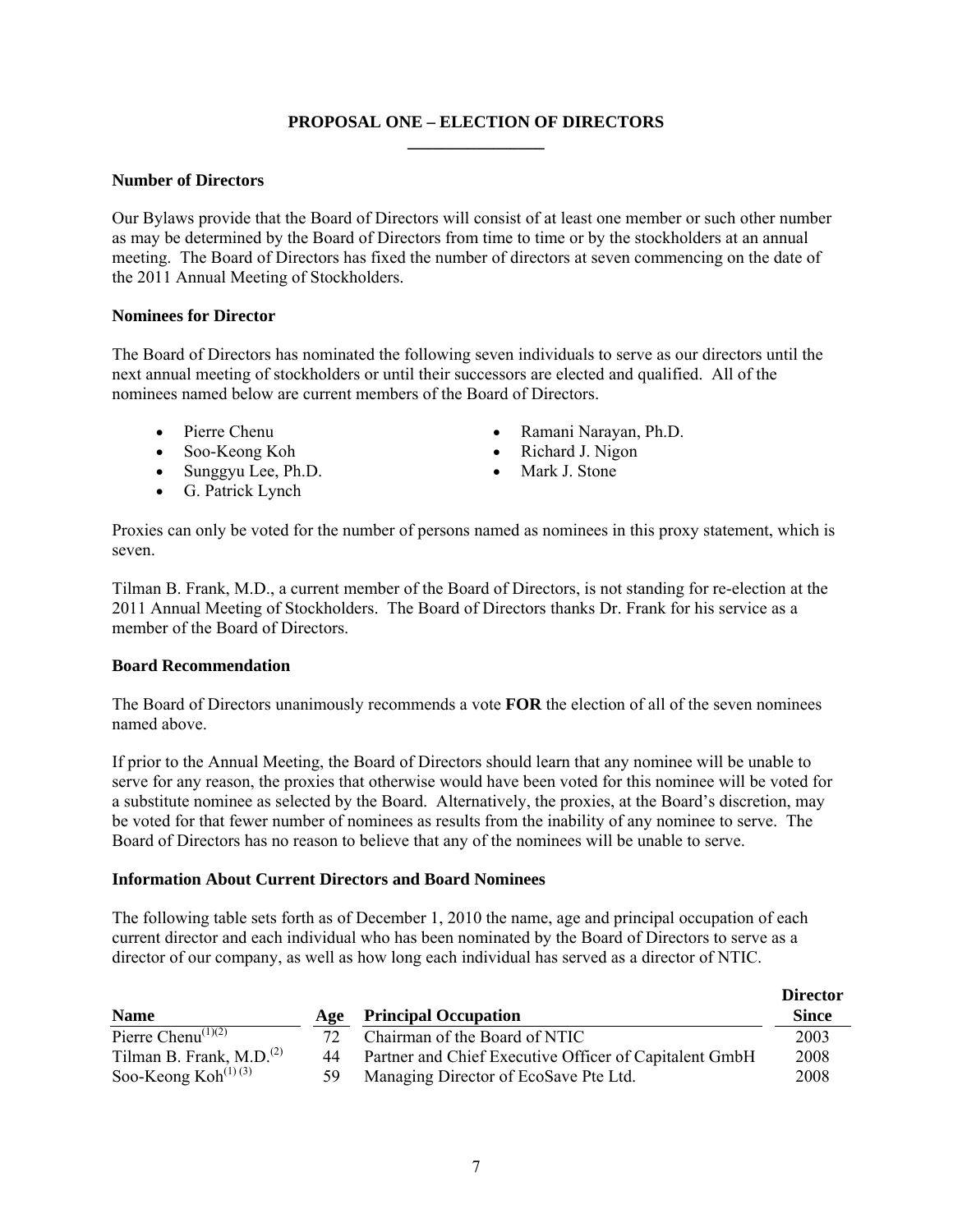| <b>Name</b>                                  | Age | <b>Principal Occupation</b>                                                                                                      | <b>Director</b><br><b>Since</b> |
|----------------------------------------------|-----|----------------------------------------------------------------------------------------------------------------------------------|---------------------------------|
| Sunggyu Lee, Ph.D.                           | 58  | Russ Ohio Research Scholar in Syngas Utilization and<br>Professor of Chemical and Biomolecular Engineering at<br>Ohio University | 2004                            |
| G. Patrick Lynch                             | 43  | President and Chief Executive Officer of NTIC                                                                                    | 2004                            |
| Ramani Narayan, Ph.D.                        | 61  | Distinguished Professor in the Department of Chemical<br>Engineering & Materials Science at Michigan State<br>University         | 2004                            |
| Richard J. Nigon $(1)(2)$                    | 62  | Senior Vice President of Cedar Point Capital, Inc.                                                                               | 2010                            |
| Mark J. Stone <sup><math>(1)(3)</math></sup> | 51  | President of Petrus International, Inc.                                                                                          | 2001                            |

(1) Member of the Audit Committee

(2) Member of the Compensation Committee

(3) Member of the Nominating and Corporate Governance Committee

#### **Additional Information About Current Directors and Board Nominees**

The following paragraphs provide information about each nominee and each director not standing for election, including all positions he holds, his principal occupation and business experience for the past five years, and the names of other publicly-held companies of which he currently serves as a director or has served as a director during the past five years. We believe that all of our director nominees and directors display personal and professional integrity; satisfactory levels of education and/or business experience; broad-based business acumen; an appropriate level of understanding of our business and its industry and other industries relevant to our business; the ability and willingness to devote adequate time to the work of the Board of Directors and its committees; a fit of skills and personality with those of our other directors that helps build a board that is effective, collegial and responsive to the needs of our company; strategic thinking and a willingness to share ideas; a diversity of experiences, expertise and background; and the ability to represent the interests of all of our stockholders. The information presented below regarding each nominee or director also sets forth specific experience, qualifications, attributes and skills that led the Board of Directors to the conclusion that such individual should serve as a director in light of our business and structure.

*Pierre Chenu* has been a director of NTIC since 2003 and Non-Executive Chairman of the Board since July 2005. Mr. Chenu is currently retired. Prior to his retirement, Mr. Chenu served as Vice President, Worldwide Operations, Flat Glass Activities within the Asahi-Glaverbel Glass Group, a position he had served for five years. Prior to that, Mr. Chenu was a member of the Executive Committee of Glaverbel S.A., with various operating responsibilities in France, Spain, Italy, Russia, Germany, China and the United States. Before joining Glaverbel, Mr. Chenu worked for U.S. Steel in steel production in Pittsburgh, Pennsylvania and for Corning Inc. where he held various staff, line and executive positions in the United States, France and the United Kingdom. Mr. Chenu holds a Master's Degree in Engineering, with a specialty in metallurgy, from the University of Liege (Belgium) and a M.B.A. from Harvard University. Mr. Chenu is a citizen of Belgium. We believe Mr. Chenu's qualifications to sit on the Board of Directors include his significant executive and operational experiences both in the United States and internationally prior to his retirement, including his positions with Asahi-Glaverbel Glass Group, U.S. Steel and Corning Inc. The Board of Directors believes such operational experience is critical to NTIC's management in operating NTIC's business and its various international joint ventures.

*Tilman B. Frank, M.D.* has been a director of NTIC since May 2008. Dr. Frank is not standing for reelection at the 2011 Annual Meeting of Stockholders. Dr. Frank is Partner and Chief Executive Officer of Capitalent GmbH, a personnel consulting firm, a position he has held since January 2009. Dr. Frank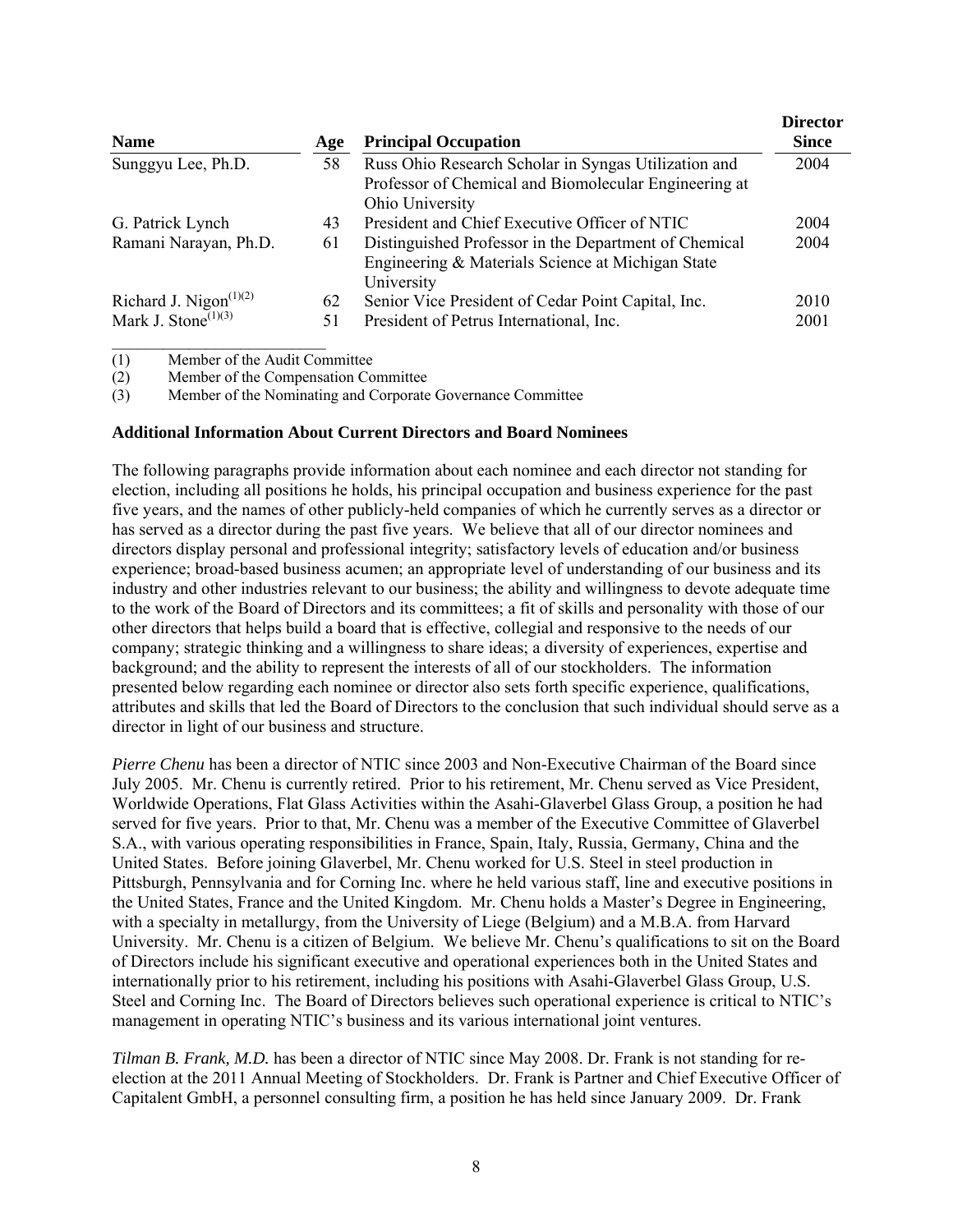served as Chief Executive Officer of Societät für Unternehmensplanung (S·U·P) GmbH, a personnel consulting company, where he served in such position from July 2007 to December 2008. From June 2001 to July 2007, Dr. Frank served as Managing Director of S·U·P. Prior to joining S·U·P, Dr. Frank served as Senior Vice President of Marketing and Sales of vamedis\* AG, a German-based e-procurement solutions provider, from October 2001 to May 2001. Dr. Frank holds a Medical Doctor degree from the University of Frankfurt. We believe Dr. Frank's qualifications to sit on the Board of Directors include his significant business acumen, specifically executive experience with companies located in Germany, which is where one of NTIC's more significant joint ventures is located.

*Soo-Keong Koh* has been a director of NTIC since May 2008. Mr. Koh is the Managing Director of Ecosave Pte Ltd., a company whose business is focused on environmental biotech and energy conservation technologies, a position he has held since April 2007. From January 1986 to April 2007, Mr. Koh served as Chief Executive Officer and President of Toll Asia Pte Ltd formerly SembCorp Logistics Ltd (SembLog), a Singapore public listed company, which was acquired by Toll in May 2006. Mr. Koh has over 20 years of experience in the logistics industry. Mr. Koh holds a Bachelor of Engineering, a Master of Business Administration and a Postgraduate Diploma in Business Law from the University of Singapore (now known as the National University of Singapore). We believe Mr. Koh's qualifications to sit on the Board of Directors include his experience on other public company boards of directors and his significant executive experience with companies including those focused on environmental awareness, which has become a focus of NTIC during the past several years, especially in light of NTIC's Natur-Tec™ bioplastics business. Additionally, Mr. Koh has specific executive experience with companies located in Asia, which is where several of NTIC's more significant joint ventures are located.

*Sunggyu Lee, Ph.D.* was elected a director of NTIC in January 2004. Dr. Lee is Russ Ohio Research Scholar in Syngas Utilization and Professor of Chemical and Biomolecular Engineering, Ohio University, Athens, Ohio. Previously, he held positions of Professor of Chemical and Biologic Engineering, Missouri University of Science and Technology, Rolla, Missouri from 2005 to 2010, C.W. LaPierre Professor and Chairman of Chemical Engineering at University of Missouri-Columbia from 1997 to 2005, and Robert Iredell Professor and Head of Chemical Engineering Department at the University of Akron, Akron, Ohio from 1988 to1996. He has authored seven books and over 480 archival publications and received 29 U.S. patents in a variety of chemical and polymer processes and products. He is currently serving as Editor of Encyclopedia of Chemical Processing, Taylor & Francis, New York, NY and also as Book Series Editor of Green Chemistry and Chemical Engineering, CRC Press, Boca Raton, FL. Throughout his career, he has served as consultant and technical advisor to a number of national and international companies in the fields of polymers, petrochemicals and energy. He received his Ph.D. from Case Western Reserve University, Cleveland, Ohio in 1980. We believe Dr. Lee's qualifications to sit on the Board of Directors include his significant technical and industrial expertise with chemical and polymer processes and products.

*G. Patrick Lynch*, an employee of NTIC since 1995, has been President since July 2005 and Chief Executive Officer since January 2006 and was appointed a director of NTIC in February 2004. Mr. Lynch served as President of North American Operations of NTIC from May 2004 to July 2005. Prior to May 2004, Mr. Lynch held various positions with NTIC, including Vice President of Strategic Planning, Corporate Secretary and Project Manager. Mr. Lynch is also an officer and director of Inter Alia Holding Company, which is a significant stockholder of NTIC. Prior to joining NTIC, Mr. Lynch held positions in sales management for Fuji Electric Co., Ltd. in Tokyo, Japan, and programming project management for BMW AG in Munich, Germany. Mr. Lynch received an M.B.A. degree from the University of Michigan Business School in Ann Arbor, Michigan. We believe Mr. Lynch's qualifications to sit on the Board of Directors include his depth of knowledge of our company and its day-to-day operations in light of his position as chief executive officer of NTIC, as well as his affiliation with a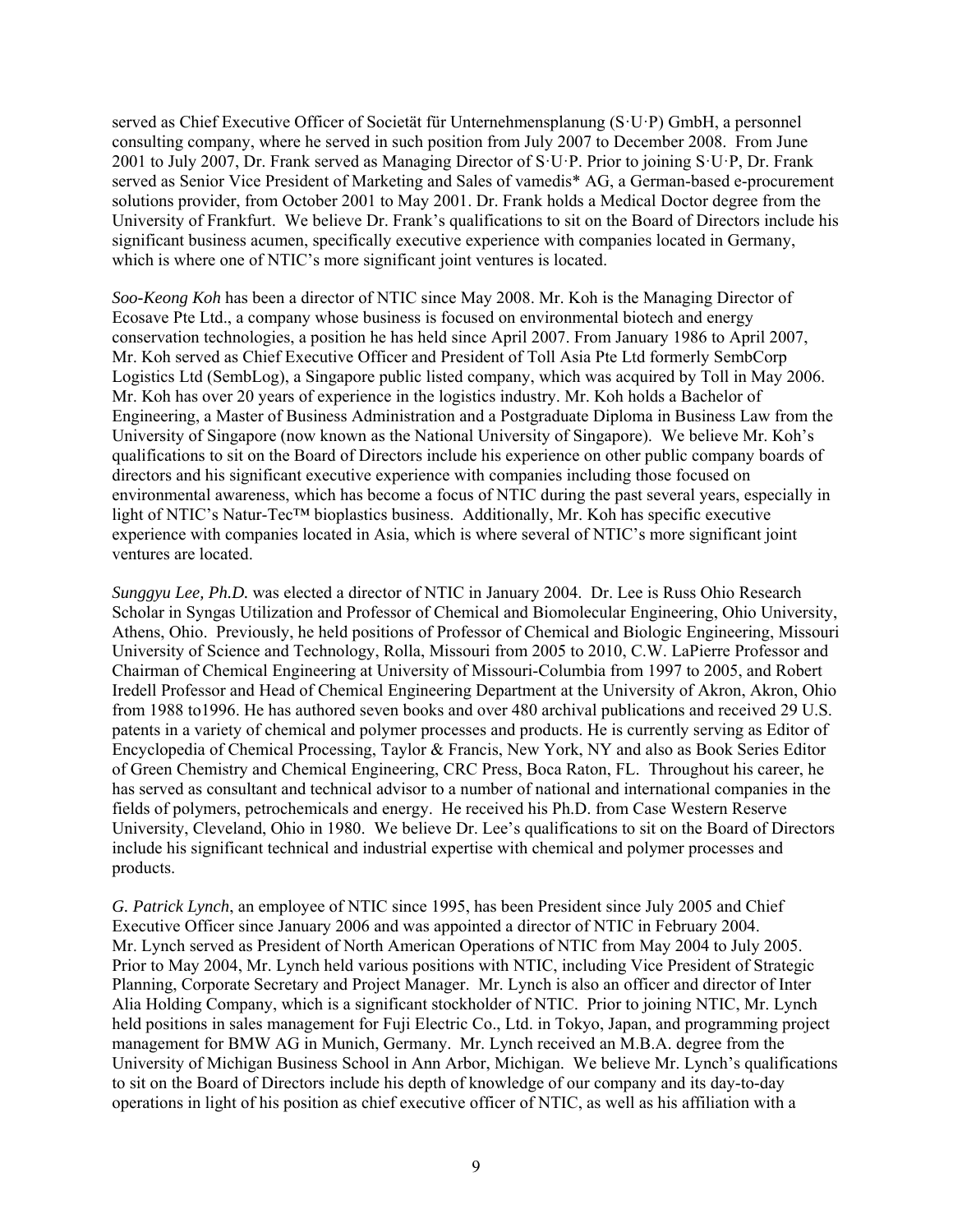significant stockholder of NTIC, which the Board of Directors believes generally helps align management's interests with those of our stockholders.

*Ramani Narayan, Ph.D.* has been a director of NTIC since November 2004. He is a Distinguished Professor at Michigan State University in the Department of Chemical Engineering & Materials Science, where he has 105 refereed publications in leading journals to his credit, 18 patents, edited three books and one expert dossier in the area of bio-based polymeric materials. His research encompasses design  $\&$ engineering of sustainable, biobased products, biodegradable plastics and polymers, biofiber reinforced composites, reactive extrusion polymerization and processing, studies in plastic end-of-life options like biodegradation and composting. He conducts carbon footprint calculations for plastics and products. He also performs LCA (Life Cycle Assessment) for reporting a product's environmental footprint. He serves as Scientific Chair and board member of the Biodegradable Products Institute (BPI), North America. He serves on the Technical Advisory Board of Tate & Lyle. He served on the Board of Directors of ASTM International, an international standards setting organization and currently chairs the committee on Environmentally Degradable Plastics and Biobased Products (D20.96) and the Plastics Terminology Committee D20.92. He is also the technical expert for the USA on ISO (International Standards Organization) TC 61 on Plastics – specifically for Terminology, and Biodegradable Plastics. He has won numerous awards, including the Named MSU University Distinguished Professor in 2007; the Governors University Award for commercialization excellence; Michigan State University Distinguished Faculty Award, 2006, 2005 Withrow Distinguished Scholar award, Fulbright Distinguished Lectureship Chair in Science & Technology Management & Commercialization (University of Lisbon; Portugal); First recipient of the William N. Findley Award, The James Hammer Memorial Lifetime Achievement Award, and Research and Commercialization Award sponsored by ICI Americas, Inc. & the National Corn Growers Association. We believe Dr. Narayan's qualifications to sit on the Board of Directors include his significant technical expertise in the bioplastics area which has been helpful to NTIC's management in assessing and operating NTIC's Natur-Tec™ bioplastics business.

*Richard J. Nigon* has been a director of NTIC since February 2010. Mr. Nigon is the Senior Vice President of Cedar Point Capital, Inc., a private company that raises capital for early stage companies. From February 2001 until May 2007, Mr. Nigon was a Director of Equity Corporate Finance for Miller Johnson Steichen Kinnard ("MJSK"), a privately held investment firm. In December 2006, MJSK was acquired by Stifel Nicolaus and Mr. Nigon was a Managing Director of Private Placements at Stifel Nicolaus. From February 2000 to February 2001, Mr. Nigon served as the Chief Financial Officer of Dantis, Inc., a web hosting company. Prior to joining Dantis, Mr. Nigon was employed by Ernst & Young, LLP from 1970 to 2000, where he served as a partner from 1981 to 2000. While at Ernst & Young, Mr. Nigon served as the Director of Ernst & Young's Twin Cities Entrepreneurial Services Group and was the coordinating partner on several publicly-traded companies in the consumer retailing and manufacturing sectors. In addition to NTIC, Mr. Nigon currently serves on the board of directors of Vascular Solutions, Inc. and a number of privately-held companies and previously served on the board of directors of Virtual Radiologics, Inc. We believe Mr. Nigon's qualifications to sit on the Board of Directors include his significant financial and accounting expertise, which the Board of Directors believes is critical to its oversight responsibilities, his experience on other public company boards of directors and his experience with several investment firms that have invested in early stage companies, which the Board of Directors believes is helpful in assessing and operating NTIC's newer businesses.

*Mark J. Stone* has been a director of NTIC since 2001. Mr. Stone has been President of Petrus International, Inc., an international consulting firm, since 1992. Mr. Stone has advised a variety of Japanese and other multi-national corporations in areas including project finance and international investment strategy. Mr. Stone is also President of MM Management, LLC, an entity that manages Chef Masaharu Morimoto's business interests. Mr. Stone was a director of Aqua Design, Inc., an international water desalination company, from 1988 to 1996. Mr. Stone was Director, Marketing & Business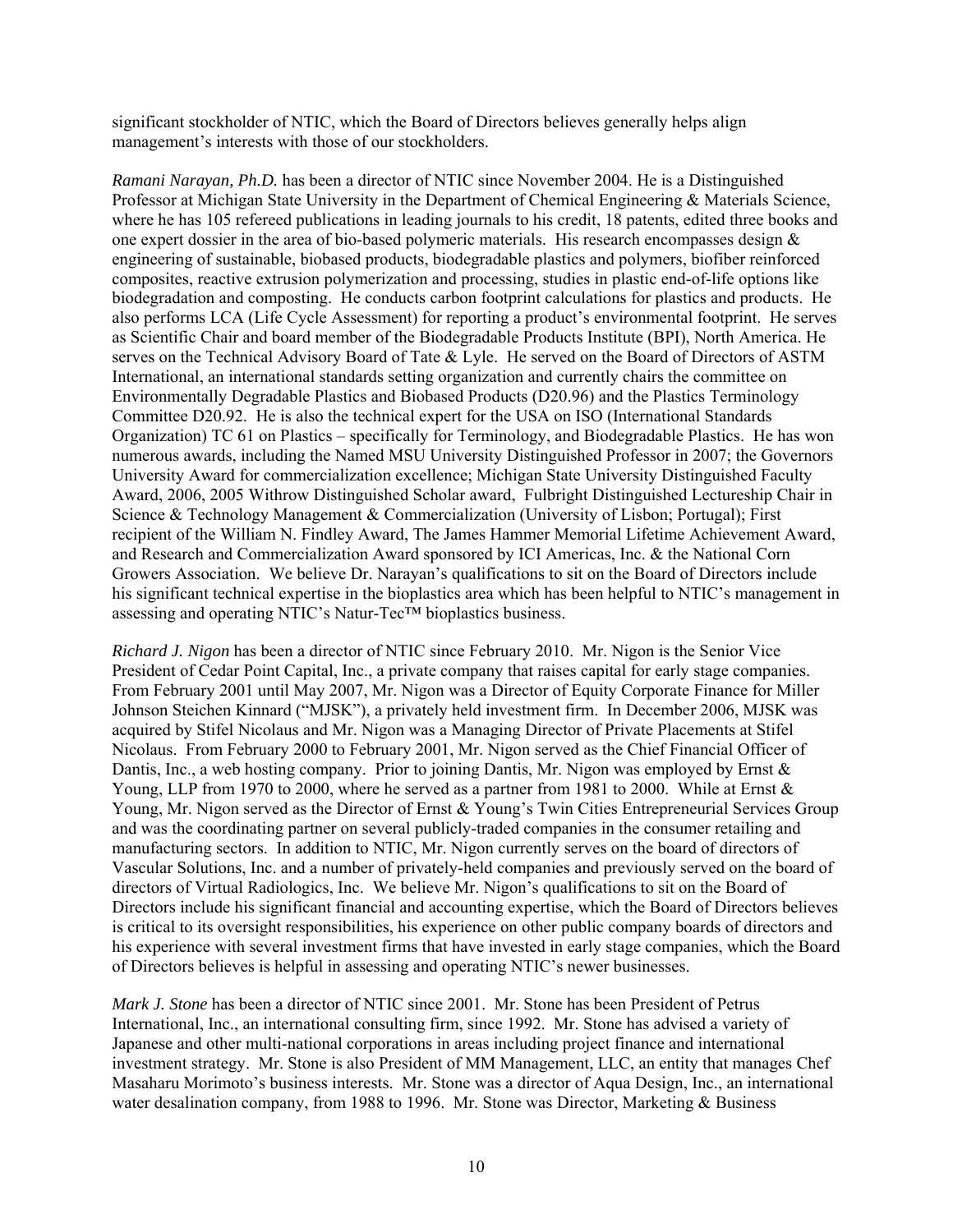Development of Toray Marketing & Sales (America) Inc. from 1986 to 1992. From 1980 to 1986, Mr. Stone was employed by Mitsui & Co. (U.S.A.), Inc. where he founded and was Treasurer of Hydro Management Resources, a Mitsui subsidiary, which finances, owns and operates water treatment projects. Mr. Stone holds an A.B. from Harvard University. We believe Mr. Stone's qualifications to sit on the Board of Directors include his financial and accounting expertise, which the Board of Directors believes is critical to its oversight responsibilities, and his significant experience working with other international companies, which the Board of Directors believes is helpful in managing NTIC's international operations and joint ventures.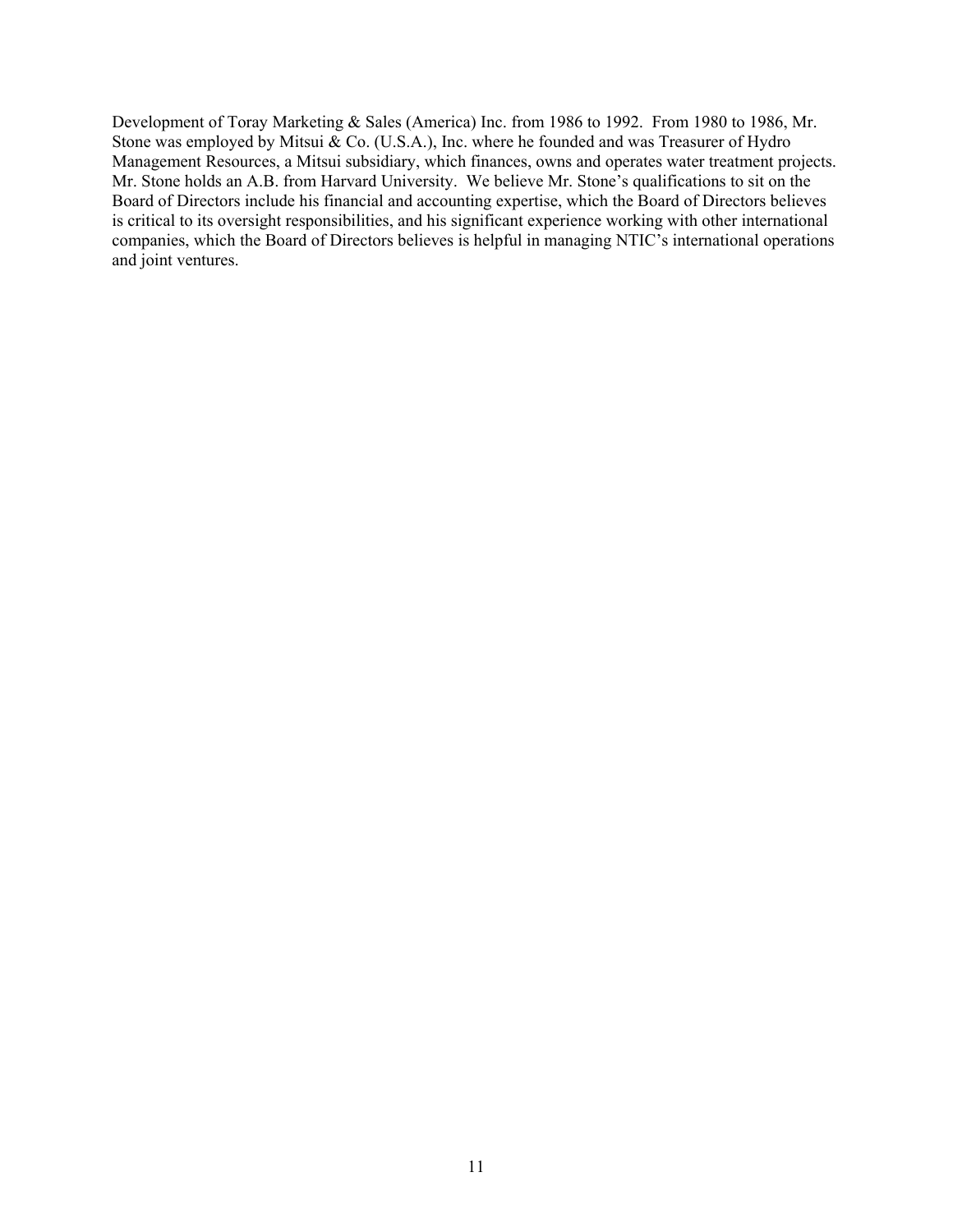## **CORPORATE GOVERNANCE \_\_\_\_\_\_\_\_\_\_\_\_\_\_\_\_**

## **Corporate Governance Guidelines**

The Board of Directors has adopted Corporate Governance Guidelines. A copy of these Corporate Governance Guidelines can be found on the "Investor Relations—Board of Directors—Corporate Governance" section of our corporate website *www.ntic.com*. Among the topics addressed in our Corporate Governance Guidelines are:

- Board size, composition and qualifications;
- Selection of directors;
- Board leadership;
- Board committees;
- Board and committee meetings;
- Executive sessions of outside directors:
- Meeting attendance by directors and non-directors;
- Appropriate information and access;
- Ability to retain advisors;
- Conflicts of interest:
- Board interaction with corporate constituencies;
- Change of principal occupation and board memberships;
- Retirement and term limits:
- Board compensation:
- Stock ownership by directors and executive officers;
- Loans to directors and executive officers;
- CEO evaluation:
- Board and committee evaluation;
- Director continuing education;
- Succession planning; and
- Communications with directors.

## **Board Leadership Structure**

Under our Corporate Governance Guidelines, the office of Chairman of the Board and Chief Executive Officer may or may not be held by one person. The Board of Directors believes it is best not to have a fixed policy on this issue and that it should be free to make this determination based on what it believes is best under the circumstances. However, the Board of Directors strongly endorses the concept of an independent director being in a position of leadership. Under our Corporate Governance Guidelines, if at any time the Chief Executive Officer and Chairman of the Board positions are held by the same person, the Board of Directors will elect an independent director as a lead independent director.

G. Patrick Lynch currently serves as our President and Chief Executive Officer and Pierre Chenu serves as our non-executive Chairman of the Board. Because the Chief Executive Officer and Chairman of the Board positions currently are not held by the same person, we do not have a lead independent director. We currently believe this leadership structure is in the best interests of our company and our stockholders and strikes the appropriate balance between the Chief Executive Officer's responsibility for the strategic direction, day-to-day-leadership and performance of our company and the Chairman's responsibility to provide oversight of our company's corporate governance and guidance to our chief executive officer and to set the agenda for and preside over Board of Directors meetings.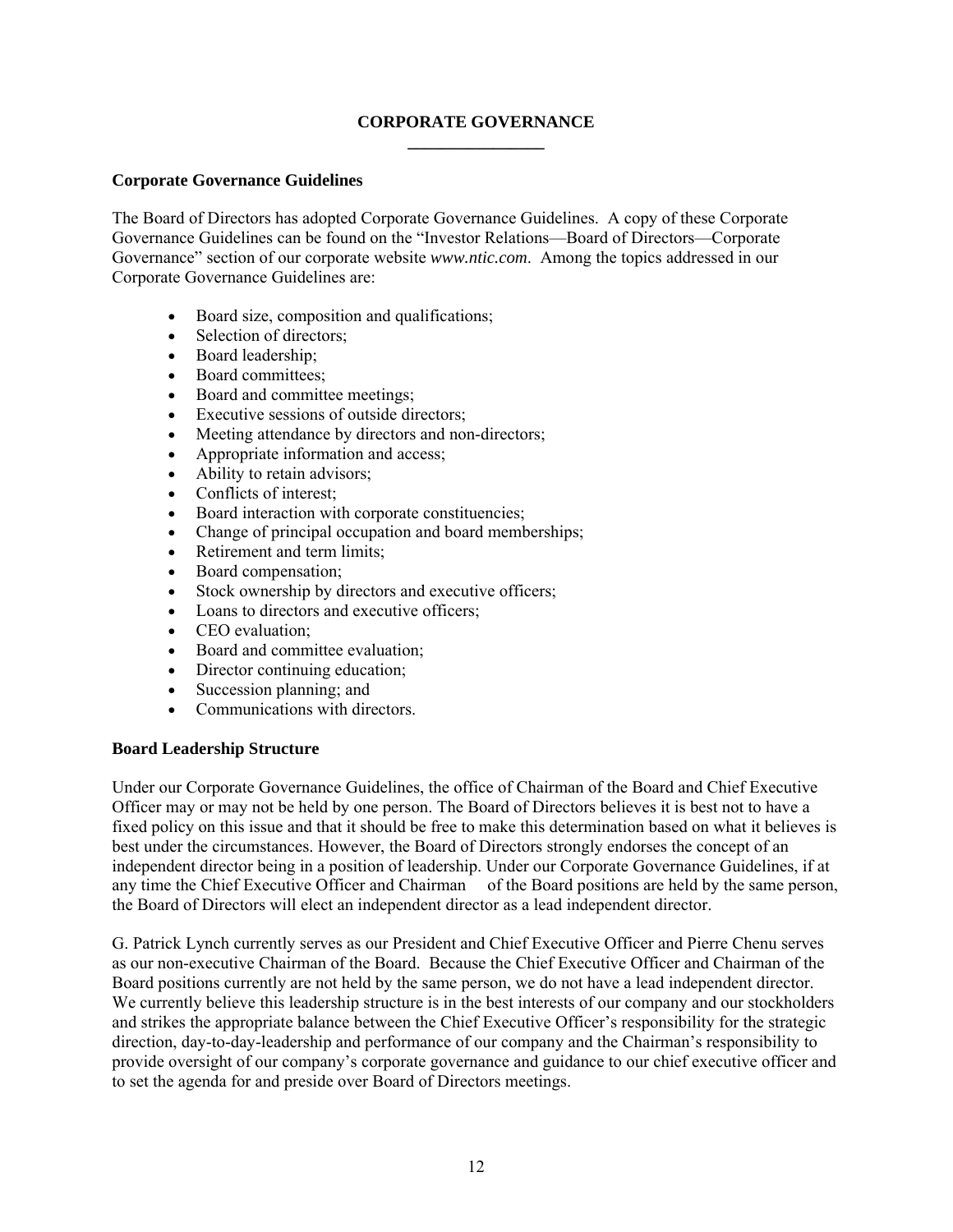Immediately prior to all regular Board of Directors meetings, our independent directors meet in executive session with no company management or non-independent directors present during a portion of the meeting. After each such executive session, our Chairman of the Board provides our Chief Executive Officer with any actionable feedback from our independent directors.

#### **Director Independence**

The Board of Directors has affirmatively determined that five of NTIC's current eight directors are "independent directors" under the Listing Rules of the NASDAQ Stock Market: Pierre Chenu, Tilman B. Frank, M.D., Soo-Keong Koh, Richard J. Nigon and Mark J. Stone.

In making these affirmative determinations that such individuals are "independent directors," the Board of Directors reviewed and discussed information provided by the directors and by NTIC with regard to each director's business and personal activities as they may relate to NTIC and NTIC's management.

#### **Board Meetings and Attendance**

The Board of Directors met four times during the fiscal year ended August 31, 2010. Each of the directors attended at least 75 percent of the aggregate of the total number of meetings of the Board and the total number of meetings held by all Board committees on which he served.

#### **Board Committees**

The Board of Directors has a standing Audit Committee, Compensation Committee and Nominating and Corporate Governance Committee, each of which has the composition and responsibilities described below. The Board of Directors may from time to time establish other committees to facilitate the management of our company and may change the composition and responsibilities of our existing committees. Each of the Audit Committee, Compensation Committee and Nominating and Corporate Governance Committee operates under a written charter adopted by the Board of Directors, which can be found on the "Investor Relations—Board of Directors—Corporate Governance" section of our corporate website *www.ntic.com*.

The following table summarizes the current membership of each of our three Board committees.

| <b>Director</b>        | Audit | <b>Compensation</b> | Nominating and<br><b>Corporate Governance</b> |
|------------------------|-------|---------------------|-----------------------------------------------|
| Pierre Chenu           |       |                     |                                               |
| Tilman B. Frank, Ph.D. |       |                     |                                               |
| Soo-Keong Koh          |       |                     | Chair                                         |
| Sunggyu Lee, Ph.D.     |       |                     |                                               |
| G. Patrick Lynch       |       |                     |                                               |
| Ramani Narayan, Ph.D.  |       |                     |                                               |
| Richard J. Nigon       | Chair | Chair               |                                               |
| Mark J. Stone          |       |                     |                                               |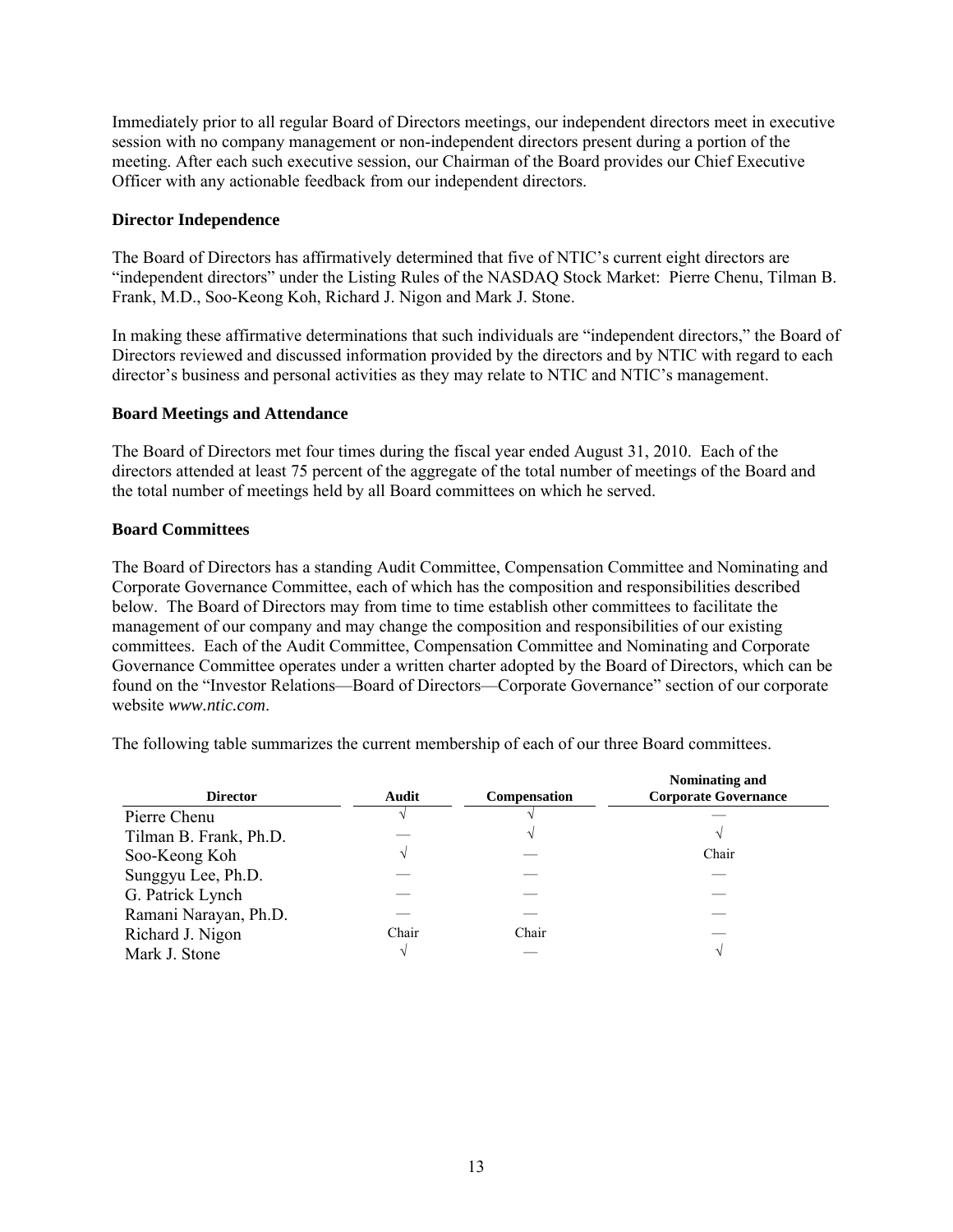## **Audit Committee**

*Responsibilities*. The Audit Committee provides assistance to the Board of Directors in fulfilling its responsibilities for oversight, for quality and integrity of the accounting, auditing, reporting practices, systems of internal accounting and financial controls, the annual independent audit of our financial statements, and the legal compliance and ethics programs of NTIC as established by management. The Audit Committee's primary responsibilities include:

- Overseeing our financial reporting process, internal control over financial reporting and disclosure controls and procedures on behalf of the Board of Directors;
- Having sole authority to appoint, retain and oversee the work of our independent registered public accounting firm and establish the compensation to be paid to the firm;
- Reviewing and pre-approving all audit services and permissible non-audit services to be provided to NTIC by our independent registered public accounting firm;
- Establishing procedures for the receipt, retention and treatment of complaints regarding accounting, internal accounting controls or auditing matters and for the confidential, anonymous submission by our employees of concerns regarding questionable accounting or auditing matters; and
- Overseeing the establishment and administration (including the grant of any waiver from) a written code of ethics applicable to our principal executive officer, principal financial officer, principal accounting officer or controller, or persons performing similar functions.

The Audit Committee has the authority to engage the services of outside experts and advisors as it deems necessary or appropriate to carry out its duties and responsibilities.

*Composition*. The current members of the Audit Committee are Mr. Chenu, Mr. Koh, Mr. Nigon and Mr. Stone. Mr. Nigon is the current chair of the Audit Committee.

Each current member of the Audit Committee qualifies as "independent" for purposes of membership on audit committees pursuant to the Listing Rules of the NASDAQ Stock Market and the rules and regulations of the SEC and is "financially literate" as required by the Listing Rules of the NASDAQ Stock Market. In addition, the Board of Directors has determined that Mr. Nigon qualifies as an "audit committee financial expert" as defined by the rules and regulations of the SEC and meets the qualifications of "financial sophistication" under the Listing Rules of the NASDAQ Stock Market as a result of his extensive financial background and various financial positions he has held throughout his career. Stockholders should understand that these designations related to our Audit Committee members' experience and understanding with respect to certain accounting and auditing matters do not impose upon any of them any duties, obligations or liabilities that are greater than those generally imposed on a member of the Audit Committee or of the Board of Directors.

*Meetings*. The Audit Committee met four times during fiscal 2010, one time outside the presence of management and one time face to face with Baker Tilly Virchow Krause, LLP, our independent registered public accounting firm.

*Other Information*. Additional information regarding the Audit Committee and our independent registered public accounting firm is disclosed under the "Proposal Three —Ratification of Selection of Independent Registered Public Accounting Firm" section of this proxy statement.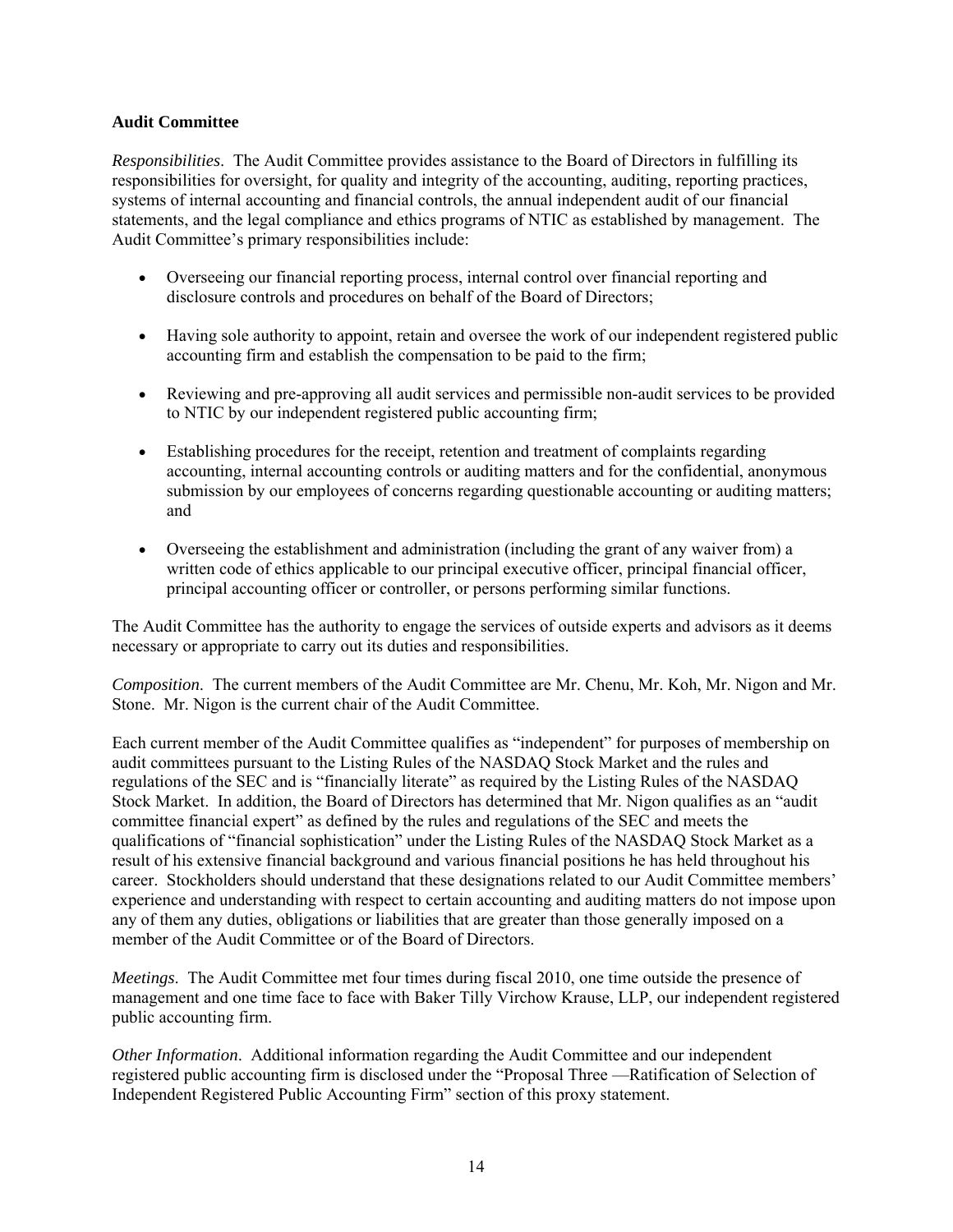## **Compensation Committee**

*Responsibilities*. The Compensation Committee provides assistance to the Board of Directors in fulfilling its oversight responsibility relating to compensation of our chief executive officer and other executive officers and administers our equity compensation plans. In so doing, the Compensation Committee, among other things:

- recommending to the Board of Directors for its determination, the annual salaries, incentive compensation, long-term compensation and any and all other compensation applicable to our executive officers;
- establishing, and from time to time reviewing and revising, corporate goals and objectives with respect to compensation for our executive officers and establishing and leading a process for the full Board of Directors to evaluate the performance of our executive officers in light of those goals and objectives;
- administering our equity compensation plans and recommending to the Board of Directors for its determination grants of options or other equity-based awards for executive officers, employees and independent consultants under our equity compensation plans;
- reviewing our policies with respect to employee benefit plans; and
- establishing and from time to time reviewing and revising processes and procedures for the consideration and determination of executive compensation.

The Compensation Committee has the authority to engage the services of outside experts and advisors as it deems necessary or appropriate to carry out its duties and responsibilities.

*Composition*. The current members of the Compensation Committee are Mr. Chenu, Dr. Frank and Mr. Nigon. Dr. Frank served as Chair during fiscal 2010 and Mr. Nigon currently serves as Chair of the Compensation Committee. The Board of Directors has determined that each of the members of the Compensation Committee is considered an "independent director" under the Listing Rules of the NASDAQ Stock Market, a "non-employee director" within the meaning of Rule 16b-3 under the Securities Exchange Act of 1934, as amended, and an "outside director" within the meaning of Section 162(m) under the Internal Revenue Code of 1986, as amended.

*Processes and Procedures for Consideration and Determination of Executive Compensation*. As described in more detail above under the heading "—Responsibilities," the Board of Directors has delegated to the Compensation Committee the responsibility, among other things, to recommend to the Board of Directors any and all compensation payable to our executive officers, including annual salaries, incentive compensation and long-term incentive compensation, and to administer our equity and incentive compensation plans applicable to our executive officers. Decisions regarding executive compensation made by the Compensation Committee are not considered final and are subject to final review and approval by the entire Board of Directors. Under the terms of its formal written charter, the Compensation Committee has the power and authority, to the extent permitted by our Bylaws and applicable law, to delegate all or a portion of its duties and responsibilities to a subcommittee of the Compensation Committee. The Compensation Committee has not generally delegated any of its duties and responsibilities to subcommittees, but rather has taken such actions as a committee, as a whole.

Our President and Chief Executive Officer assists the Compensation Committee in gathering compensation related data regarding our executive officers and making recommendations to the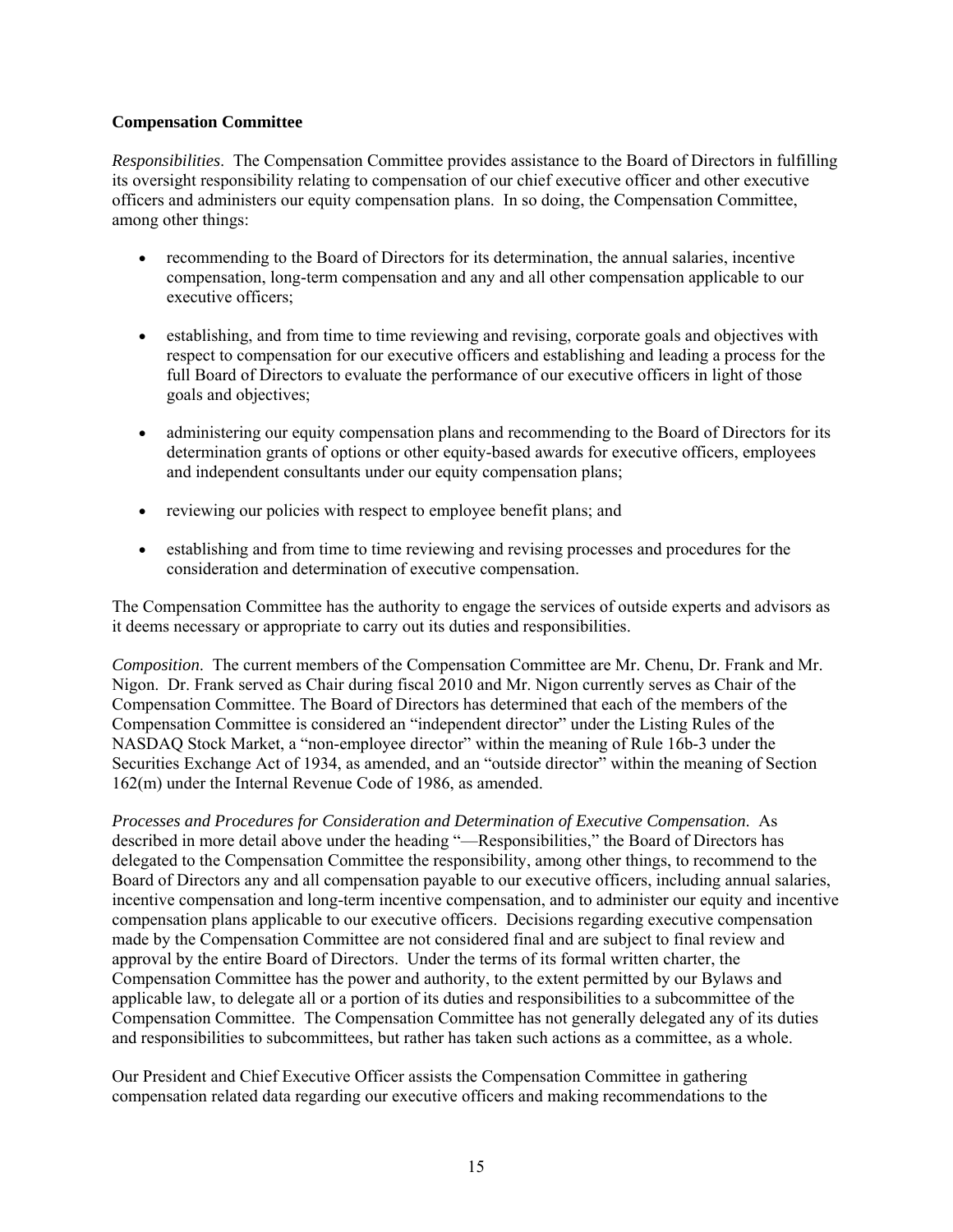Compensation Committee regarding the form and amount of compensation to be paid to each executive officer. In making final recommendations to the Board of Directors regarding compensation to be paid to our executive officers, the Compensation Committee considers the recommendations of our President and Chief Executive Officer, but also considers other factors, such as its own views as to the form and amount of compensation to be paid, the achievement by the company of pre-established performance objectives the general performance of the company and the individual officers, the performance of the company's stock price and other factors that may be relevant.

Final deliberations and decisions by the Compensation Committee regarding its recommendations to the Board of Directors of the form and amount of compensation to be paid to our executive officers, including our President and Chief Executive Officer, are made by the Compensation Committee, without the presence of the President and Chief Executive Officer or any other executive officer of our company. In making final decisions regarding compensation to be paid to our executive officers, the Board of Directors considers the same factors and gives considerable weight to the recommendations of the Compensation Committee.

*Meetings*. The Compensation Committee met four times during fiscal 2010.

# **Nominating and Corporate Governance Committee**

*Responsibilities*. The primary responsibilities of the Nominating and Corporate Governance Committee include:

- identifying individuals qualified to become members of the Board of Directors;
- recommending director nominees for each annual meeting of our stockholders and director nominees to fill any vacancies that may occur between meetings of stockholders;
- being aware of best practices in corporate governance matters;
- developing and overseeing an annual Board of Directors and Board committee evaluation process; and
- establishing and leading a process for determination of the compensation applicable to the nonemployee directors on the Board.

The Nominating and Corporate Governance Committee has the authority to engage the services of outside experts and advisors as it deems necessary or appropriate to carry out its duties and responsibilities.

*Composition*. The current members of the Nominating and Corporate Governance Committee are Dr. Frank, Mr. Koh and Mr. Stone. Mr. Koh is the current chair of the Nominating and Corporate Governance Committee. The Board of Directors has determined that each of the members of the Nominating and Corporate Governance Committee is considered an "independent director" under the Listing Rules of the NASDAQ Stock Market.

*Processes and Procedures for Consideration and Determination of Director Compensation*. As mentioned above under the heading "—Responsibilities," the Board of Directors has delegated to the Nominating and Corporate Governance Committee the responsibility, among other things, to review and make recommendations to the Board of Directors concerning compensation for non-employee members of the Board of Directors, including but not limited to retainers, meeting fees, committee chair and member retainers and equity compensation. Decisions regarding director compensation made by the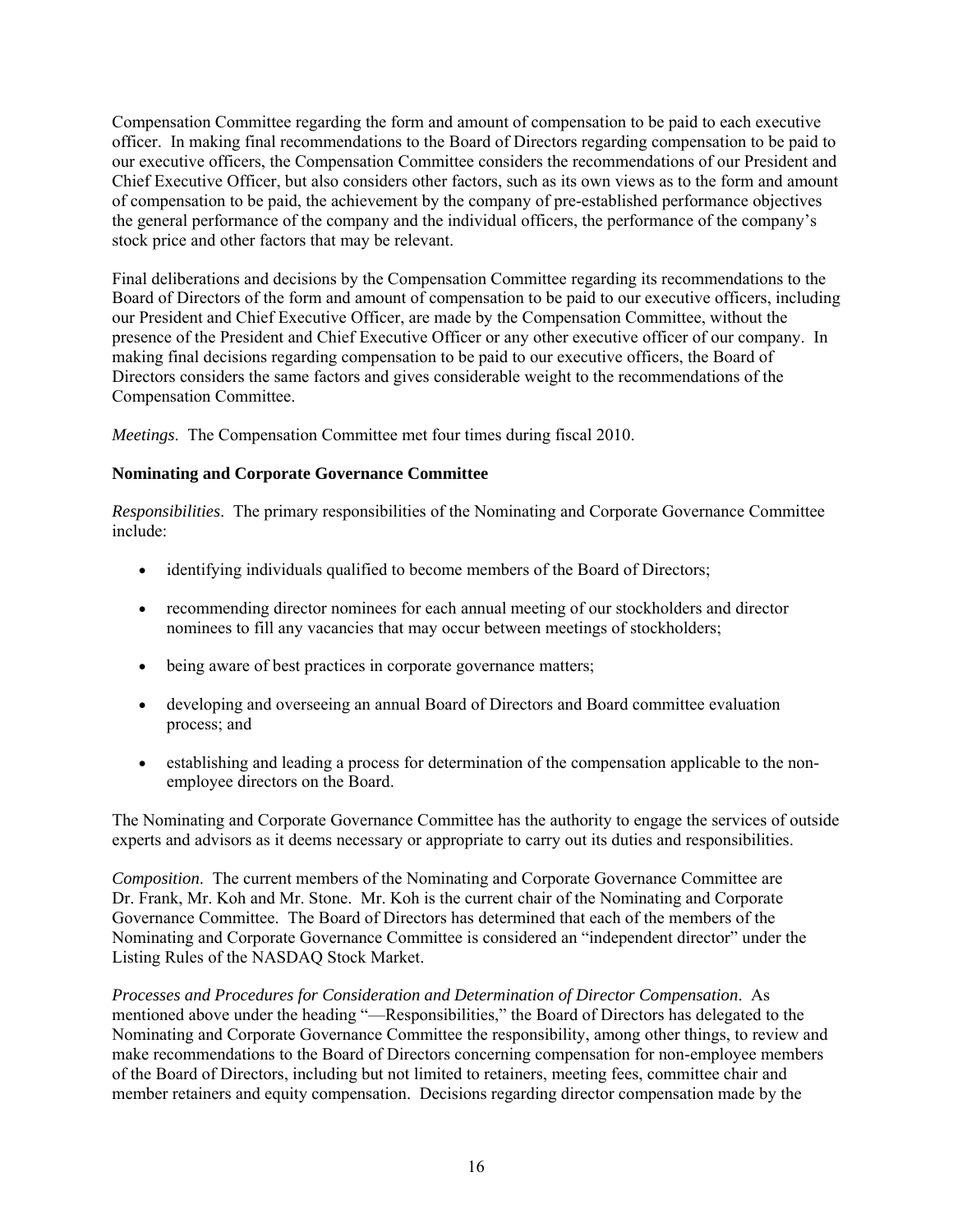Nominating and Corporate Governance Committee are not considered final and are subject to final review and approval by the entire Board of Directors. Under the terms of its formal written charter, the Nominating and Corporate Governance Committee has the power and authority, to the extent permitted by our Bylaws and applicable law, to delegate all or a portion of its duties and responsibilities to a subcommittee of the Nominating and Corporate Governance Committee. The Nominating and Corporate Governance Committee has not generally delegated any of its duties and responsibilities to subcommittees, but rather has taken such actions as a committee, as a whole.

In making recommendations to the Board of Directors regarding compensation to be paid to our nonemployee directors, the Nominating and Corporate Governance Committee considers fees paid to directors of comparable public companies, the number of board and committee meetings that our directors are expected to attend, and other factors that may be relevant. In making final decisions regarding nonemployee director compensation, the Board of Directors considers the same factors and the recommendation of the Nominating and Corporate Governance Committee.

*Meetings*. The Nominating and Corporate Governance Committee met four times during fiscal 2010.

# **Director Nominations Process**

Pursuant to a Director Nominations Process adopted by the Board of Directors, in selecting nominees for the Board of Directors, the Nominating and Corporate Governance Committee first determines whether the incumbent directors are qualified to serve, and wish to continue to serve, on the Board. The Nominating and Corporate Governance Committee believes that NTIC and its stockholders benefit from the continued service of qualified incumbent directors because those directors have familiarity with and insight into NTIC's affairs that they have accumulated during their tenure with the company. Appropriate continuity of Board membership also contributes to the Board's ability to work as a collective body. Accordingly, it is the practice of the Nominating and Corporate Governance Committee, in general, to renominate an incumbent director if the director wishes to continue his or her service with the Board, the director continues to satisfy the criteria for membership on the Board that the Nominating and Corporate Governance Committee generally views as relevant and considers in deciding whether to re-nominate an incumbent director or nominate a new director, the Nominating and Corporate Governance Committee believes the director continues to make important contributions to the Board, and there are no special, countervailing considerations against re-nomination of the director.

Pursuant to a Director Nominations Process adopted by the Board of Directors, in identifying and evaluating new candidates for election to the Board, the Nominating and Corporate Governance Committee solicits recommendations for nominees from persons whom the Nominating and Corporate Governance Committee believes are likely to be familiar with qualified candidates having the qualifications, skills and characteristics required for Board nominees from time to time. Such persons may include members of the Board of Directors and our senior management and advisors to our company. In addition, the Nominating and Corporate Governance Committee may engage a search firm to assist it in identifying qualified candidates. Mr. Nigon, who joined the Board of Directors in January 2010, was recommended as a director nominee by both NTIC's outside legal counsel and independent registered public accounting firm. In addition, from time to time, if appropriate, the Nominating and Corporate Governance Committee may engage a search firm to assist it in identifying and evaluating qualified candidates.

The Nominating and Corporate Governance Committee reviews and evaluates each candidate whom it believes merits serious consideration, taking into account available information concerning the candidate, any qualifications or criteria for Board membership established by the Nominating and Corporate Governance Committee, the existing composition of the Board, and other factors that it deems relevant.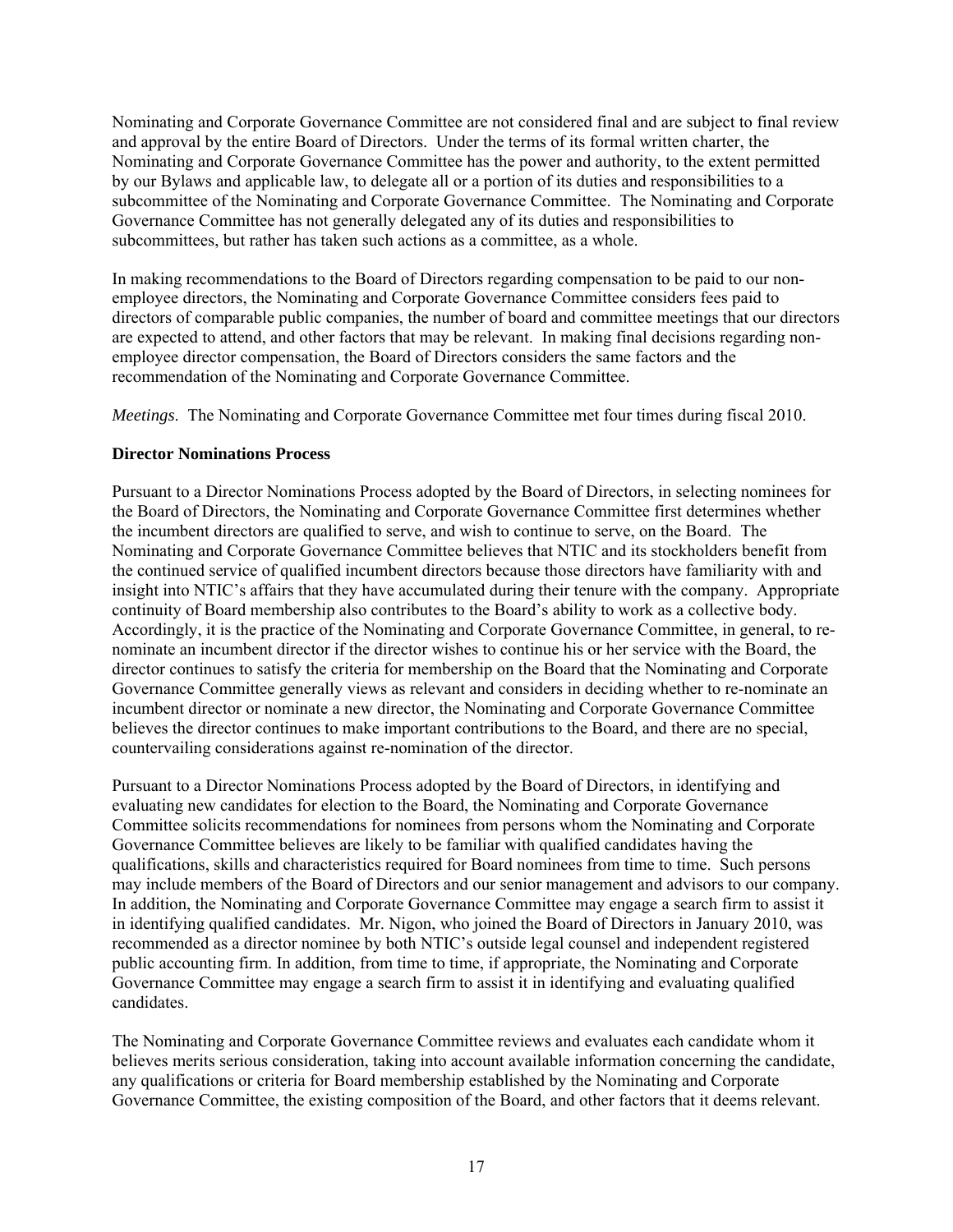In conducting its review and evaluation, the Nominating and Corporate Governance Committee solicits the views of our management, other Board members, and other individuals it believes may have insight into a candidate. The Nominating and Corporate Governance Committee may designate one or more of its members and/or other Board members to interview any proposed candidate.

The Nominating and Corporate Governance Committee will consider recommendations for the nomination of directors submitted by our stockholders. For more information, see the information set forth under the heading "Other Matters — Director Nominations for 2012 Annual Meeting." The Nominating and Corporate Governance Committee will evaluate candidates recommended by stockholders in the same manner as those recommended as stated above.

There are no formal requirements or minimum qualifications that a candidate must meet in order for the Nominating and Corporate Governance Committee to recommend the candidate to the Board. The Nominating and Corporate Governance Committee believes that each nominee should be evaluated based on his or her merits as an individual, taking into account the needs of our company and the Board of Directors. However, in evaluating candidates, there are a number of criteria that the Nominating and Corporate Governance Committee generally views as relevant and is likely to consider. Some of these factors include whether the candidate is an "independent director" under the Listing Rules of the NASDAQ Stock Market and meets any other applicable independence tests under the federal securities laws and rules and regulations of the Securities and Exchange Commission; whether the candidate is "financially literate" or "financially sophisticated" and otherwise meets the requirements for serving as a member of an audit committee under the Listing Rules of the NASDAQ Stock Market; whether the candidate is an "audit committee financial expert" under the federal securities laws and the rules and regulations of the Securities and Exchange Commission; the needs of our company with respect to the particular talents and experience of its directors; the personal and professional integrity and reputation of the candidate; the candidate's level of education and business experience; the candidate's broad-based business acumen; the candidate's level of understanding of our business and its industry; the candidate's ability and willingness to devote adequate time to work of the Board and its committees; the fit of the candidate's skills and personality with those of other directors and potential directors in building a board that is effective, collegial and responsive to the needs of our company; whether the candidate possesses strategic thinking and a willingness to share ideas; the candidate's diversity of experiences, expertise and background; and the candidate's ability to represent the interests of all stockholders and not a particular interest group.

While we do not have a stand-alone diversity policy, in considering whether to recommend any director nominee, including candidates recommended by stockholders, the Nominating and Corporate Governance Committee will consider the factors above, including the candidate's diversity of experiences, expertise and background. The Nominating and Corporate Governance Committee seeks nominees with a broad diversity of experience, expertise and backgrounds. The Nominating and Corporate Governance Committee does not assign specific weights to particular criteria and no particular criterion is necessarily applicable to all prospective nominees. We believe that the backgrounds and qualifications of the directors, considered as a group, should provide a significant mix of experience, knowledge and abilities that will allow the Board of Directors to fulfill its responsibilities.

## **Board Oversight of Risk**

The Board of Directors as a whole has responsibility for risk oversight, with more in-depth reviews of certain areas of risk being conducted by the relevant Board committees that report on their deliberations to the full Board of Directors. The oversight responsibility of the Board and its committees is enabled by management reporting processes that are designed to provide information to the Board about the identification, assessment and management of critical risks and management's risk mitigation strategies.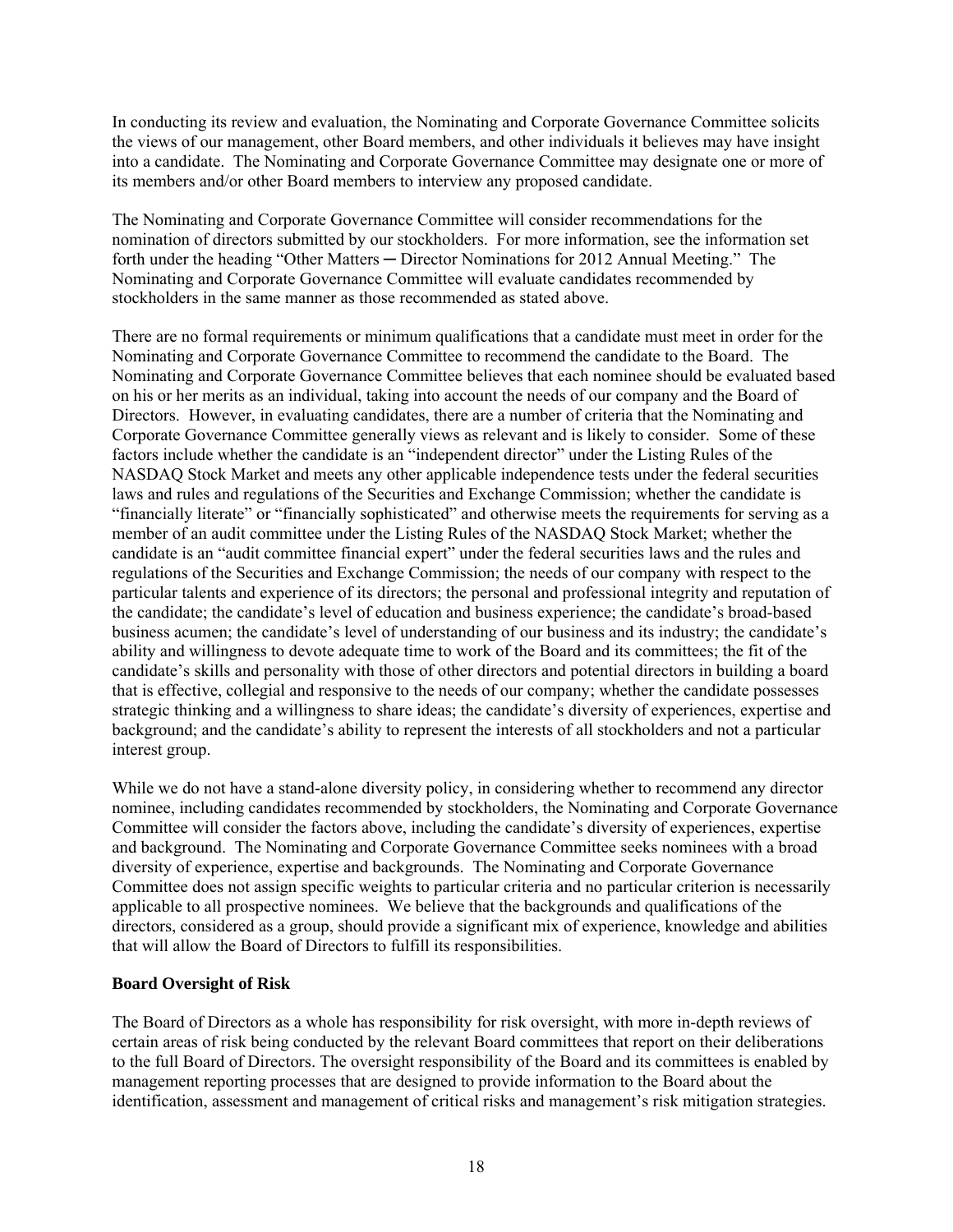The areas of risk that we focus on include operational, financial (accounting, credit, liquidity and tax), legal, compensation, competitive, health, safety and environment, economic, political and reputational risks.

The standing committees of the Board of Directors oversee risks associated with their respective principal areas of focus. The Audit Committee's role includes a particular focus on the qualitative aspects of financial reporting to stockholders, on our processes for the management of business and financial risk, our financial reporting obligations and for compliance with significant applicable legal, ethical and regulatory requirements. The Audit Committee, along with management, is also responsible for developing and participating in a process for review of important financial and operating topics that present potential significant risk to our company. The Compensation Committee is responsible for overseeing risks and exposures associated with our compensation programs and arrangements, including our executive and director compensation programs and arrangements, and management succession planning. The Nominating and Corporate Governance Committee oversees risks relating to our corporate governance matters and policies and director succession planning.

We recognize that a fundamental part of risk management is understanding not only the risks a company faces and what steps management is taking to manage those risks, but also understanding what level of risk is appropriate for the company. The involvement of the full Board of Directors each year in establishing our corporate strategy and annual fiscal budget is a key part of the Board's assessment of management's appetite for risk and also a determination of what constitutes an appropriate level of risk for our company.

We believe our current Board leadership structure is appropriate and helps ensure proper risk oversight for our company for a number of reasons, including: (1) general risk oversight by the full Board of Directors in connection with its role in reviewing our key business strategies and monitoring on an ongoing basis the implementation of our key business strategies; (2) more detailed oversight by our standing Board committees that are currently comprised of and chaired by our independent directors, and (3) the focus of our Chairman of the Board on allocating appropriate Board agenda time for discussion regarding the implementation of our key business strategies and specifically risk management.

## **Code of Ethics**

The Board of Directors has adopted a Code of Ethics, which applies to all of our directors, executive officers, including our Chief Executive Officer and Chief Financial Officer, and other employees, and meets the requirements of the Securities and Exchange Commission and the NASDAQ Stock Market. A copy of our Code of Ethics is available on the "Investor Relations—Board of Directors—Corporate Governance" section of our corporate website *www.ntic.com*.

## **Policy Regarding Director Attendance at Annual Meetings of Stockholders**

It is the policy of the Board of Directors that directors standing for re-election should attend our annual meeting of stockholders, if their schedules permit. A Board of Directors meeting is generally held on the day following each annual meeting of stockholders. All of our directors, except Dr. Narayan, attended the 2010 annual meeting of stockholders.

## **Complaint Procedures**

The Audit Committee has established procedures for the receipt, retention and treatment of complaints received by NTIC regarding accounting, internal accounting controls or auditing matters, and the submission by our employees, on a confidential and anonymous basis, of concerns regarding questionable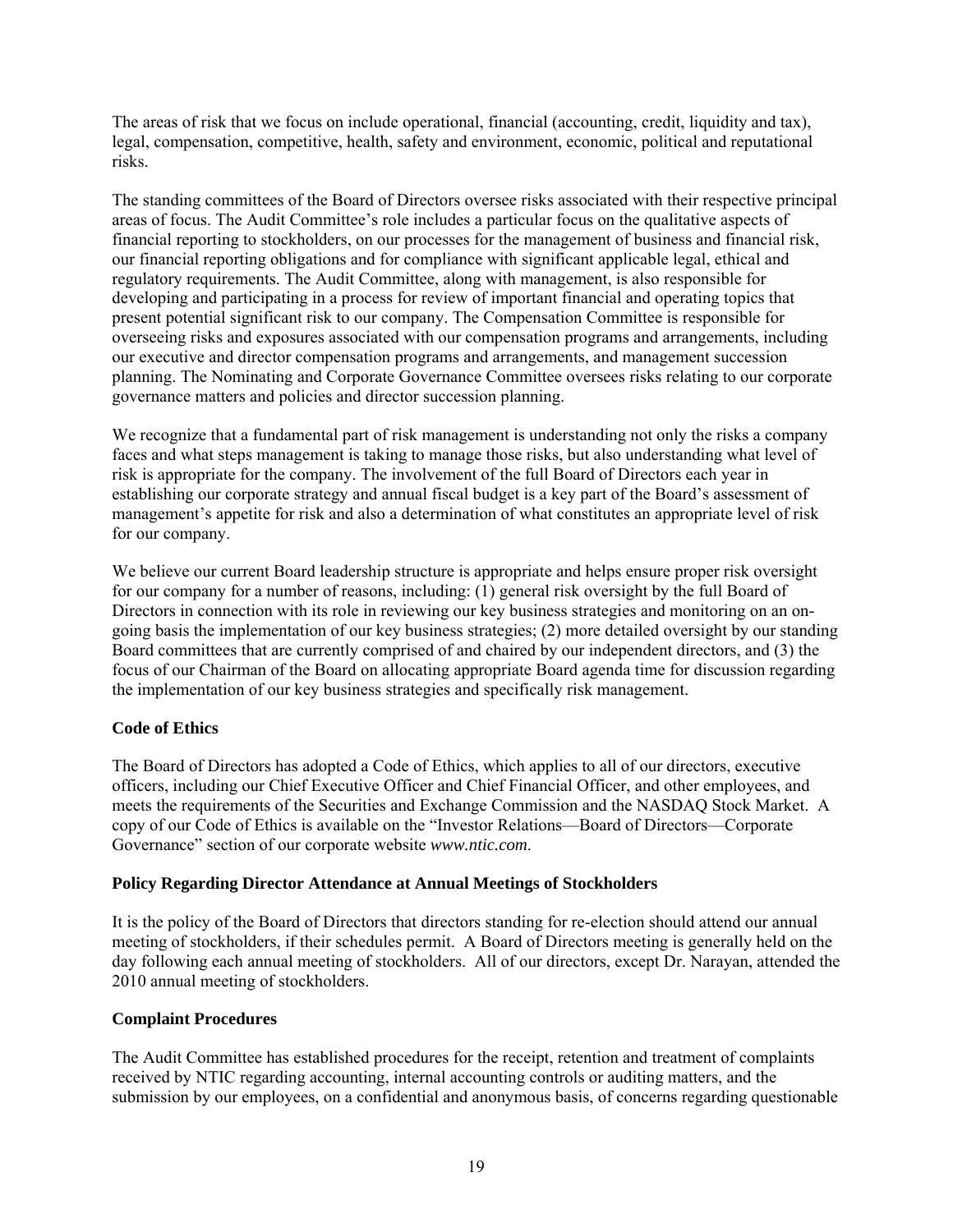accounting or auditing matters. Our personnel with such concerns are encouraged to discuss their concerns with our outside legal counsel, who in turn will be responsible for informing the Audit Committee.

# **Process Regarding Stockholder Communications with Board of Directors**

Stockholders may communicate with the Board of Directors of NTIC by sending correspondence, addressed to our Corporate Secretary, Northern Technologies International Corporation, 4201 Woodland Road, Circle Pines, Minnesota 55014, or mwolsfeld@ntic.com with an instruction to forward the communication to a particular director. Our Corporate Secretary will receive the correspondence and forward it to any individual director or directors to whom the communication is directed.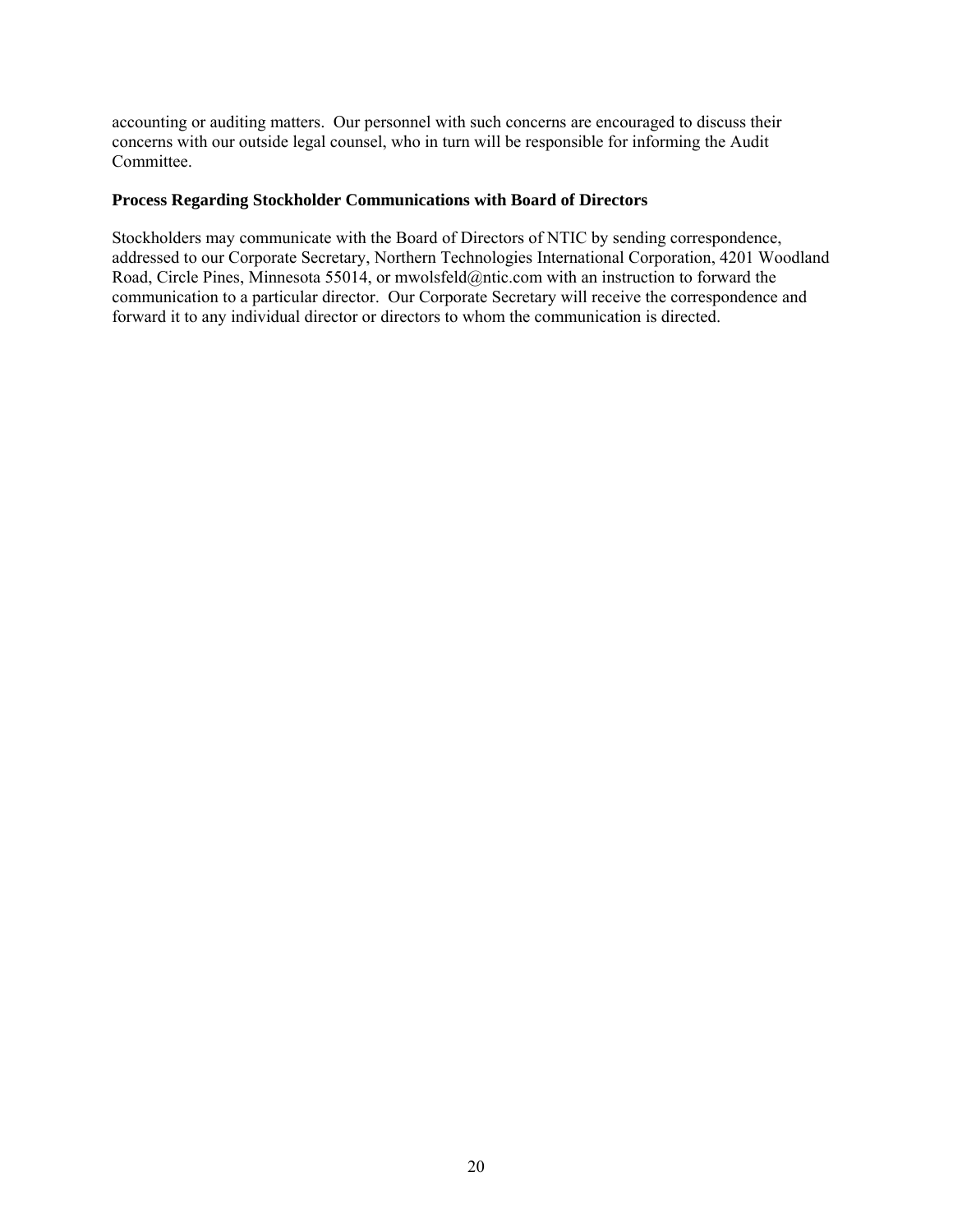#### **DIRECTOR COMPENSATION \_\_\_\_\_\_\_\_\_\_\_\_\_\_\_\_**

#### **Summary of Cash and Other Compensation**

The following table provides summary information concerning the compensation of each individual who served as a director of our company during the fiscal year ended August 31, 2010, other than G. Patrick Lynch, our President and Chief Executive Officer, who was not compensated separately for serving on the Board of Directors during fiscal 2010. His compensation during fiscal 2010 for serving as an executive officer of our company is set forth under the heading "Executive Compensation" included elsewhere in this proxy statement.

| <b>Name</b>                 | <b>Fees Earned or</b><br>Paid in Cash (\$) | Option<br>Awards $(\$)^{(1)(2)}$ | <b>All Other</b><br>Compensation $(\$)^{(3)}$ | Total $(\$)$ |
|-----------------------------|--------------------------------------------|----------------------------------|-----------------------------------------------|--------------|
|                             | 36,075<br>S                                | 19,380<br>S                      | S.<br>$\theta$                                | \$55,455     |
| Tilman B. Frank, M.D. $(4)$ | 17,550                                     | 12,290                           | $\theta$                                      | 29,840       |
|                             | 23,550                                     | 12,290                           |                                               | 35,840       |
| Donald A. Kubik, $Ph.D.(5)$ | 16,550                                     | 12,290                           | 87,000                                        | 115,840      |
| Sunggyu Lee, Ph.D.          | 17,550                                     | 12,290                           | 30,000                                        | 59,840       |
|                             | 3,150                                      | 12,290                           |                                               | 15,440       |
| Ramani Narayan, Ph.D        | 15,550                                     | 12,290                           | 102,668                                       | 130,508      |
|                             | 12,000                                     | 10,708                           |                                               | 22,708       |
|                             | 26,325                                     | 12,290                           |                                               | 38,615       |

#### **DIRECTOR COMPENSATION—Fiscal 2010**

(1) On September 1, 2009, each director, other than Mr. Lynch and Mr. Nigon, received a stock option to purchase 4,000 shares of our common stock at an exercise price of \$8.57 per share granted under the Northern Technologies International Corporation 2007 Stock Incentive Plan, the material terms of which are described in more detail under the heading "Executive Compensation —Stock Incentive Plans." Such option expires on August 31, 2014 and vests with respect to one-third of the underlying shares of our common stock on each of the following dates, so long as the individual remains a director of our company as of such dates: September 1, 2010, September 1, 2011 and September 1, 2012. In addition, on September 1, 2009, Mr. Chenu received an additional stock option to purchase 2,000 shares of our common stock in consideration for his service as Chairman of the Board. The terms of this stock option are identical to the other stock options granted on that date. On February 1, 2010, Mr. Nigon received a stock option to purchase 2,333 shares of our common stock at an exercise price of \$10.20 per share granted under the Northern Technologies International Corporation 2007 Stock Incentive Plan in connection with his initial election as a director. Such option expires on February 1, 2015 and vests with respect to one-third of the underlying shares of our common stock on each of the following dates, so long as Mr. Nigon remains a director of our company as of such dates: February 1, 2011, February 1, 2012 and February 1, 2013. The amount reported under this column for each director represents the aggregate grant date fair value for option awards granted to such director in fiscal 2010 computed in accordance with Financial Accounting Standards Board (FASB) ASC Topic 718. The grant date fair value is determined based on our Black-Scholes option pricing model. The grant date value per share for the forgoing options were as follows and were determined using the following specific assumptions:

| <b>Grant Date</b> | Per Share Fair<br>Value | <b>Risk Free</b><br><b>Interest Rate</b> | <b>Expected</b><br>Life | <b>Expected</b><br><b>Volatility</b> | <b>Expected</b><br><b>Dividend</b><br>Yield |
|-------------------|-------------------------|------------------------------------------|-------------------------|--------------------------------------|---------------------------------------------|
| 09/01/2009        | \$3.23                  | 2.37%                                    | 5.0 years               | 48.26%                               | $0\%$                                       |
| 02/01/2010        | \$4.59                  | 2.48%                                    | 5.0 years               | 48.65%                               | $0\%$                                       |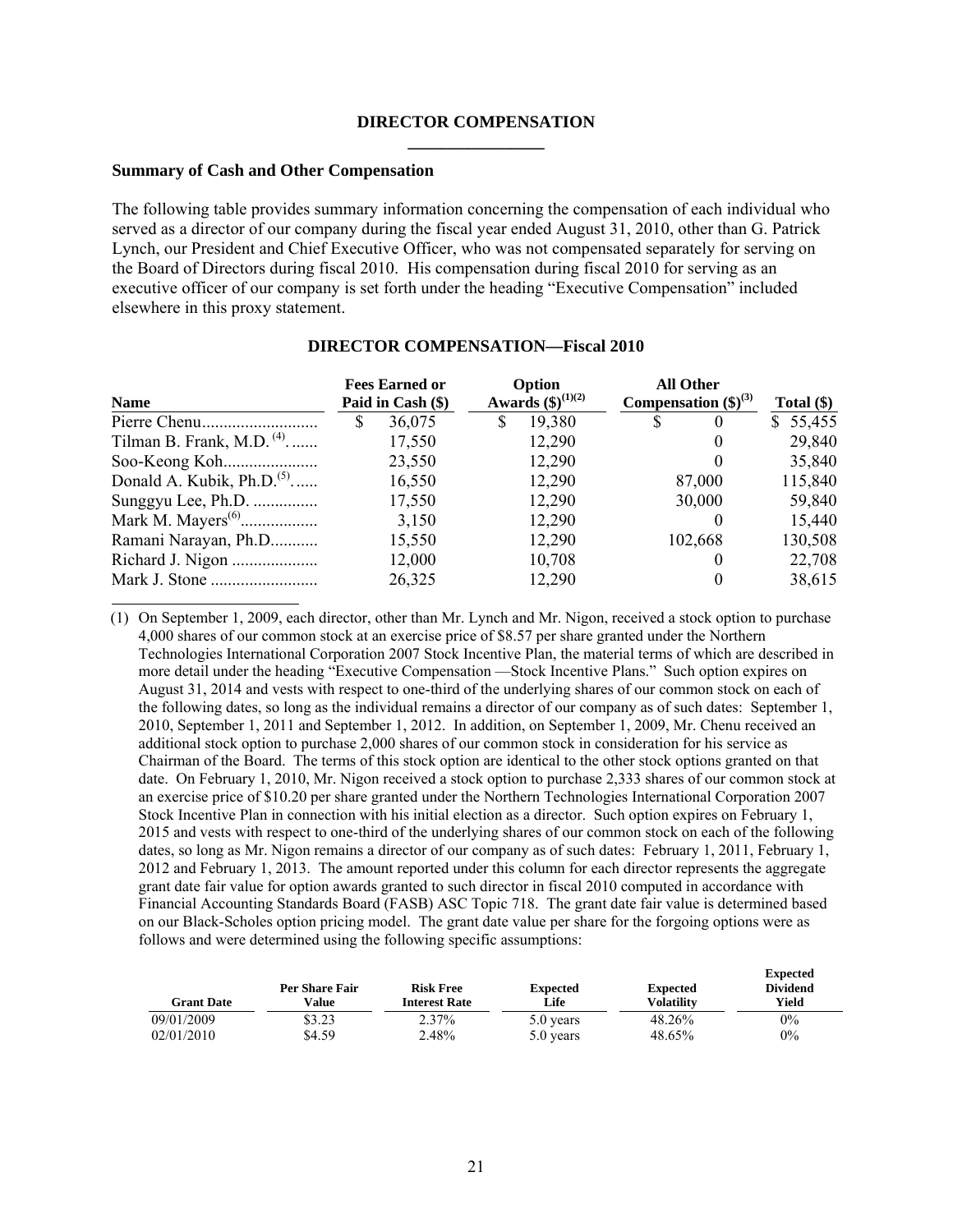(2) The following table provides information regarding the aggregate number of options to purchase shares of our common stock outstanding at August 31, 2010 and held by each of the directors listed in the above table:

| <b>Name</b>           | <b>Aggregate Number</b><br><b>Of Securities</b><br><b>Underlying Options</b> | Exercisable/<br>Unexercisable | <b>Exercise</b><br>Price(s) | <b>Expiration</b><br>Date(s) |
|-----------------------|------------------------------------------------------------------------------|-------------------------------|-----------------------------|------------------------------|
|                       | 16,000                                                                       | 5,333/10,667                  | $$8.01 - 12.84$             | $8/31/2011 - 8/31/2014$      |
| Tilman B. Frank, M.D  | 8,666                                                                        | 1,777/6,889                   | $7.75 - 12.84$              | $5/1/2013 - 8/31/2014$       |
| Soo-Keong Koh         | 8,666                                                                        | 1,777/6,889                   | $7.75 - 12.84$              | $5/1/2013 - 8/31/2014$       |
| Donald A. Kubik, Ph.D | 12,000                                                                       | 8,000/4,000                   | $5.38 - 8.57$               | $11/4/2010 - 8/31/2014$      |
| Sunggyu Lee, Ph.D     | 12,000                                                                       | 4,666/7,334                   | $8.01 - 12.84$              | $8/31/2011 - 8/31/2014$      |
| Ramani Narayan, Ph.D  | 12,000                                                                       | 4,666/7,334                   | $8.01 - 12.84$              | $8/31/2011 - 8/31/2014$      |
| Richard J. Nigon      | 2,333                                                                        | 0/2.333                       | 10.20                       | 2/1/2015                     |
|                       | 12.000                                                                       | 4,666/7,334                   | $8.01 - 12.84$              | $8/31/2011 - 8/31/2014$      |

(3) We do not provide perquisites or other personal benefits to our directors. The amounts reflected for each of Dr. Kubik, Dr. Lee and Dr. Narayan reflect consulting fees paid during the fiscal year ended August 31, 2010 as described in more detail below under the heading "-Consulting Arrangements."

- (4) Dr. Frank is not standing for re-election as a director at the 2011 Annual Meeting of Stockholders.
- (5) Dr. Kubik resigned as a director on August 27, 2010.
- (6) Mr. Mayer passed away on November 30, 2009.

#### **Non-Employee Director Compensation Program**

*Overview.* Our non-employee directors for purposes of our director compensation program currently consist of Pierre Chenu, Tilman B. Frank, M.D., Soo-Keong Koh, Sunggyu Lee, Ph.D., Ramani Narayan, Ph.D., Richard J. Nigon and Mark J. Stone. During the fiscal year ended August 31, 2010, our former directors, Dr. Kubik and Mr. Mayers, also received compensation under our director compensation program.

We use a combination of cash and long-term equity-based incentive compensation in the form of annual stock option grants to attract and retain qualified candidates to serve on the Board of Directors. In setting non-employee director compensation, we follow the process and procedures described under the heading "Corporate Governance—Nominating and Corporate Governance Committee—Processes and Procedures for the Determination of Director Compensation."

*Cash Retainers and Meeting Fees*. Each of our non-employee directors receives annual cash retainers and meeting fees. The following table sets forth the annual cash retainers paid to our non-employee directors:

| <b>Description</b> | <b>Annual Cash</b><br><b>Retainer</b> |
|--------------------|---------------------------------------|
|                    | \$10,000                              |
|                    | 15,000                                |
|                    | 5,000                                 |
|                    | 4,000                                 |

The annual cash retainers are paid in the beginning of each calendar quarter. For example, the retainers paid in the beginning of the first calendar quarter are for the period from January 1 through March 31.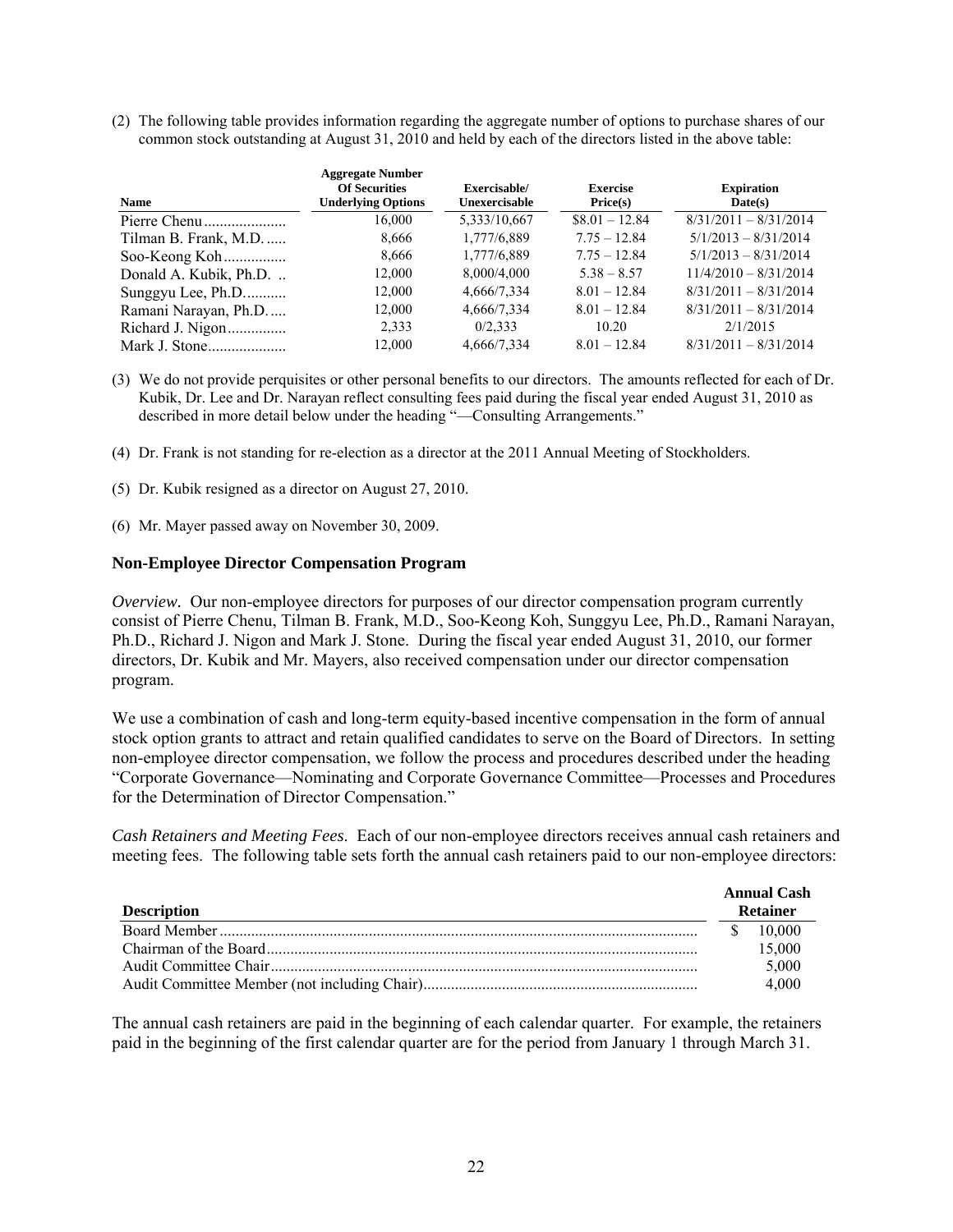Each of our non-employee directors also receives \$1,000 for each Board, Board committee and strategy review meeting attended. No director, however, earns more than \$1,000 per day in Board, Board committee and strategy review meeting fees.

As part of our cost reduction efforts, commencing in March 2009, our annual cash retainers and meeting fees were reduced temporarily by 10%. In January 2010, this reduction was eliminated and our annual cash retainers and meeting fees returned to their previous levels, as described above.

*Stock Options*. Each of our non-employee directors is automatically granted a five-year non-qualified option to purchase 4,000 shares of our common stock on the first day of each fiscal year in consideration for his service as a director of NTIC and the Chairman of the Board is automatically granted an additional five-year non-qualified option to purchase 2,000 shares of our common stock on the first day of each fiscal year in consideration for his services as Chairman. In addition, each new non-employee director is automatically granted a five-year non-qualified option to purchase a pro rata portion of 4,000 shares of our common stock calculated by dividing the number of months remaining in the fiscal year at the time of election or appointment by 12 on the date the director is first elected or appointed as a director of NTIC. Each automatically granted option becomes exercisable, on a cumulative basis, with respect to one-third of the shares covered by such option on each one-year anniversary of the date of its grant. The exercise price of such option is equal to the fair market value of a share of our common stock on the date of grant.

We refer you to note (1) to the Director Compensation Table above for a summary of all option grants to our non-employee directors during the fiscal year ended August 31, 2010 and note (2) to the Director Compensation Table for a summary of all options to purchase shares of our common stock held by our non-employee directors as of August 31, 2010.

*Reimbursement of Expenses*. All of our directors are reimbursed for travel expenses for attending meetings and other miscellaneous out-of-pocket expenses incurred in performing their Board functions.

## **Consulting Arrangements**

We paid consulting fees to Bioplastic Polymers LLC which is owned by Ramani Narayan, Ph.D. in the aggregate amount of \$100,000 and royalty fees in an aggregate amount of \$2,668 during the fiscal year ended August 31, 2010. The consulting services rendered by Bioplastic Polymers LLC related to research and development associated with various new technologies. The royalty fees were paid pursuant to an oral agreement pursuant to which we have agreed to pay Bioplastic Polymers LLC and Dr. Narayan in consideration of the transfer and assignment by Biopolymer Plastics LLC and Dr. Narayan of certain biodegradable polymer technology to us, an aggregate of three percent of the gross margin on any net sales of products incorporating the biodegradable polymer technology transferred to us by Bioplastic Polymers LLC and Dr. Narayan for a period of 10 years, provided that if a patent for or with respect to biodegradable polymer technology is issued before the expiration of such 10 year period, then until the expiration of such patent we will pay to Bioplastic Polymers LLC and Dr. Narayan an aggregate of three percent of the biodegradable polymer technology gross margin attributable to such patent.

In May 2009, we entered into an agreement with DAK Engineering, LLC, an entity owned by our former Chief Technical Officer and former director, Donald A. Kubik, Ph.D., pursuant to which we have engaged DAK Engineering, LLC to perform certain services to us, specifically services in the area of chemistry, technology development, supplier technical issues, production issues, product performance characterization, and other forms of commercializing intellectual property rights. In consideration for such services, we pay DAK Engineering, LLC a monthly fee of \$7,250. During the fiscal year ended August 31, 2010, we paid DAK Engineering, LLC an aggregate of \$87,000 in consulting fees. The agreement may be terminated by either party for any reason with 30 days prior notice before the quarter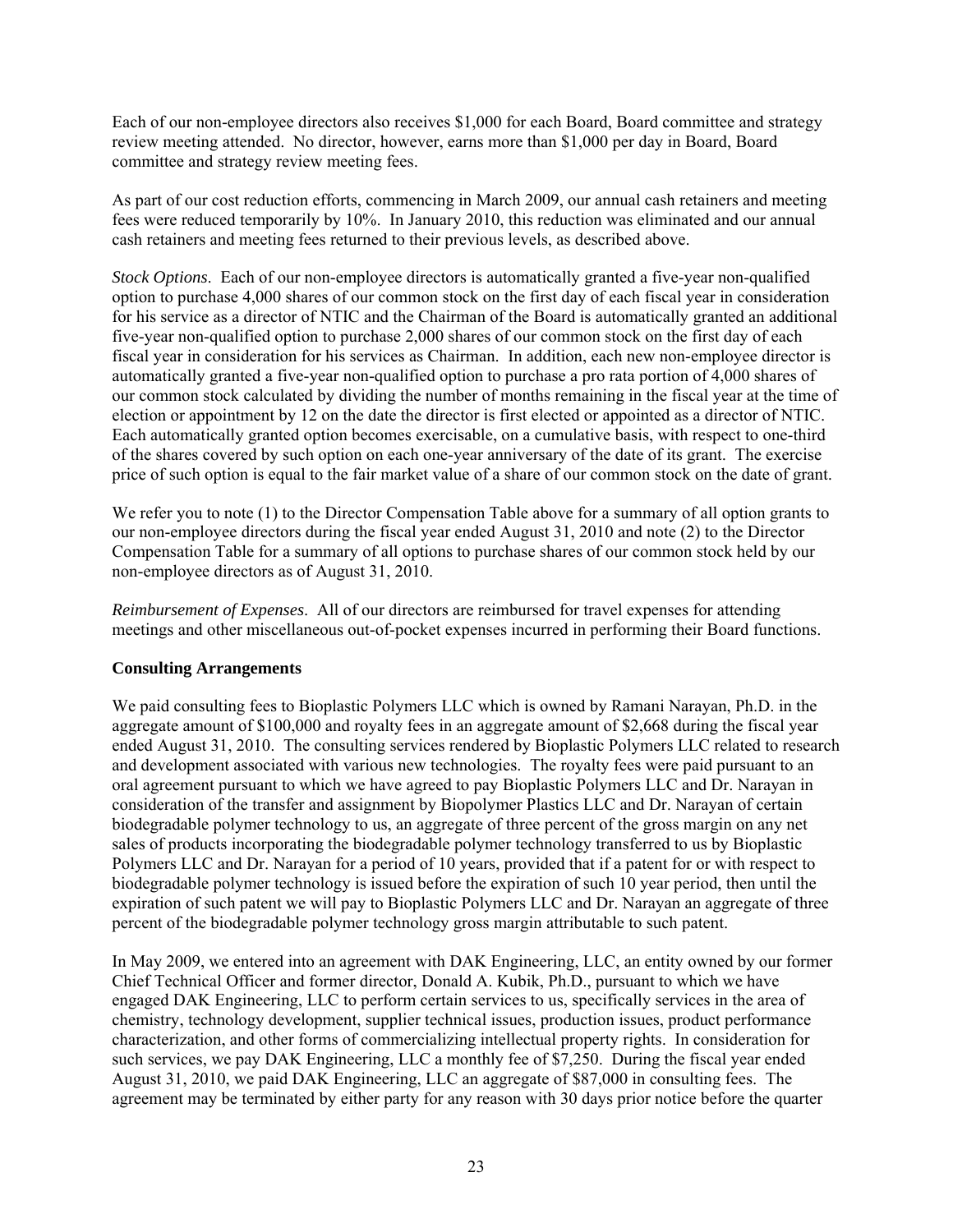end by providing written notice to the other party and may be terminated upon the occurrence of other certain events, as set forth in the agreement. The agreement also contains other standard terms, including provisions regarding confidentiality, non-competition and non-solicitation.

In May 2009, we entered into a technology transfer and consulting agreement with Sunggyu Lee, Ph.D. pursuant to which we agreed to pay Dr. Lee \$30,000 payable in six \$5,000 monthly installments in exchange for an 18-month option to purchase certain technology developed by Dr. Lee. If we decide to exercise the option, Dr. Lee has agreed to transfer to us the technology and to provide us consulting services related to the further development and commercialization of the technology in exchange for an additional \$120,000 payable in eight \$15,000 monthly installments. If we commercialize any products or services that incorporate the transferred technology or any other new related inventions developed by Dr. Lee during the term of the agreement and transferred to us under the agreement, we have agreed to pay Dr. Lee a royalty of three percent of any earnings before interest and taxes to us generated from the commercial exploitation by us of any products or services that incorporate the technology and/or inventions. Such royalties will be required to be paid until the earlier of the last to expire of any applicable patents covering such technology or inventions, the invalidity of such patents, or if there are no issued patents covering such technology and inventions, 10 years from the first date of commercial sale or license. The agreement may be terminated by NTIC if, at any stage, NTIC determines in its sole discretion not to proceed with the project.

#### **Indemnification Agreements**

We have entered into agreements with all of our directors under which we are required to indemnify them against expenses, judgments, penalties, fines, settlements and other amounts actually and reasonably incurred, including expenses of a derivative action, in connection with an actual or threatened proceeding if any of them may be made a party because he or she is or was one of our directors. We will be obligated to pay these amounts only if the director acted in good faith and in a manner that he or she reasonably believed to be in or not opposed to our best interests. With respect to any criminal proceeding, we will be obligated to pay these amounts only if the director had no reasonable cause to believe his or her conduct was unlawful. The indemnification agreements also set forth procedures that will apply in the event of a claim for indemnification.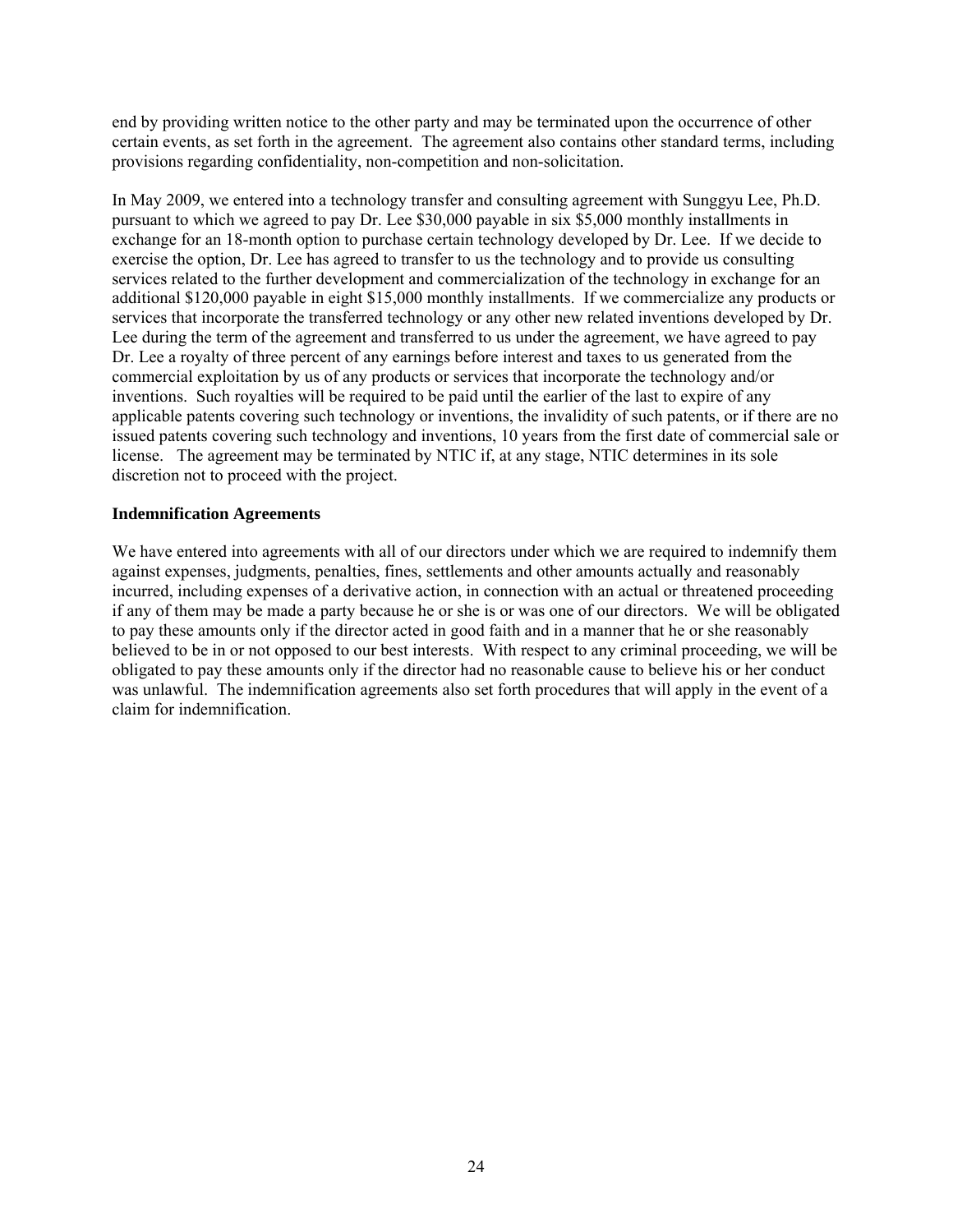## **EXECUTIVE COMPENSATION \_\_\_\_\_\_\_\_\_\_\_\_\_\_\_\_**

## **Executive Compensation Program**

Our executive compensation program for the fiscal year ended August 31, 2010 consisted of:

- Base salary;
- Annual incentive compensation;
- Long-term equity-based incentive compensation, in the form of stock options; and
- All other compensation.

*Base Salary*. We provide a base salary for our named executive officers, which, unlike some of the other elements of our executive compensation program, is not subject to company or individual performance risk. We recognize the need for most executives to receive at least a portion of their total compensation in the form of a guaranteed base salary that is paid in cash regularly throughout the year to support their standard of living.

We initially fix base salaries for our executives at a level that we believe enables us to hire and retain them in a competitive environment and to reward satisfactory individual performance and a satisfactory level of contribution to our overall business objectives. The Compensation Committee reviews base salaries for our named executive officers each year beginning in July and generally recommends to the Board of Directors any increases for the following fiscal year in July or August or as soon as practicable thereafter. Regardless of when the final decision regarding base salaries for a fiscal year is made by the Board of Directors, any increases in base salaries are effective as of September 1 of that year, which could result in a retroactive payment to the executive shortly after the final decision is made.

The Compensation Committee's recommendations to the Board of Directors regarding the base salaries of our named executive officers are based on a number of factors, including: the executive's level of responsibility, prior experience and base salary for the prior year, the skills and experiences required by the position, length of service with our company, past individual performance and other considerations the Compensation Committee deems relevant. The Compensation Committee also recognizes that in addition to the typical responsibilities and duties held by our executives by virtue of their positions, our executives due to the small number of our employees, often possess additional responsibilities and perform additional duties that would be typically delegated to others in most organizations with additional personnel and resources.

As part of our cost savings initiatives implemented in January 2009, we temporarily reduced the base salaries of our executives and other officers by approximately 15% on average, by 10% for all other employees and suspended our matching of 401(k) contributions.Due to improvements in our financial condition during fiscal 2010, in January 2010, we reinstated salaries of our executive officers and employees to their previous levels and implemented base salary increases.

We historically have granted our executive officers a mid-single digit percentage increase in their base salary each fiscal year, although the percentage may be higher or lower if the responsibilities of the executive increased or decreased during the year. We did not implement any base salary increases during fiscal 2009. In January 2010, when we eliminated the cost reductions in base salary instituted during the prior fiscal year, we also implemented base salary increases.

Annualized base salary rates for fiscal 2008, 2009 and 2010 for our named executive officers were as follows: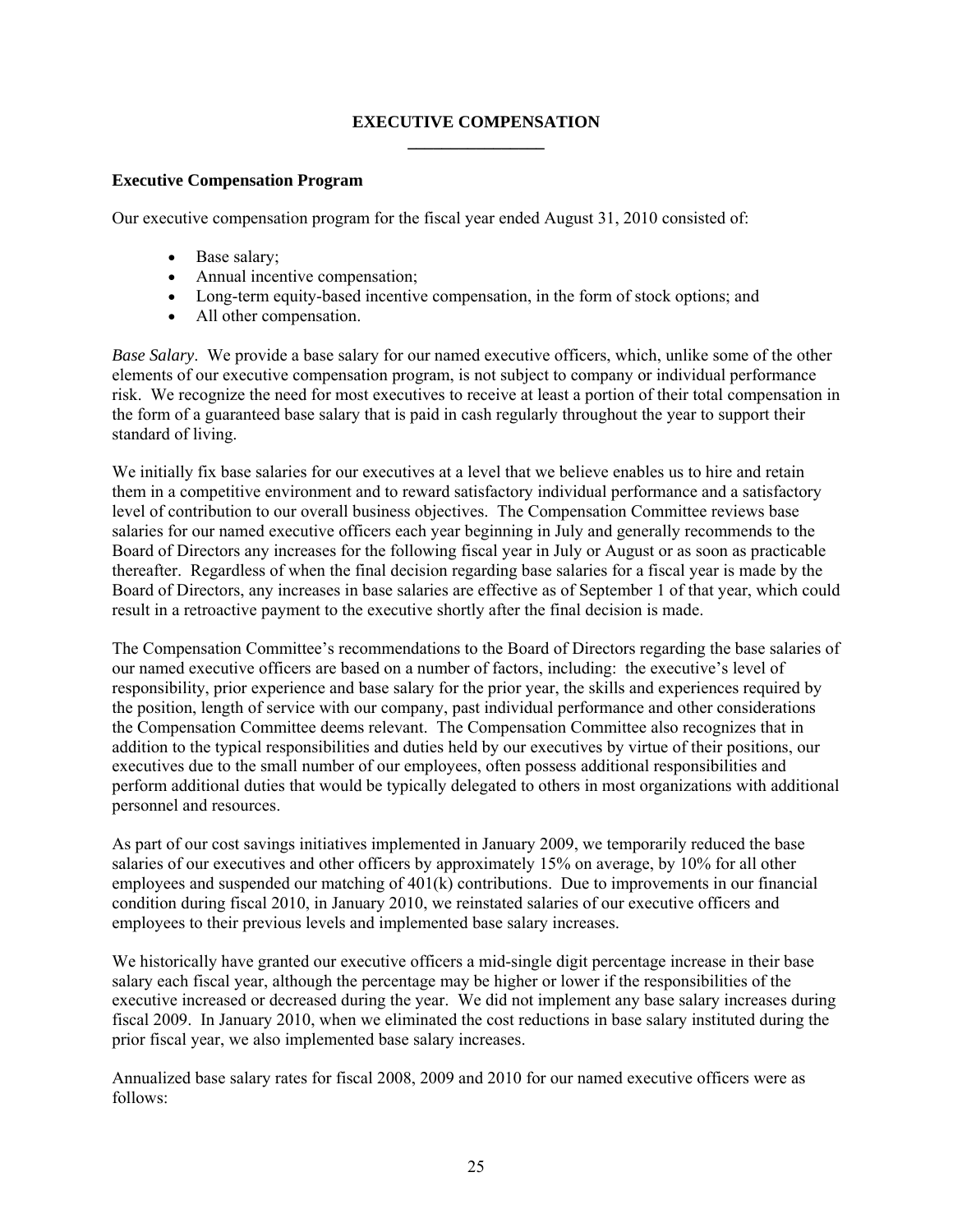|                     |           |                   | % Change           |                   | % Change           |
|---------------------|-----------|-------------------|--------------------|-------------------|--------------------|
|                     | Fiscal    | <b>Fiscal</b>     | <b>From Fiscal</b> | Fiscal            | <b>From Fiscal</b> |
| <b>Name</b>         | 2008      | $2009^{(1)}$      | 2008               | $2010^{(2)}$      | 2009               |
| G. Patrick Lynch    | \$210,000 | \$221,000/189,000 | $5.2\%/14.5\%$     | \$221,000/189,000 | $0.0\%/0.0\%$      |
| Matthew C. Wolsfeld | 155,000   | 163,000/139,500   | $5.2\%/14.4\%/6$   | 163,000/139.500   | $0.0\%/0.0\%$      |

- (1) Reflects fiscal 2009 base salary prior to temporary 15% cost reduction implemented in January 2009 and after such reduction.
- (2) Reflects fiscal 2010 base salary after elimination of temporary 15% cost reduction in January 2010 and base salary reflecting the temporary 15% cost reduction.

Mr. Lynch's base salary for fiscal 2011 is \$230,000 and Mr. Wolsfeld's base salary for fiscal 2011 is \$170,000.

*Annual Incentive Compensation*. In addition to base compensation, we provide our named executive officers the opportunity to earn annual incentive compensation based on the achievement of certain company and individual related performance goals. Our annual bonus program directly aligns the interests of our executive officers and stockholders by providing an incentive for the achievement of key corporate and individual performance measures that are critical to the success of our company and linking a significant portion of each executive officer's annual compensation to the achievement of such measures. The following is a brief summary of the material terms of our annual bonus plan program for fiscal 2010:

- The total amount available under the bonus plan was up to 25 percent of NTIC's earnings before interest, taxes and other income (EBITOI);
- The total amount available under the bonus plan was \$0 if EBITOI, as adjusted to take into account amounts to be paid under the bonus plan, fell below 70 percent of target EBITOI; and
- The payment of bonuses under the plan to executive officer participants was made in both cash and shares of NTIC common stock, the exact amount and percentages of which was determined by the Board of Directors, upon recommendation of the Compensation Committee.

Mr. Lynch received a bonus of \$119,846 for fiscal 2010, \$59,293 of which was paid in cash and \$59,293 of which was paid in 4,208 shares of our common stock issued as a stock bonus under the Northern Technologies International Corporation 2007 Stock Incentive Plan. Mr. Wolsfeld received a bonus of \$89,984 for fiscal 2010, \$44,992 of which was paid in cash and \$44,992 of which was paid in 3,193 shares of our common stock issued as a stock bonus under the Northern Technologies International Corporation 2007 Stock Incentive Plan. No bonuses were paid to our executives for fiscal 2009.

The annual bonus plan for fiscal 2011 is identical to the terms of the fiscal 2010 bonus plan.

*Long-Term Equity-Based Incentive Compensation*. Although we do not have any stock retention or ownership guidelines, the Board of Directors encourages our named executive officers to have a financial stake in our company in order to align the interests of our stockholders and management. We therefore provide long-term equity-based incentive compensation to our named executive officers, as well as to certain of our other U.S.-based employees, in the form of stock bonuses and stock options. We believe that stock bonuses and stock options are an important part of our overall compensation program. We believe that stock bonuses and stock options align the interests of our executives and other employees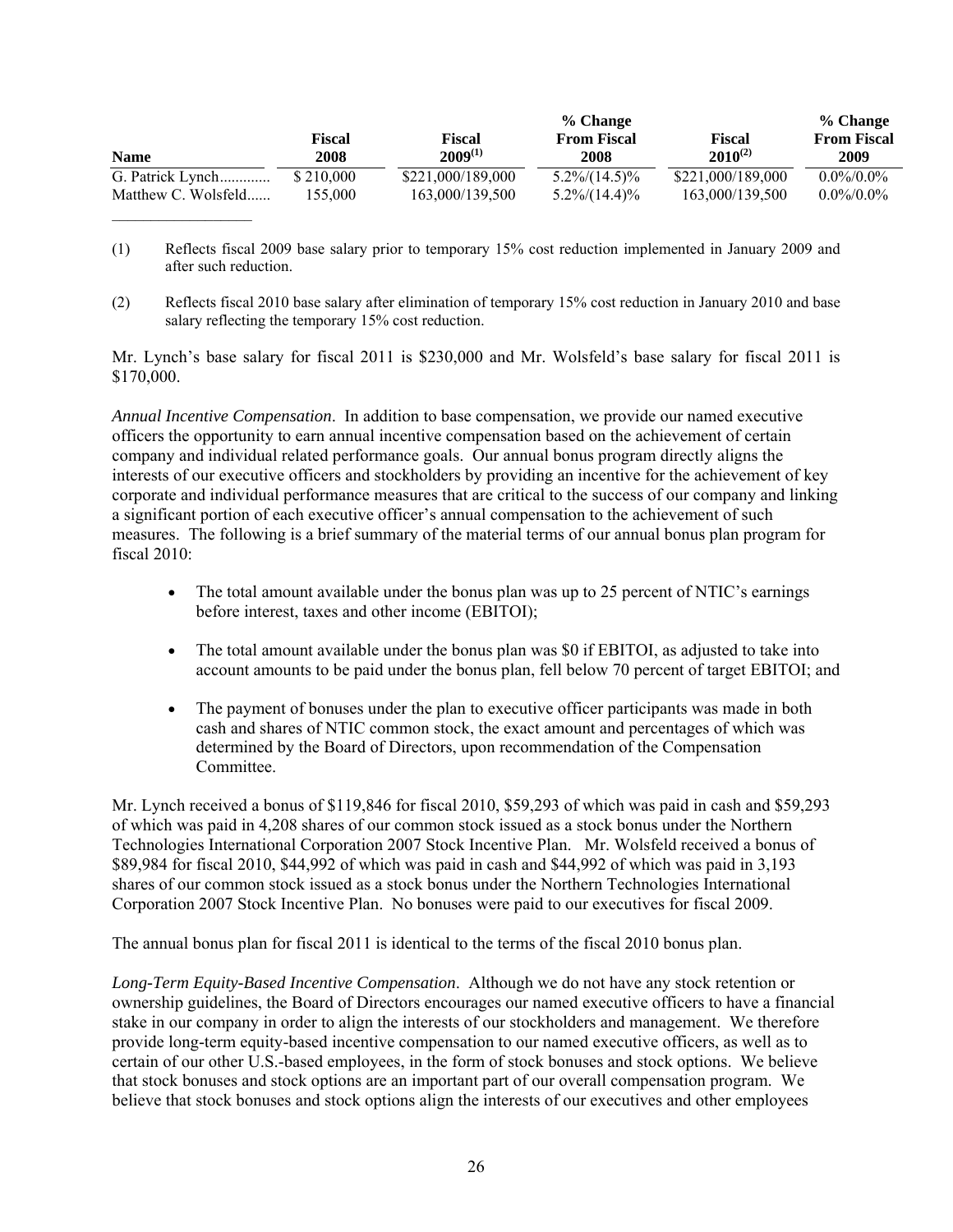with stockholder interests and long-term value creation and enable these individuals to achieve meaningful equity ownership in our company. Through the grant of stock bonuses and stock options, we seek to align the long-term interests of our executives and other employees with the long-term interests of our stockholders by creating a strong and direct linkage between compensation and long-term stockholder return. When our executives deliver returns to our stockholders, in the form of increases in our stock price or otherwise, stock bonuses and stock options permit an increase in their compensation. We believe stock bonuses and stock options also may enable us to attract, retain and motivate executives and other employees by maintaining competitive levels of total compensation. However, unless our stock price increases after stock option grants are made, the stock options deliver no value to the option holders. A stock option becomes valuable only if our common stock price increases above the option exercise price and the holder of the option remains employed during the period required for the option to "vest." This provides an incentive for an option holder to remain employed by us.

All of our stock bonuses and stock options have been granted under the Northern Technologies International Corporation 2007 Stock Incentive Plan or the Northern Technologies International Corporation 2000 Stock Incentive Plan. Both of these plans have been approved by our stockholders. Under the 2007 plan, we have the ability to grant stock options, stock appreciation rights, restricted stock awards, stock unit awards, performance awards and stock bonuses. To date, only incentive and nonstatutory stock options and stock bonuses have been granted. The 2007 plan contains both an overall limit on the number of shares of our common stock that may be issued, as well as individual and other grant limits. For more information regarding the terms of our 2007 plan, we refer you to "Executive Compensation—Stock Incentive Plans."

We have adopted a Policy and Procedures Regarding the Grant of Stock Options and Other Equity-Based Incentive Awards. Under this policy, the Board of Directors has retained all authority to grant options and other equity-based incentive awards to eligible recipients, upon recommendation of the Compensation Committee, and, none of its authority may be delegated to our management in the form of "mass" or "block" grants to be allocated among employees by our management. The policy also sets forth the general terms and conditions of our stock option grants. For example, we generally grant "incentive stock options" within the meaning of Section 422 of the Internal Revenue Code of 1986, as amended, to the extent we are permitted to do so, in order to provide our executives and other employees the additional tax benefit associated with incentive stock options, which we believe at this time outweighs our interest in obtaining the tax deduction which would be available if we granted non-statutory stock options which were later exercised by the optionees. The stock options granted to our executives and other employees typically vest or become exercisable over a period of three years from the date of grant, with one-third of the underlying shares vesting in each year on the anniversary of the date of grant. Stock options typically remain exercisable for a period of five years from the date of grant, so long as the optionee continues to be employed by us.

It is our policy to set the per share exercise price of all stock options granted under the 2007 plan at an amount equal to the fair market value of a share of our common stock on the date of grant. For purposes of the 2007 plan, the fair market value of our common stock is the mean between the reported high and low sale price of our common stock, as reported by the NASDAQ Global Market. The Board of Directors may not, under the terms of the 2007 plan, without prior approval of our stockholders, seek to effect any re-pricing of any previously granted, "underwater" option. For purposes of the 2007 plan, an option is deemed to be "underwater" at any time when the fair market value of our common stock is less than the exercise price.

We review the long-term equity-based incentives for our named executive officers, on an individual basis and on an aggregate basis, at least each year generally at the time we determine base salaries and the terms of our annual incentive compensation arrangements for the upcoming year. As mentioned above, in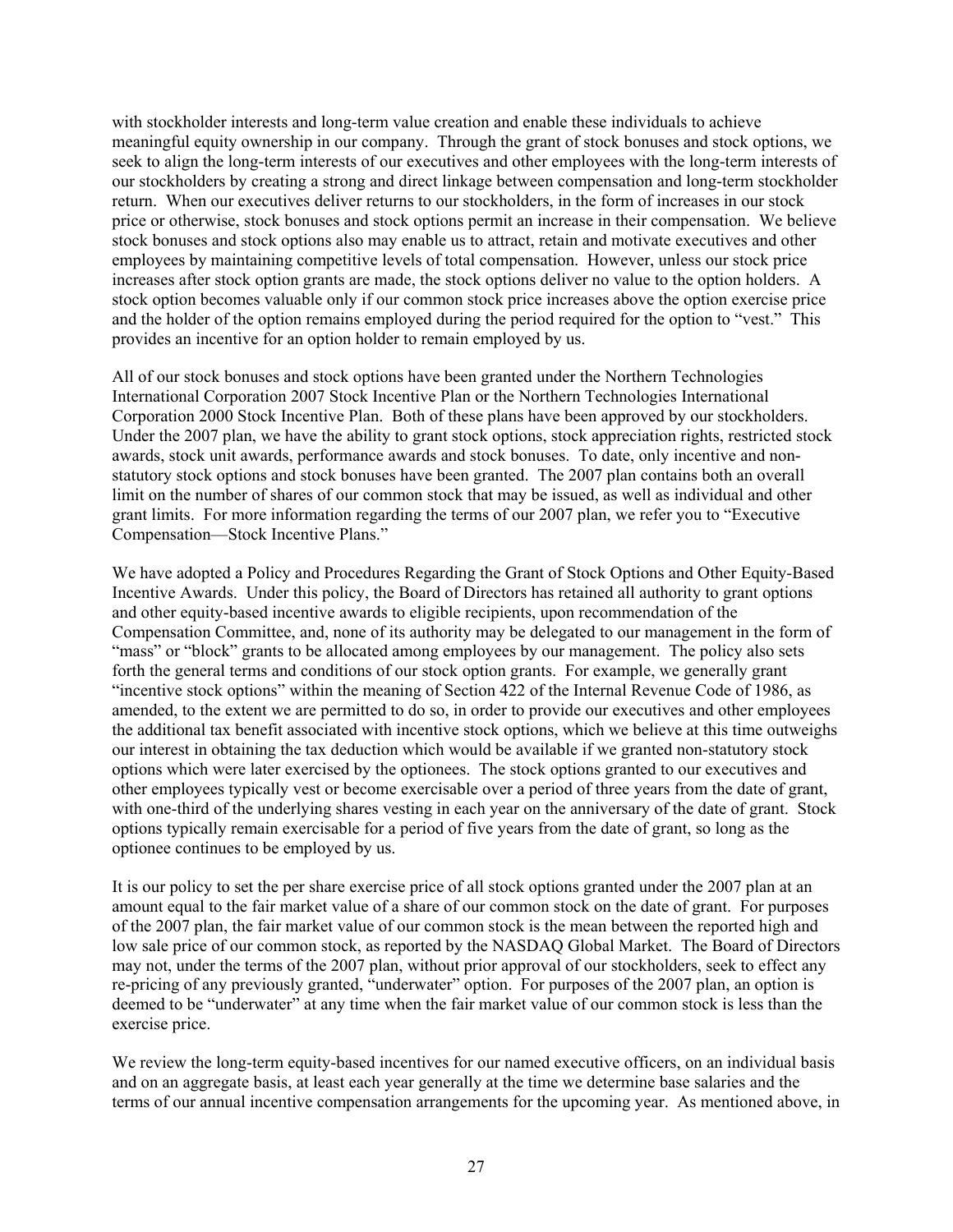November 2010, we granted each of Mr. Lynch and Mr. Wolsfeld a stock bonus of 4,208 shares and 3,193 shares, respectively, as part of their fiscal 2010 annual bonus. In November 2009, we granted each of Mr. Lynch and Mr. Wolsfeld a five-year option to purchase 12,000 and 9,000 shares of our common stock, respectively, at an exercise price equal to \$7.65 per share. We do not have, nor have we ever had, a program, plan or practice to time stock bonuses and stock option grants to executives in coordination with the release of material nonpublic information.

The determinations by the Board of Directors, upon recommendation of the Compensation Committee, regarding the amount of stock bonus and number of stock options, if any, to grant our named executive officers are based on a number of factors, including: the executive's position within the company and the level of responsibility, skills and experiences required by the executive's position; the attainment of or failure to attain company objectives and the difficulty in achieving desired company objectives; individual performance of the executive; the executive's length of service to our company; the executive's percentage ownership of our common equity outstanding, including stock options, and competitive compensation data, including outstanding options held by an executive as a percentage of our common equity outstanding.

*All Other Compensation*. It is generally our policy not to extend significant perquisites to our executives that are not available to our employees generally. The only significant perquisite that we provide to our named executive officers is the personal use of a company owned vehicle. Our executives also receive benefits, which are also received by our other employees, including participation in the Northern Technologies International Corporation 401(k) Plan and health, dental and life insurance benefits. Under the 401(k) plan, all eligible participants, including our named executive officers, may voluntarily request that we reduce his or her pre-tax compensation by up to 10 percent (subject to certain special limitations) and contribute such amounts to a trust. We typically contribute an amount equal to 50 percent of the first seven percent of the amount that each participant contributed under this plan. As part of our cost savings initiatives implemented in December 2008 and January 2009, however, we suspended our matching of 401(k) contributions. This matching contribution was reinstated in January 2010. We do not provide pension arrangements or post-retirement health coverage for our executives or employees. We also do not provide any nonqualified defined contribution or other deferred compensation plans.

*Employment, Severance, Change in Control and Other Agreements.* All of our employees, including our named executive officers, are employed at will and do not have employment agreements that guarantee them any particular base salary, annual incentive cash compensation or any other compensation or benefits. Nor do we have any severance or change in control arrangements with our named executive officers, other than stock option agreements that provide for immediate acceleration of vesting in the event of a change in control.

## **Summary of Cash and Other Compensation**

The following table provides summary information concerning all compensation awarded to, earned by or paid to our principal executive officer, our principal financial officer and a former executive officer. We refer to these individuals in this proxy statement as our "named executive officers."

#### **Name and Principal Position Year Salary Bonus(1) Stock**   $\mathbf{A}$ wards<sup>(2)</sup> **Option Awards(3) All Other Compensation(4) Total**  G. Patrick Lynch ....................... *President and Chief Executive Officer*  2010 2009 \$209,923 200,077 \$ 59,293  $\Omega$  \$ 59,293  $\Omega$  \$ 34,560  $\Omega$  \$ 10,758 6,638 \$ 373,827 206,715

## **SUMMARY COMPENSATION TABLE—FISCAL 2010**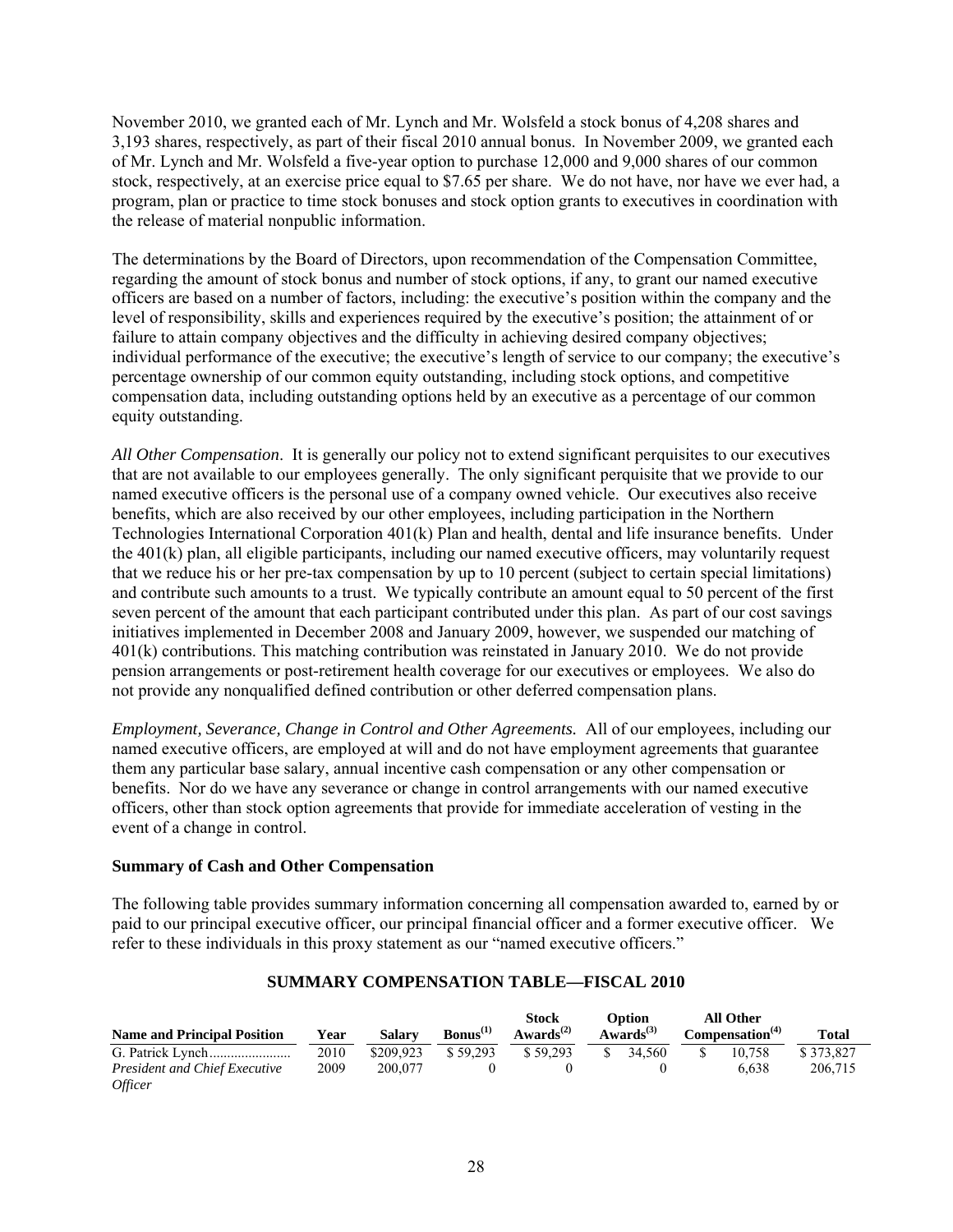|                                    |      |         |                      | <b>Stock</b>                       | Option                | All Other                   |              |
|------------------------------------|------|---------|----------------------|------------------------------------|-----------------------|-----------------------------|--------------|
| <b>Name and Principal Position</b> | Year | Salarv  | $\text{Bonus}^{(1)}$ | Awards <sup><math>(2)</math></sup> | Awards <sup>(3)</sup> | Compensation <sup>(4)</sup> | <b>Total</b> |
| Matthew Wolsfeld                   | 2010 | 54.865  | 44.992               | 44.992                             | 25.920                | 7.988                       | 278,757      |
| Chief Financial Officer and        | 2009 | 147.635 |                      |                                    |                       | 5.267                       | 152.902      |
| Corporate Secretary                |      |         |                      |                                    |                       |                             |              |

- (1) Represents discretionary cash bonuses earned in fiscal year as indicated, but actually paid to named executive officer in the following fiscal year. Annually, prior to the November meeting of the Board of Directors, the Compensation Committee recommends annual incentive compensation to be paid to our executive officers in cash and/or NTIC common stock. The Board of Directors then considers and, if it deems appropriate, approves the amount and manner of payment of the annual incentive compensation. The bonuses earned for fiscal 2010 were paid in cash and in shares of NTIC common stock as determined by the Board of Directors, upon recommendation of the Compensation Committee. The amounts reflected in the column entitled "Bonus" reflect the cash amount of bonus received by each of the officers during fiscal 2011 and fiscal 2010 in consideration for their fiscal 2010 and fiscal 2009 performance, respectively. The following officers also received the following number of shares of NTIC common stock as part of their fiscal 2010 bonus: Mr. Lynch (4,208 shares) and Mr. Wolsfeld (3,193 shares). The number of shares was determined by dividing one-half of the amounts of the total stock bonus to be awarded to the individual by the closing sale price of a share of NTIC common stock, as reported on the NASDAQ Global Market, on the date the Board of Directors determined the amount of the bonus. No bonuses were paid for fiscal 2009 performance. We refer you to the information under the heading "—Executive Compensation Program—Annual Incentive Compensation" for a discussion of the factors taken into consideration by the Board of Directors in determining the amount of bonus paid to each named executive officer.
- (2) As described above in note (1), the following named executive officers received the following number of shares of NTIC common stock in connection with their annual bonuses for fiscal 2010: Mr. Lynch (4,208 shares); and Mr. Wolsfeld (3,193 shares). The amounts reflected in the column entitled "Stock Awards" for each officer reflect the aggregate grant date fair value for stock awards granted to such officer computed in accordance with FASB ASC Topic 718. The grant date fair value is determined based on the closing sale price of our common stock on the date of grant.
- (3) On November 20, 2009, each of the named executive officers was granted stock options. The amounts reflected in the column entitled "Option Awards" for each officer represent the aggregate grant date fair value for option awards granted to such officer computed in accordance with FASB ASC Topic 718. The grant date fair value is determined based on our Black-Scholes option pricing model. The following table sets forth the specific assumptions used in the valuation of each such option award:

|                   |                |                      |                 |                   | <b>Expected</b> |
|-------------------|----------------|----------------------|-----------------|-------------------|-----------------|
|                   | Per Share Fair | <b>Risk Free</b>     | <b>Expected</b> | <b>Expected</b>   | <b>Dividend</b> |
| <b>Grant Date</b> | Value          | <b>Interest Rate</b> | Life            | <b>Volatility</b> | Yield           |
| 11/20/2009        | 2.88           | 2.33%                | 5.0 years       | 48.26%            | $0\%$           |

(4) The amounts shown in the column entitled "All Other Compensation" for fiscal 2010 include the following with respect to each named executive officer:

|             |                | <b>Personal Use</b> |
|-------------|----------------|---------------------|
| <b>Name</b> | $401(k)$ Match | of Auto             |
|             | 7 347          | 3.411               |
|             | 5.420          | 2.568               |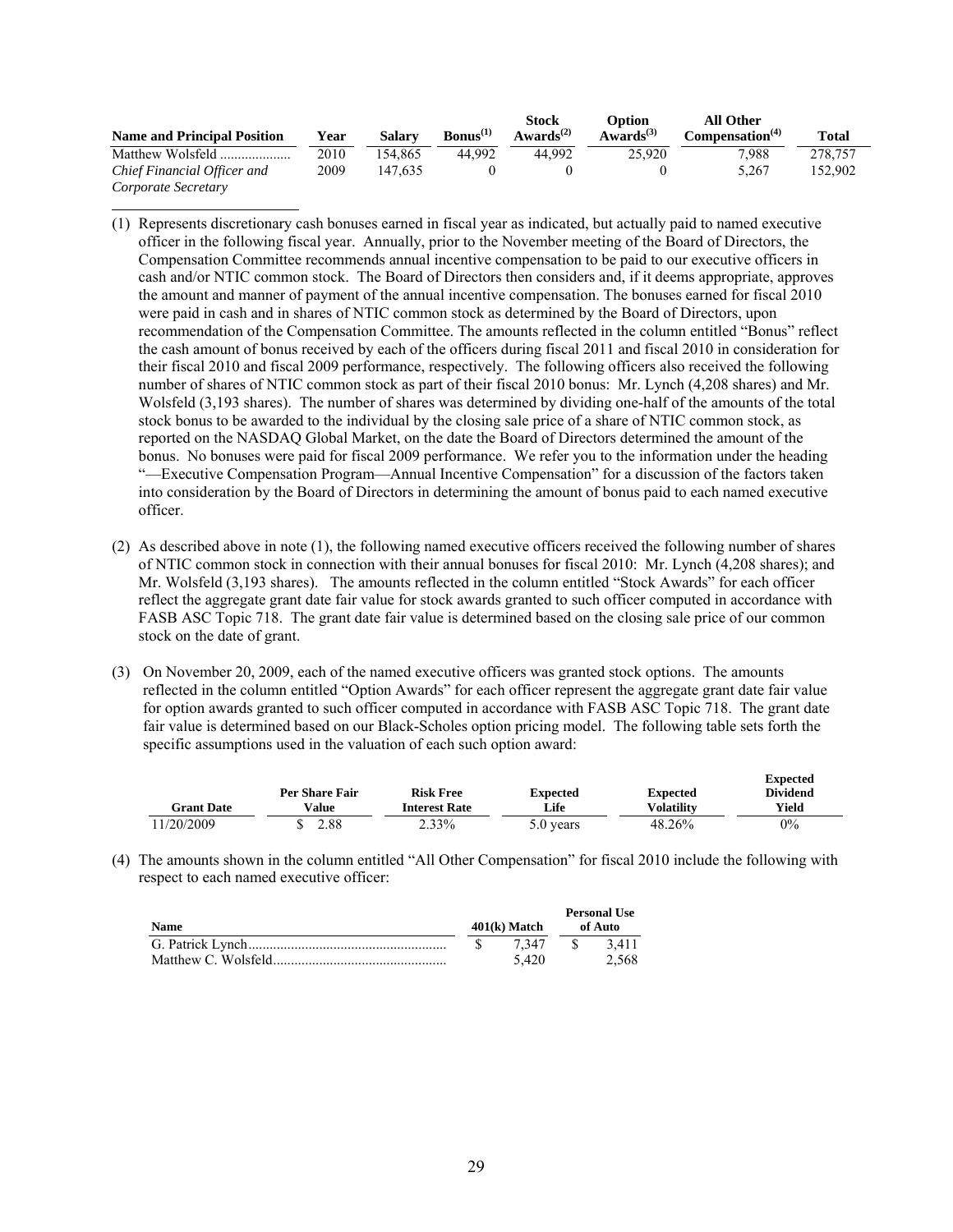#### **Outstanding Equity Awards at Fiscal Year End**

The following table provides information regarding unexercised stock options for each of our named executive officers that remained outstanding at August 31, 2010. We did not have any unvested stock awards outstanding at August 31, 2010.

|                     | <b>Option Awards</b>                                                                                 |                                                                                                 |                                           |                                  |  |
|---------------------|------------------------------------------------------------------------------------------------------|-------------------------------------------------------------------------------------------------|-------------------------------------------|----------------------------------|--|
| <b>Name</b>         | <b>Number of Securities</b><br><b>Underlying Unexercised</b><br>Options $(\#)$<br><b>Exercisable</b> | <b>Number of Securities</b><br><b>Underlying Unexercised</b><br>Options $(\#)$<br>Unexercisable | Option<br><b>Exercise</b><br>Price $(\$)$ | Option<br><b>Expiration Date</b> |  |
|                     | 0                                                                                                    | $12.000^{(1)}$                                                                                  | 7.65<br>S.                                | 11/19/2014                       |  |
|                     | 2,360                                                                                                | $1,180^{(2)}$                                                                                   | 9.95                                      | 11/16/2012                       |  |
|                     | 8,000                                                                                                |                                                                                                 | 5.38                                      | 11/04/2010                       |  |
| Matthew C. Wolsfeld | 0                                                                                                    | $9,000^{(1)}$                                                                                   | 7.65                                      | 11/19/2014                       |  |
|                     | 8,634                                                                                                | $4.316^{(2)}$                                                                                   | 9.95                                      | 11/16/2012                       |  |
|                     | 8,000                                                                                                |                                                                                                 | 5.38                                      | 11/04/2010                       |  |

#### **OUTSTANDING EQUITY AWARDS AT FISCAL YEAR END—Fiscal 2010**

- (1) These options were granted under the Northern Technologies International Corporation 2007 Stock Incentive Plan. These options vest over a three-year period, with one-third of the underlying shares vesting on each of November 20, 2010, 2011 and 2012 so long as the individual remains an employee of NTIC as of such date. These options expire on November 19, 2014 or earlier if the individual leaves the employ of NTIC. Upon the occurrence of a change in control, the unvested and unexercisable options described in this table will be accelerated and become fully vested and immediately exercisable as of the date of the change in control. For more information, we refer you to the discussion below under the heading "—Stock Incentive Plans."
- (2) These options were granted under the Northern Technologies International Corporation 2007 Stock Incentive Plan. These options vest over a three-year period, with one-third of the underlying shares vesting on each of November 16, 2008, 2009 and 2010 so long as the individual remains an employee of NTIC as of such date. These options expire on November 16, 2012 or earlier if the individual leaves the employ of NTIC. Upon the occurrence of a change in control, the unvested and unexercisable options described in this table will be accelerated and become fully vested and immediately exercisable as of the date of the change in control. For more information, we refer you to the discussion below under the heading "—Stock Incentive Plans."

#### **Stock Incentive Plans**

We have two stock incentive plans under which stock options are currently outstanding – the Northern Technologies International Corporation 2007 Stock Incentive Plan and the Northern Technologies International Corporation 2000 Stock Incentive Plan. Upon the approval of the 2007 plan by our stockholders in January 2007, we terminated the 2000 plan with respect to any future grants and thus any future grants of stock options or other stock incentive awards will be made under the 2007 plan. We have proposed to amend and restate the 2007 plan incorporating certain amendments. We refer you to the information under the heading "Proposal Two—Approval of Northern Technologies International Corporation Amended and Restated 2007 Stock Incentive Plan.

Under the terms of the 2007 plan, our named executive officers, in addition to other employees and individuals, are eligible to receive stock-based compensation awards, such as stock options, stock appreciation rights, restricted stock awards, stock bonuses and performance awards. To date, only incentive and non-statutory stock options and stock bonuses have been granted under the plan. The plan contains both an overall limit on the number of shares of our common stock that may be issued, as well as individual and other grant limits.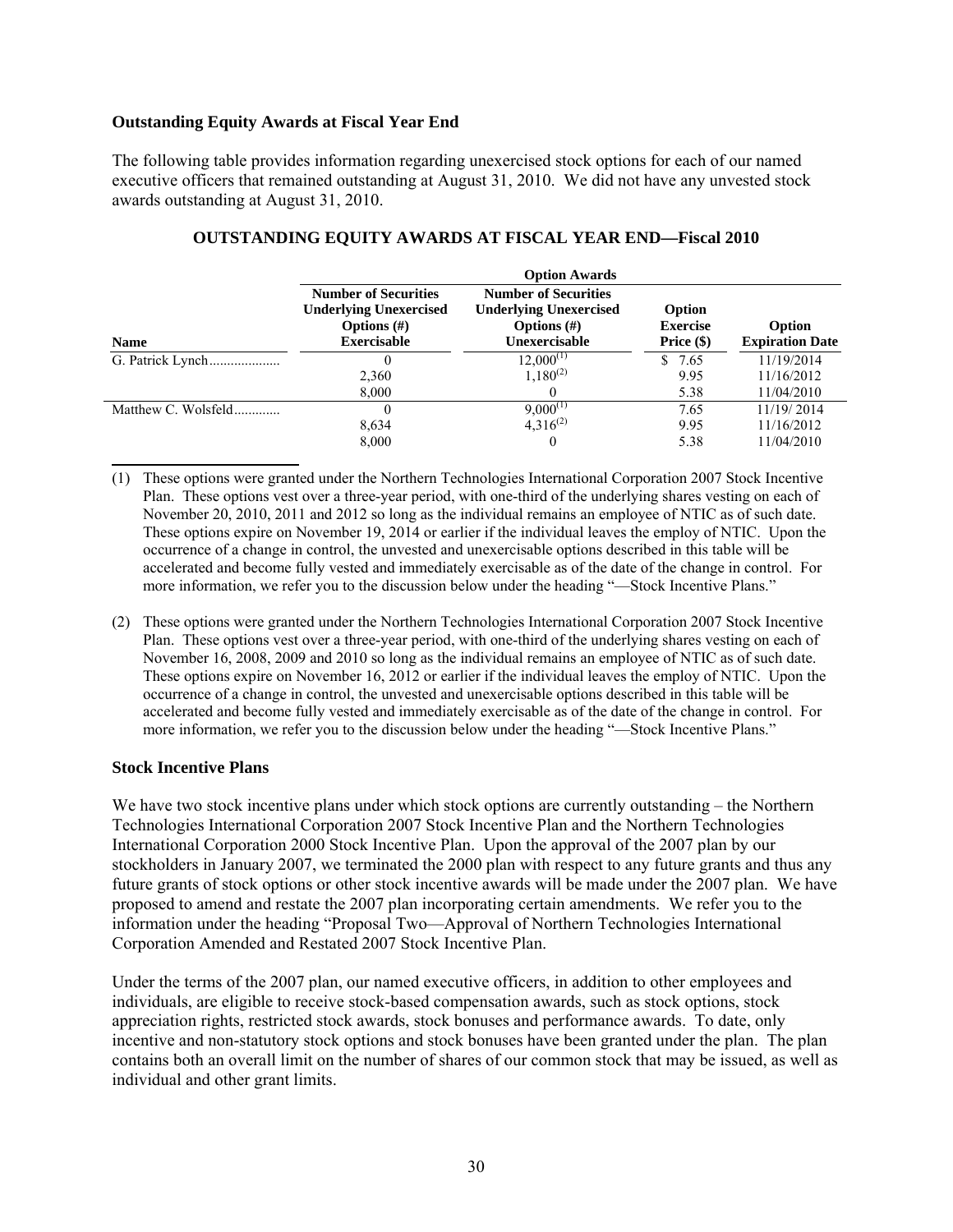Incentive stock options must be granted with a per share exercise price equal to at least the fair market value of a share of our common stock on the date of grant. For purposes of the plan, the fair market value of our common stock is the mean between the reported high and low sale price of our common stock, as reported by the NASDAQ Global Market. We generally set the per share exercise price of all stock options granted under the plan at an amount equal to the fair market value of a share of our common stock on the date of grant.

Except in connection with certain specified changes in our corporate structure or shares, the Board of Directors or Compensation Committee may not, without prior approval of our stockholders, seek to effect any re-pricing of any previously granted, "underwater" option by amending or modifying the terms of the underwater option to lower the exercise price, cancelling the underwater option and granting replacement options having a lower exercise price, or other incentive award in exchange, or repurchasing the underwater options and granting new incentive awards under the plan. For purposes of the plan, an option is deemed to be "underwater" at any time when the fair market value of our common stock is less than the exercise price.

Options will become exercisable at such times and in such installments as may be determined by the Board of Directors, provided that options may not be exercisable after 10 years from their date of grant. We generally provide for the vesting of stock options in equal annual installments over a three-year period commencing on the one-year anniversary of the date of grant and for option terms of five years.

Optionees may pay the exercise price of stock options in cash, except that the Compensation Committee may allow payment to be made (in whole or in part) by (1) using a broker-assisted cashless exercise procedure pursuant to which the optionee, upon exercise of an option, irrevocably instructs a broker or dealer to sell a sufficient number of shares of our common stock or loan a sufficient amount of money to pay all or a portion of the exercise price of the option and/or any related withholding tax obligations and remit such sums to us and directs us to deliver stock certificates to be issued upon such exercise directly to such broker or dealer; or (2) using a cashless exercise procedure pursuant to which the optionee surrenders to us shares of our common stock either underlying the option or that are otherwise held by the optionee.

Under the terms of the plan, unless otherwise provided in a separate agreement, if a named executive officer's employment or service with our company terminates for any reason, the unvested portion of the option will immediately terminate and the executive's right to exercise the then vested portion of the option will:

- immediately terminate if the executive's employment or service relationship with our company terminated for "cause";
- continue for a period of 12 months if the executive's employment or service relationship with our company terminates as a result of the executive's death, disability or retirement; or
- continue for a period of three months if the executive's employment or service relationship with our company terminates for any reason, other than for cause or upon death, disability or retirement.

As set forth in the plan, the term "cause" is as defined in any employment or other agreement or policy applicable to the named executive officer or, if no such agreement or policy exists, means (i) dishonesty, fraud, misrepresentation, embezzlement or other act of dishonesty with respect to us or any subsidiary, (ii) any unlawful or criminal activity of a serious nature, (iii) any intentional and deliberate breach of a duty or duties that, individually or in the aggregate, are material in relation to the overall duties, or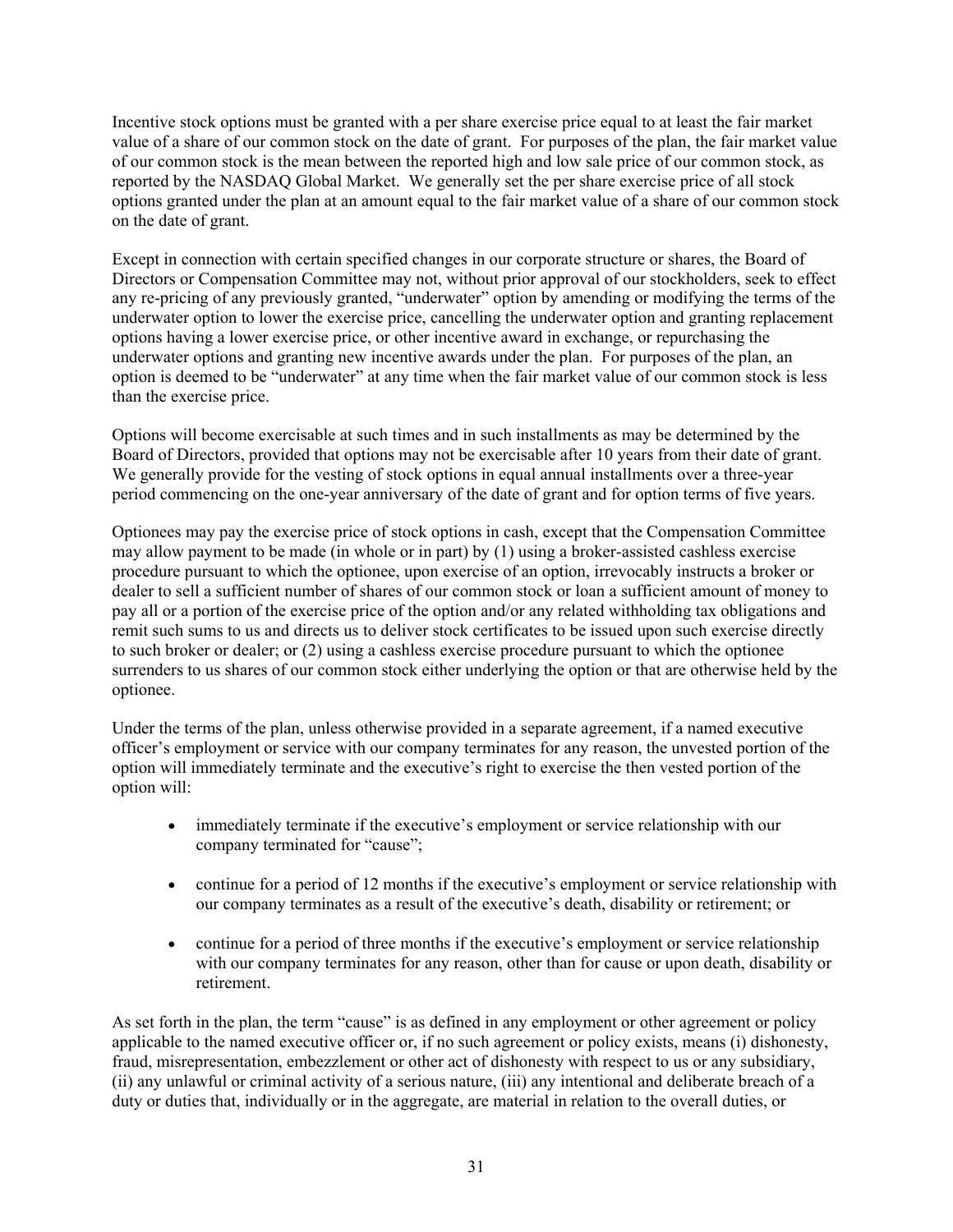(iv) any material breach of any employment, service, confidentiality or non-compete agreement entered into with us or any subsidiary.

As described in more detail under the heading "—Post-Termination Severance and Change in Control Arrangements" if there is a change in control of our company, then, under the terms of agreements evidencing options granted to our named executive officers and other employees under the plan, all outstanding options will become immediately exercisable in full and will remain exercisable for the remainder of their terms, regardless of whether the executive to whom such options have been granted remains in the employ or service of us or any of our subsidiaries.

The terms of our 2000 plan are substantially similar to the terms of our 2007 plan.

# **Post-Termination Severance and Change in Control Arrangements**

All of our named executive officers are employed "at will" and are not entitled to any severance or other payments under an agreement upon their termination of employment with us, whether such termination is by us without cause or otherwise. In addition, except with respect to their outstanding stock options which are subject to the terms and conditions of the plans under which they were granted, none of our named executive officers have any change in control agreements with us that entitle them to any payments or benefits upon a change in control of our company.

Under the terms of our stock incentive plans, options granted under these plans will become fully exercisable upon a "change in control" of our company. For purposes of these plans, a "change in control" means:

- the sale, lease, exchange or other transfer of all or substantially all of our assets to a corporation that is not controlled by us;
- the approval by our stockholders of any plan or proposal for our liquidation or dissolution;
- certain merger or business combination transactions;
- more than 40 percent of our outstanding voting shares are acquired by any person or group of persons who did not own any shares of common stock on the effective date of the plan; and
- certain changes in the composition of our Board of Directors.

If a change in control of NTIC had occurred on August 31, 2010, the number of options indicated in the table below held by each of our named executive officers would have been automatically accelerated and exercisable. The estimated value of the automatic acceleration of the vesting of unvested stock options held by a named executive officer as of August 31, 2010 is also indicated in the table below and is based on the difference between: (i) the market price of the shares of our common stock underlying the unvested stock options held by such officer as of August 31, 2010 (based on the closing sale price of our common stock on August 31,  $2010 - $9.77$ , and (ii) the exercise price of the options.

| <b>Executive Officer</b> | <b>Number of Unvested Options</b><br><b>Subject to Automatic Acceleration</b> |  | <b>Estimated Value of Automatic</b><br><b>Acceleration of Vesting</b> |
|--------------------------|-------------------------------------------------------------------------------|--|-----------------------------------------------------------------------|
| G. Patrick Lynch         | 13.180                                                                        |  | 25.440                                                                |
| Matthew C. Wolsfeld      | 13,316                                                                        |  | 19.080                                                                |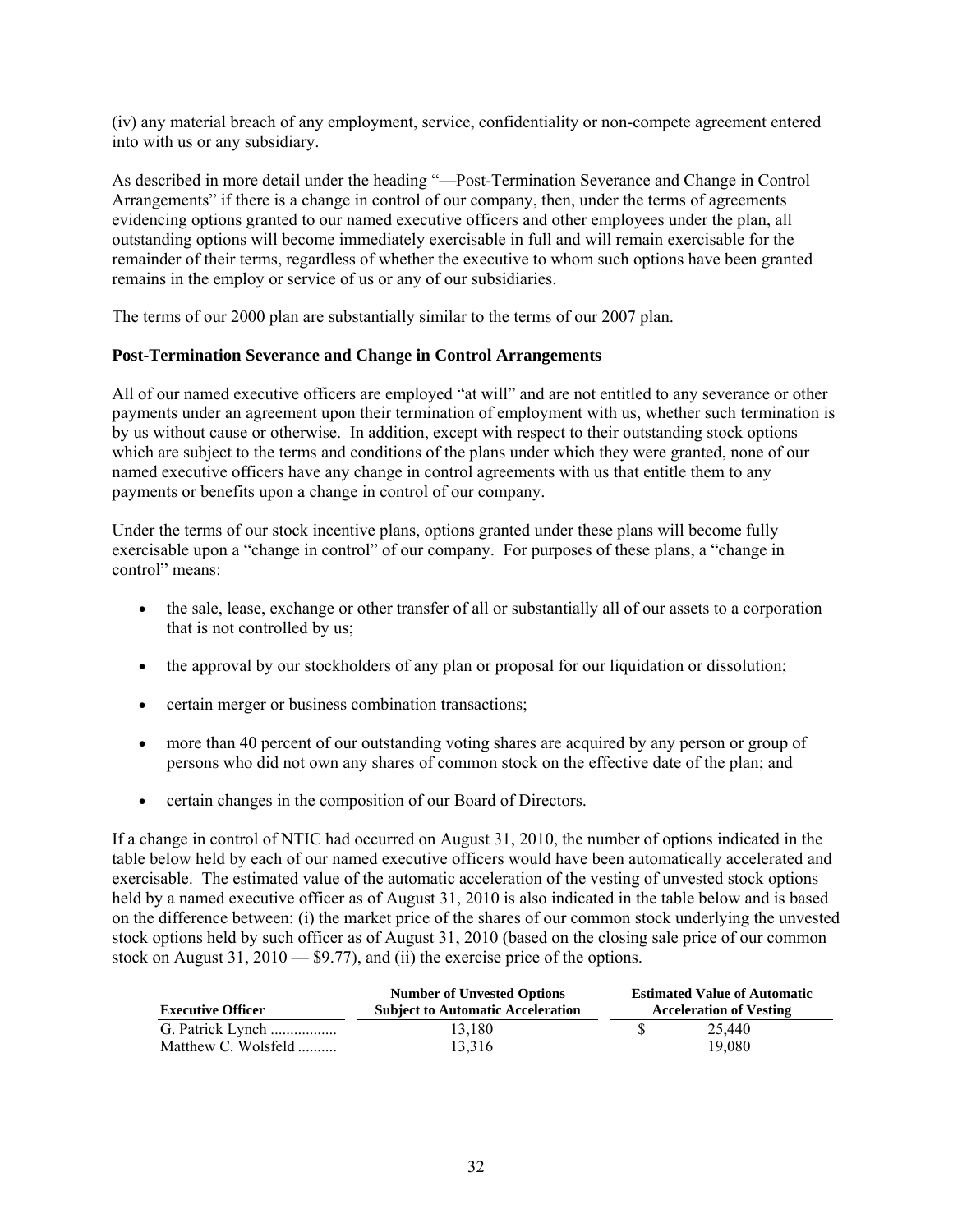#### **Indemnification Agreements**

We have entered into agreements with all of our executive officers under which we are required to indemnify them against expenses, judgments, penalties, fines, settlements and other amounts actually and reasonably incurred, including expenses of a derivative action, in connection with an actual or threatened proceeding if any of them may be made a party because he is or was one of our executive officers. We will be obligated to pay these amounts only if the executive officer acted in good faith and in a manner that he or she reasonably believed to be in or not opposed to our best interests. With respect to any criminal proceeding, we will be obligated to pay these amounts only if the executive officer had no reasonable cause to believe his conduct was unlawful. The indemnification agreements also set forth procedures that will apply in the event of a claim for indemnification.

## **RELATED PERSON RELATIONSHIPS AND TRANSACTIONS \_\_\_\_\_\_\_\_\_\_\_\_\_\_\_\_**

Please see "Director Compensation" and "Executive Compensation" for information regarding consulting arrangements we have with two of our current directors and one former director and the other compensation arrangements with our directors and executive officers during fiscal 2010.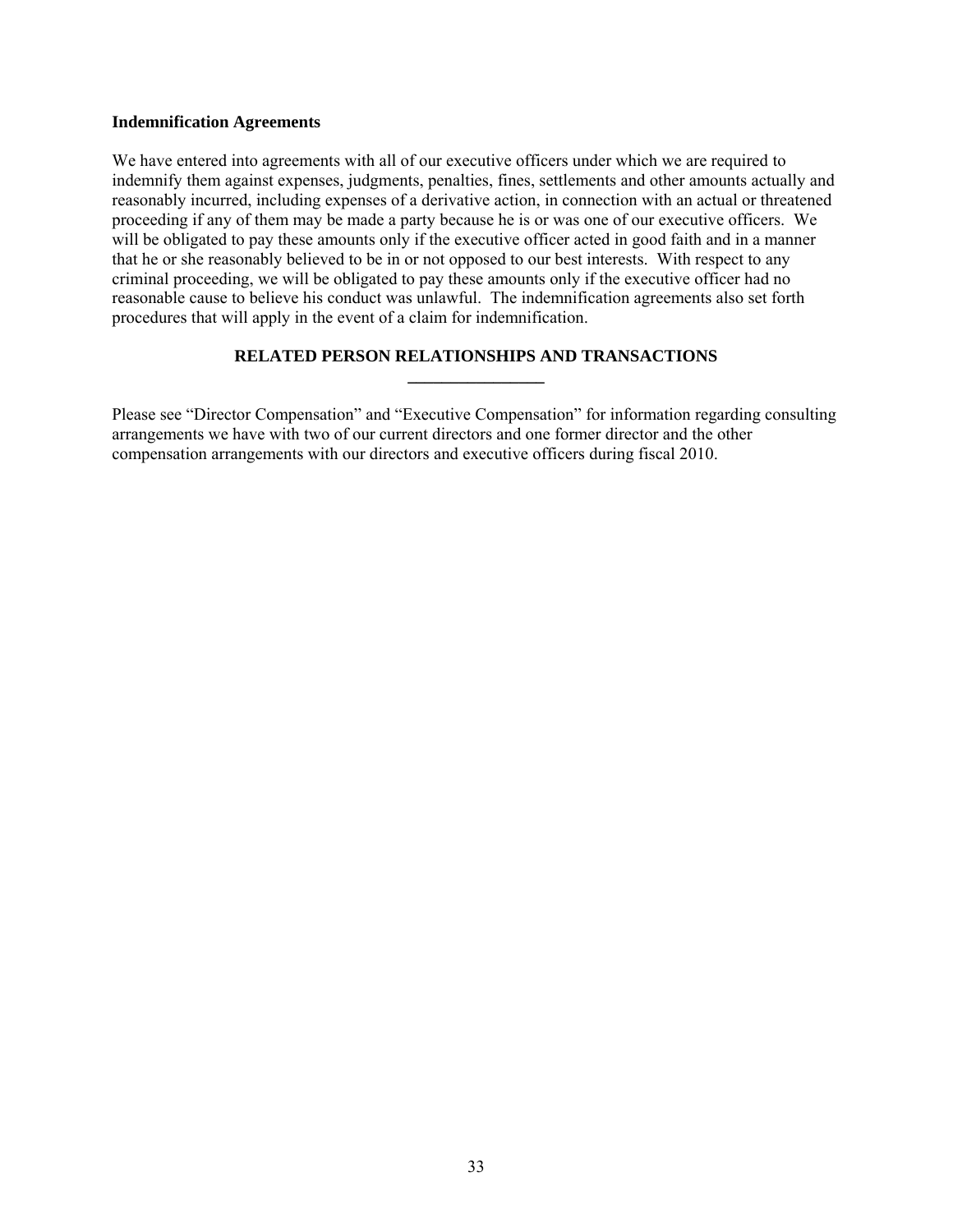# **PROPOSAL TWO — APPROVAL OF NORTHERN TECHNOLOGIES INTERNATIONAL CORPORATION AMENDED AND RESTATED 2007 STOCK INCENTIVE PLAN**

# **Background**

On November 19, 2010, the Board of Directors, upon recommendation of the Compensation Committee, approved the Northern Technologies International Corporation Amended and Restated 2007 Stock Incentive Plan (referred to in this section as the "Amended and Restated 2007 Plan" or the "plan"), subject to approval by our stockholders at the Annual Meeting.

The Amended and Restated 2007 Plan includes a number of changes from our currently existing Northern Technologies International Corporation 2007 Stock Incentive Plan (the "2007 Plan"), which are described in more detail under the heading "Comparison of Amended and Restated 2007 Plan to Current 2007 Plan" below, including an increase in the number of shares of common stock available for issuance under the plan from 400,000 shares to 800,000 shares plus the number of shares subject to awards outstanding under our prior Northern Technologies International Corporation 2000 Stock Incentive Plan as of the date of stockholder approval of the Amended and Restated 2007 Plan but only to the extent that such outstanding awards are forfeited, expire or otherwise terminate without the issuance of such shares.

The Amended and Restated 2007 Plan allows us to award eligible recipients:

- options to purchase shares of our common stock that qualify as "incentive stock options" within the meaning of Section 422 of the Internal Revenue Code of 1986, as amended ("incentive options");
- options to purchase shares of our common stock that do not qualify as incentive options ("nonstatutory options");
- rights to receive a payment from us, in the form of shares of our common stock, cash or a combination of both, equal to the difference between the fair market value of one or more shares of our common stock and a specified exercise price of such shares ("stock appreciation rights" or "SARs");
- shares of our common stock that are subject to certain forfeiture and transferability restrictions ("restricted stock awards");
- rights to receive the fair market value of one or more shares of our common stock, payable in cash, shares of our common stock, or a combination of both, the payment, issuance, retention and/or vesting of which is subject to the satisfaction of specified conditions, which may include achievement of specified objectives ("stock unit awards");
- rights to receive an amount of cash, a number of shares of our common stock, or a combination of both, contingent upon achievement of specified objectives during a specified period ("performance awards"); and
- rights to receive an award of shares of our common stock ("stock bonuses").

In the following discussion, we refer to both incentive options and non-statutory options as "options," and to options, stock appreciation rights, restricted stock awards, stock unit awards, performance awards and stock bonuses as "incentive awards."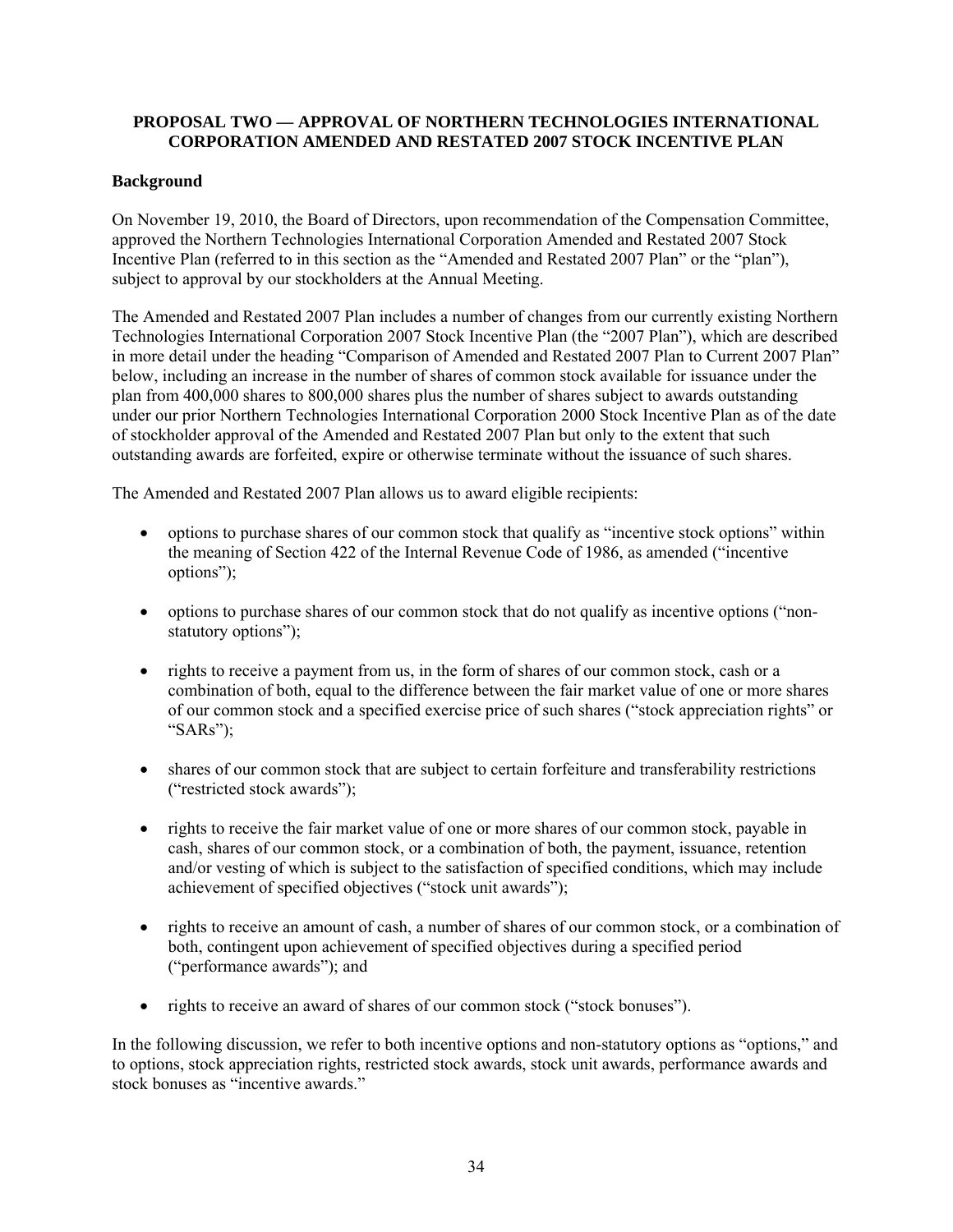Our stockholders are being asked to approve the Amended and Restated 2007 Plan in order to satisfy rules and regulations of the NASDAQ Stock Market relating to equity compensation, to qualify compensation under the Amended and Restated 2007 Plan as performance-based for purposes of Section 162(m) of the Code, and to qualify stock options for treatment as incentive stock options for purposes of Section 422 of the Code. If our stockholders do not approve the Amended and Restated 2007 Plan, the Northern Technologies International Corporation 2007 Stock Incentive Plan as it currently exists will remain in effect until it expires or is terminated in accordance with its terms.

## **Reasons Why You Should Vote in Favor of the Approval of the Amended and Restated 2007 Plan**

The Board of Directors recommends a vote for the approval of the Amended and Restated 2007 Plan because the Board of Directors believes the Amended and Restated 2007 Plan is in the best interests of our company and our stockholders for the following reasons:

- *Aligns directors, employee and stockholder interests*. We currently provide long-term incentives primarily in the form of stock option grants to our non-employee directors, executive officers and other key employees. We believe that our stock-based compensation programs help align the interests of our directors, executive officers and other key employees with our stockholders. We believe that our long-term stock-based incentives help promote long-term retention of our employees and encourage ownership of our common stock. If the Amended and Restated 2007 Plan is approved, we will be able to maintain our means of aligning the interests of our directors, executive officers and other key employees with the interests of our stockholders.
- *Attracts and retains talent*. Talented, motivated and effective directors, executives and employees are essential to executing our business strategies. Stock-based and annual cash incentive compensation has been an important component of total compensation at our company for many years because such compensation enables us to effectively recruit executives and other employees while encouraging them to act and think like owners of our company. If the Amended and Restated 2007 Plan is approved, we believe we will maintain our ability to offer competitive compensation packages to both retain our best performers and attract new talent.
- *Supports our pay-for-performance philosophy*. We believe that stock-based compensation, by its very nature, is performance-based compensation. We use incentive compensation to help reinforce desired financial and other business results to our executives and to motivate them to make decisions to produce those results.
- *Avoids disruption in our compensation programs*. The approval of the Amended and Restated 2007 Plan by our stockholders is critical because there may be an insufficient number of shares of our common stock available for issuance under the currently existing Northern Technologies International Corporation 2007 Stock Incentive Plan to cover anticipated future grants during the next year or so. If the Amended and Restated 2007 Plan is approved, we will not have to restructure our existing compensation programs for reasons that are not directly related to the achievement of our financial and other business objectives. To remain competitive without stockbased compensation arrangements, it likely will be necessary to replace components of compensation previously awarded in equity with cash or with other instruments that may not necessarily align director, executive officer and employee interests with those of our stockholders as well as stock-based awards do. Additionally, replacing equity with cash will increase cash compensation expense and use cash that would be better utilized toward other strategic purposes, such as research and development and advancing our new businesses.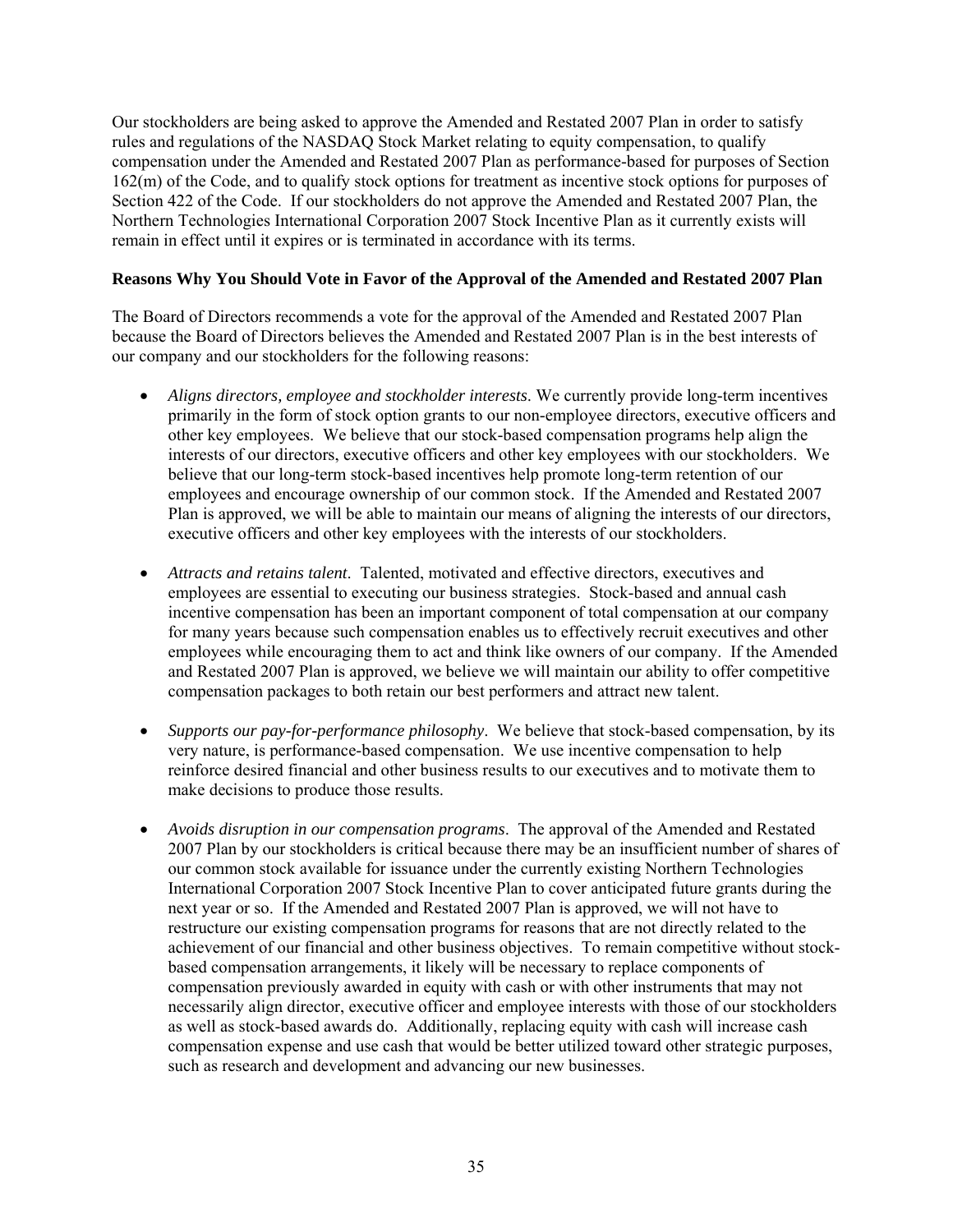*Protects stockholder interests and embraces sound stock-based compensation practices*. As described in more detail below under the heading "Summary of Sound Governance Features of the Amended and Restated 2007 Plan," the Amended and Restated 2007 Plan includes a number of features that are consistent with the interests of our stockholders and sound corporate governance practices.

#### **Summary of Sound Governance Features of the Amended and Restated 2007 Plan**

The Board of Directors and Compensation Committee believe that the Amended and Restated 2007 Plan contains several features that are consistent with the interests of our stockholders and sound corporate governance practices, including the following:

- *No "evergreen" provision*. The number of shares of our common stock available for issuance under the Amended and Restated 2007 Plan is fixed and will not adjust based upon the number of outstanding shares of our common stock. We currently expect the increased number of shares authorized for issuance under the Amended and Restated 2007 Plan will last between three to four years, at which time we expect to ask our stockholders to approve an additional share authorization or a new plan with a new share authorization.
- *Will not be excessively dilutive to our stockholders*. Subject to adjustment, the maximum number of shares of our common stock available for issuance under the Amended and Restated 2007 Plan is 800,000 shares, plus the number of shares subject to awards outstanding under our prior 2000 Plan as of the date of stockholder approval of the Amended and Restated 2007 Plan but only to the extent that such outstanding awards are forfeited, expire or otherwise terminate without the issuance of such shares. As of November 23, 2010, an aggregate of 109,734 shares of common stock were available for issuance under the currently existing 2007 plan. Other than the Northern Technologies Employee Stock Purchase Plan under which 78,044 shares of common stock remain available for issuance, we do not have any other stock-based compensation plans under which shares of our common stock are available for issuance but not subject to any outstanding awards. As of November 23, 2010, we had outstanding options to purchase an aggregate of 209,805 shares of our common stock with a weighted average exercise price of \$9.09 and a weighted average remaining term of 3.57 years outstanding under our currently existing 2007 plan and our prior 2000 plan. We do not expect to grant any new awards under the 2007 plan between November 23, 2010 and the Annual Meeting.
- *Limit on number of "full value" awards*. No more than 600,000 of the shares authorized for issuance under the Amended and Restated 2007 Plan may be issued pursuant to "full value" awards, which are awards other than stock options or SARs that are settled by the issuance of shares of our common stock.
- *No "recycling" of shares from exercised stock options or SARs*. Shares withheld to satisfy tax withholding obligations on awards or to pay the exercise price of awards and any shares not issued or delivered as a result of a "net exercise" of a stock option will not become available for issuance as future award grants under the Amended and Restated 2007 Plan.
- *No reload stock options or SARs*. Reload stock options and SARs are not authorized under the Amended and Restated 2007 Plan.
- *Stock option and SAR exercise prices will not be lower than the fair market value on the grant date*. The Amended and Restated 2007 Plan prohibits granting stock options and SARs with exercise prices lower than 100% fair market value of a share of our common stock on the grant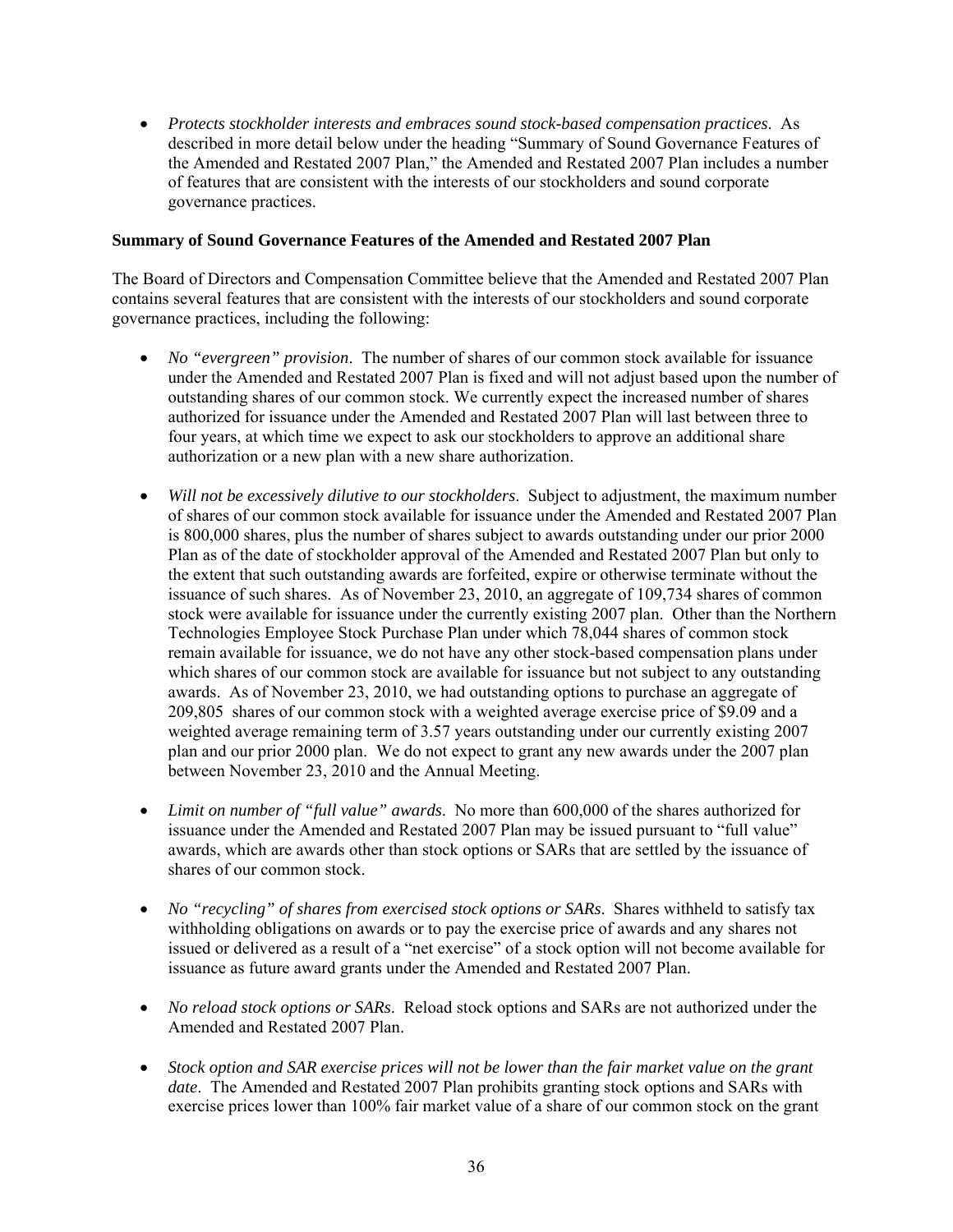date (or 110% of the fair market value in the case of an incentive option and if the participant owns more than 10% of the total combined voting power of all classes of our stock), except in connection with certain mergers, consolidations, acquisitions of property or stock, reorganizations or other similar transactions.

- *No repricing or exchange without stockholder approval*. The Amended and Restated 2007 Plan prohibits the repricing of outstanding "underwater" stock options or SARs without stockholder approval, except for any adjustments required in connection with certain corporate transactions. Repricing is broadly defined to include amendments or modifications to the terms of an outstanding stock option or SAR to lower the exercise or grant price or cancelling an outstanding stock option or SAR in exchange for cash, other awards or other stock options or SARs having a lower exercise price.
- *Stock options, SARs and unvested performance awards are not entitled to dividend equivalent rights*. Stock option, SAR and unvested performance award holders have no rights as stockholders with respect to the shares underlying their awards until their stock options, SARs or unvested performance awards are exercised or vested and shares are issued. As a result, stock options and SARs and unvested performance awards, the vesting of which is based on the achievement of performance goals, under the Amended and Restated 2007 Plan have no dividend equivalent rights associated with them.
- *Stockholder approval is required for material revisions to the plan*. The Amended and Restated 2007 Plan requires stockholder approval of material revisions to the plan.
- *Members of the committee administering the plan are non-employee, independent and outside directors*. Except with respect to the grant of awards under the plan, the Amended and Restated 2007 Plan will continue to be administered by the Compensation Committee, which is comprised of two or more members of the Board of Directors who are "non-employee directors" within the meaning of Rule 16b-3 under the Exchange Act, "independent directors" under the listing standards of NASDAQ, the rules and regulations of the SEC and applicable law, and "outside directors" within the meaning of Section 162(m) of the Code.
- *"Clawback" provisions*. The Amended and Restated 2007 Plan contains "clawback" provisions, which provide that if a participant is determined by the committee to have taken action that would constitute "cause" or an "adverse action," as those terms are defined in the Amended and Restated 2007 Plan, during or within one year after the termination of the participant's employment or other service, all rights of the participant under the plan and any agreements evidencing an award then held by the participant will terminate and be forfeited and the committee may require the participant to surrender and return to us any shares received, and/or to disgorge any profits or any other economic value made or realized by the participant in connection with any awards or any shares issued upon the exercise or vesting of any awards during or within one year after the termination of the participant's employment or other service.

## **Comparison of Amended and Restated 2007 Plan to Current 2007 Plan**

As mentioned above, if the Amended and Restated 2007 Plan is approved by our stockholders, it will replace in its entirety the currently existing 2007 Plan. The following are some of the material differences between the Amended and Restated 2007 Plan and the currently existing 2007 Plan:

 *Number of Shares Available*. The number of shares of our common stock authorized for issuance under the Amended and Restated 2007 Plan will be 800,000 shares plus the number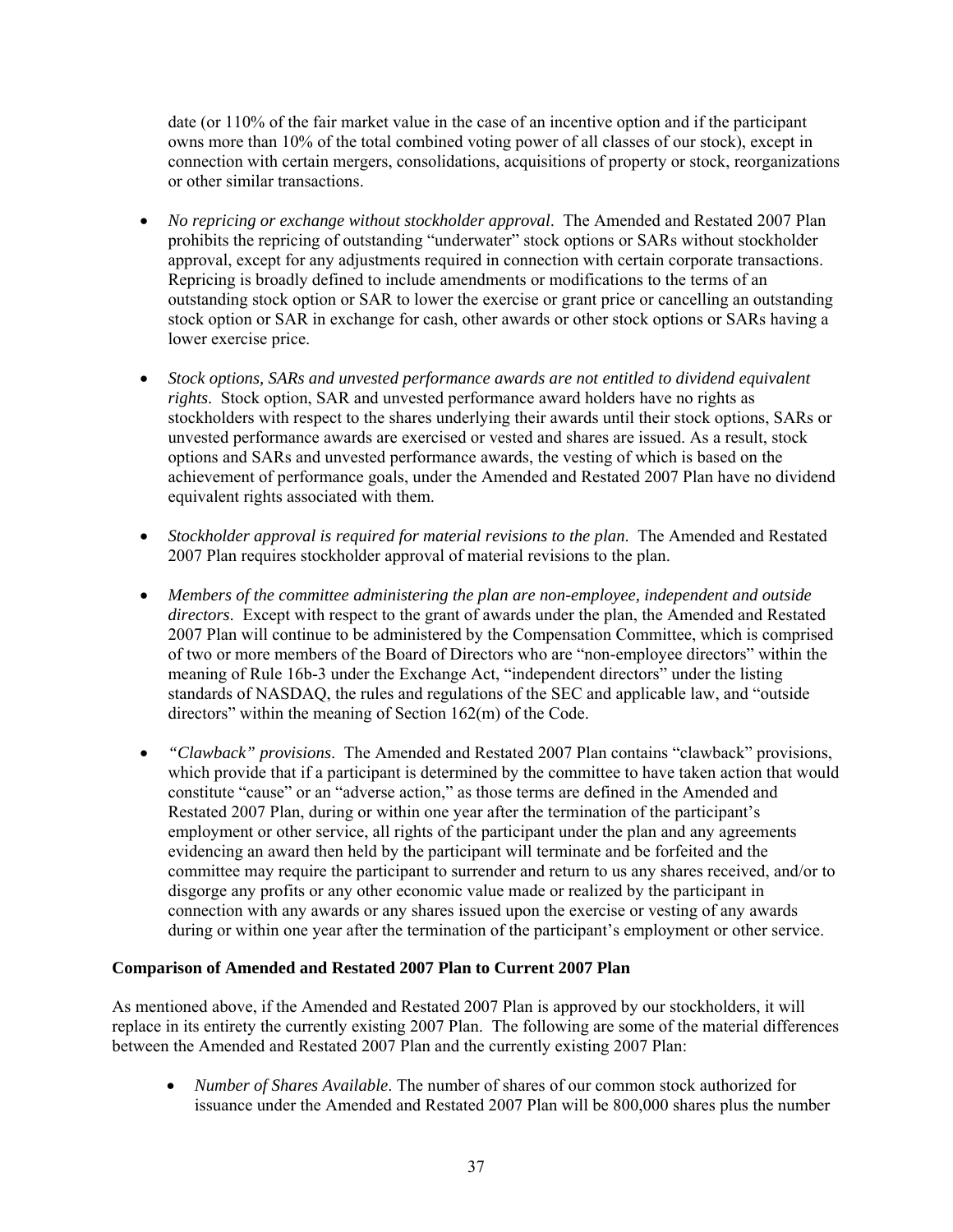of shares subject to awards outstanding under our prior Northern Technologies International Corporation 2000 Stock Incentive Plan as of the date of stockholder approval of the Amended and Restated 2007 Plan but only to the extent that such outstanding awards are forfeited, expire or otherwise terminate without the issuance of such shares. The currently existing 2007 Plan authorizes 400,000 shares of our common stock for issuance.

- *"Clawback" Provisions and Sarbanes-Oxley Forfeiture Standard*. Unlike the currently existing 2007 Plan, the Amended and Restated 2007 Plan provides for the "clawback" provisions discussed above and expressly incorporates the Sarbanes-Oxley Act of 2002 automatic forfeiture standard for certain participants in connection with material noncompliance, as a result of misconduct, resulting in an accounting restatement.
- *Broader No Repricing Provision.* The Amended and Restated 2007 Plan prohibits the repricing of outstanding "underwater" stock options or SARs without stockholder approval, except for any adjustments required in connection with certain corporate transactions. Repricing is broadly defined to include amendments or modifications to the terms of an outstanding stock option or SAR to lower the exercise or grant price or cancelling an outstanding stock option or SAR in exchange for cash, other awards or other stock options or SARs having a lower exercise price.
- *Extension of Plan Term*. The term of the Amended and Restated 2007 Plan will be extended to January 19, 2020, which is 10 years from the date of anticipated approval of the Amended and Restated 2007 Plan.

# **Summary of the Amended and Restated 2007 Plan**

The major features of the Amended and Restated 2007 Plan are summarized below. The summary is qualified in its entirety by reference to the full text of the Amended and Restated 2007 Plan, a copy of which may be obtained from us. A copy of the Amended and Restated 2007 Plan also has been filed electronically with the Securities and Exchange Commission as an appendix to this proxy statement, and is available through the SEC's website at *http://www.sec.gov*.

*Purpose*. The purpose of the Amended and Restated 2007 Plan is to advance the interests of our company and its stockholders by enabling us to attract and retain qualified individuals through opportunities for equity participation in our company, and to reward those individuals who contribute to the achievement of our economic objectives.

*Eligibility*. All employees (including officers and directors who are also employees), non-employee directors, consultants, advisors and independent contractors of Northern Technologies International Corporation or any subsidiary will be eligible to receive incentive awards under the Amended and Restated 2007 Plan. As of November 23, 2010, there were approximately 70 persons who would be eligible to receive awards under the Amended and Restated 2007 Plan. Although not necessarily indicative of future grants under the Amended and Restated 2007 Plan, 30 employees or 43% of the approximately 70 eligible recipients have been granted awards under our currently existing Northern Technologies International Corporation 2007 Stock Incentive Plan.

*Shares Available for Issuance*. The maximum number of shares of our common stock available for issuance under the Amended and Restated 2007 Plan is 800,000 plus the number of shares subject to awards outstanding under our prior Northern Technologies International Corporation 2000 Stock incentive Plan as of the date of stockholder approval of the Amended and Restated 2007 Plan but only to the extent that such outstanding awards are forfeited, expire or otherwise terminate without the issuance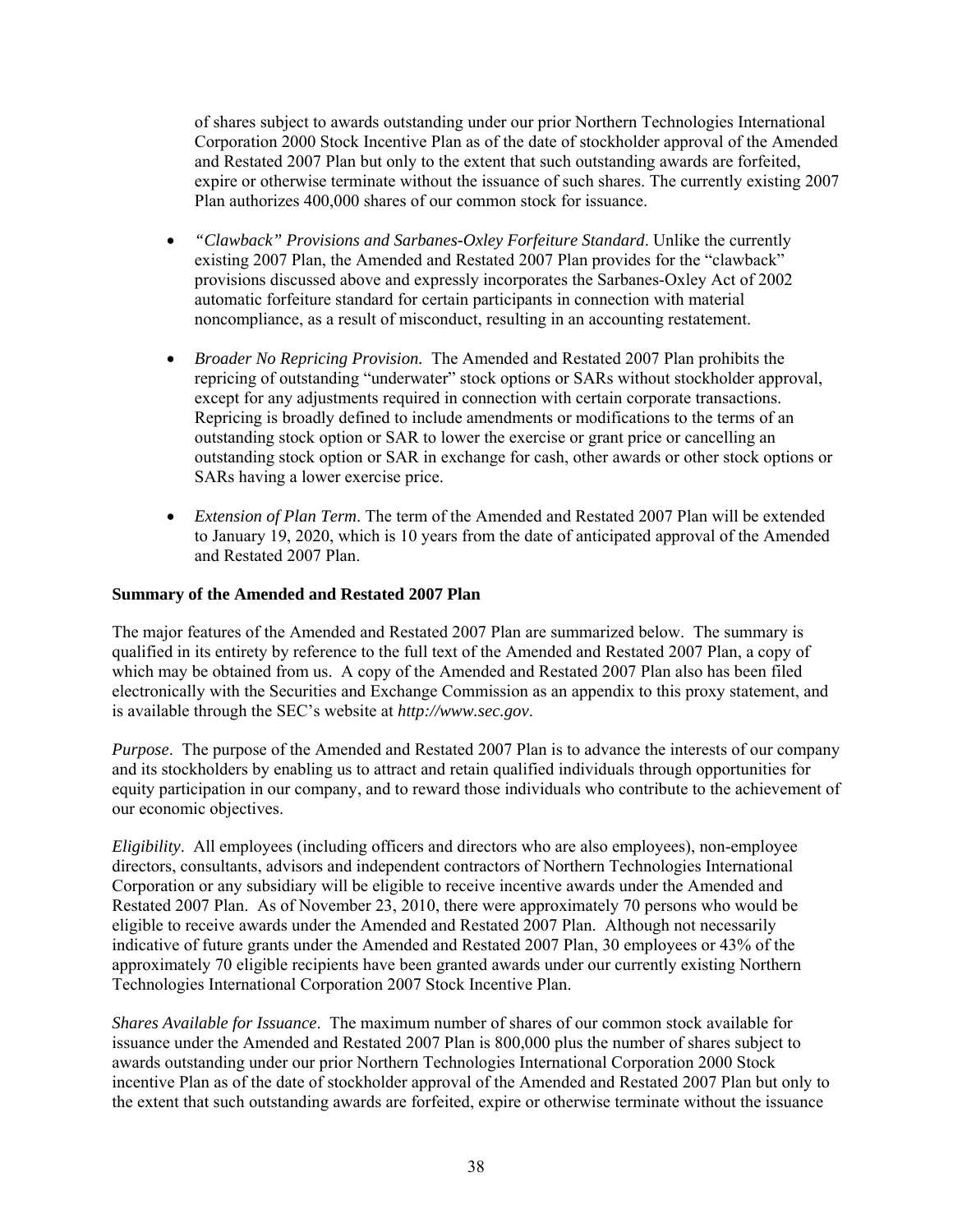of such shares. The number of shares available for issuance under the Amended and Restated 2007 Plan is subject to increase to the extent that we issue shares or incentive awards under the Amended and Restated 2007 Plan in connection with certain merger and acquisition transactions, or assume any plan in a merger or acquisition transaction. However, any available shares in an assumed plan may only be utilized to the extent permitted under the Listing Rules of the NASDAQ Stock Market.

Shares of our common stock that are issued under the Amended and Restated 2007 Plan or that are potentially issuable pursuant to outstanding incentive awards reduce the number of shares remaining available. All shares so subtracted from the amount available under the plan with respect to an incentive award that lapses, expires, is forfeited or for any reason is terminated, unexercised or unvested and any shares of our common stock that are subject to an incentive award that is settled or paid in cash or any other form other than shares of our common stock will automatically again become available for issuance under the plan. However, any shares not issued due to the exercise of an option by a "net exercise" or the tender or attestation as to ownership of previously acquired shares (as described below), as well as shares covered by a stock appreciation right, to the extent exercised, and shares withheld by us to satisfy any tax withholding obligations will not again become available for issuance under the plan. Any shares of our common stock that we repurchase on the open market using the proceeds from the exercise of an award under the Amended and Restated 2007 Plan will not increase the number of shares available for future grants of awards under the Amended and Restated 2007 Plan.

*Grant Limits*. Under the terms of the Amended and Restated 2007 Plan:

- no participant may be granted options or stock appreciation rights relating to more than 200,000 shares of our common stock in the aggregate during any calendar year;
- no participant may be granted restricted stock awards, stock unit awards, performance awards or stock bonuses relating to more than 200,000 shares of our common stock in the aggregate during any calendar year; and
- no more than 800,000 shares of our common stock may be issued pursuant to the exercise of incentive options; and
- no more than 600,000 shares of our common stock may be issued or issuable in connection with restricted stock grants, stock unit awards, performance awards and stock bonuses;

provided, however, that the individual award limits set forth above will be 250,000 shares and 250,000 shares, respectively, as to a participant who, during the calendar year, is first appointed or elected as an officer, hired as an employee, elected as a director or retained as a consultant by us or who receives a promotion that results in an increase in responsibilities or duties. All of the share limitations in the Amended and Restated 2007 Plan may be adjusted to reflect changes in our corporate structure or shares, as described below. In addition, the limits on individual equity awards and on the number of shares that may be issued as incentive options or other incentive awards will not apply to certain incentive awards granted upon our assumption or substitution of like awards in any merger or acquisition.

*Adjustments*. In the event of any reorganization, merger, consolidation, recapitalization, liquidation, reclassification, stock dividend, stock split, combination of shares, rights offering, divestiture or extraordinary dividend (including a spin-off) or any other similar change in our corporate structure or shares, we must adjust:

 the number and kind of securities available for issuance under the Amended and Restated 2007 Plan; and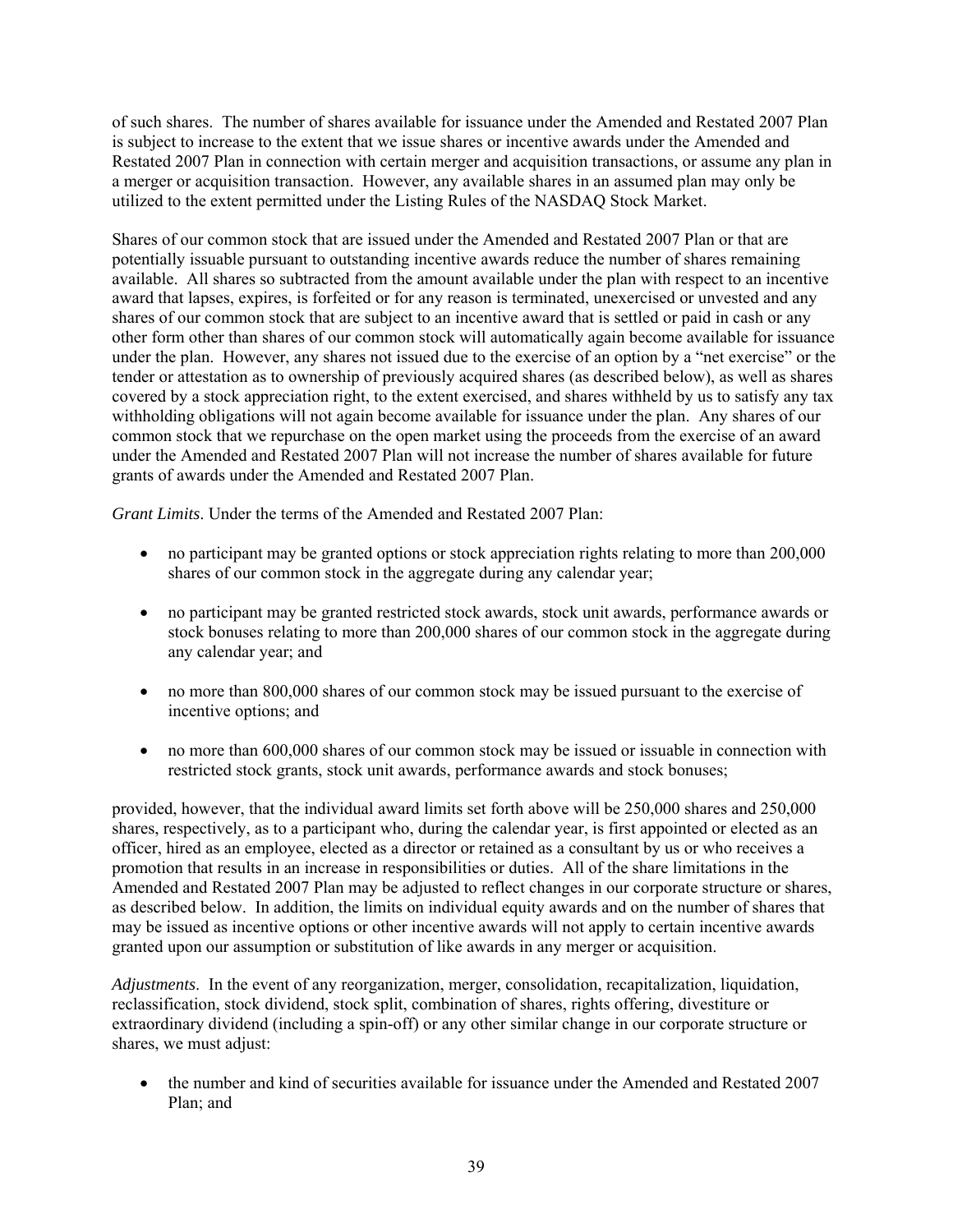in order to prevent dilution or enlargement of the rights of participants, the number, kind and, where applicable, the exercise price of securities subject to outstanding incentive awards.

*Administration*. The Amended and Restated 2007 Plan will be administered by our Board of Directors or by a committee of the Board. Any such committee will consist of at least two members of the Board, all of whom are "non-employee directors" within the meaning of Rule 16b-3 under the Securities Exchange Act of 1934, as amended, who are "independent" as required by the listing standards of the NASDAQ Stock Exchange and who are "outside directors" within the meaning of Section 162(m) of the Internal Revenue Code of 1986, as amended. We expect both the Board of Directors and the Compensation Committee of the Board of Directors to administer the Amended and Restated 2007 Plan. The Board of Directors or the committee administering the Amended and Restated 2007 Plan is referred to as the "committee." The committee may delegate its duties, power and authority under the Amended and Restated 2007 Plan to any of our officers to the extent consistent with applicable Delaware corporate law, except with respect to participants subject to Section 16 of the Securities Exchange Act of 1934.

The committee has the authority to determine all provisions of incentive awards consistent with terms of the Amended and Restated 2007 Plan, including, the eligible recipients who will be granted one or more incentive awards under the Amended and Restated 2007 Plan, the nature and extent of the incentive awards to be made to each participant, the time or times when incentive awards will be granted, the duration of each incentive award, and the restrictions and other conditions to which the payment or vesting of incentive awards may be subject. The committee has the authority to pay the economic value of any incentive award in the form of cash, our common stock or any combination of both, and may amend or modify the terms of outstanding incentive awards (except for any prohibited "re-pricing" of options, discussed below) so long as the amended or modified terms are permitted under the Amended and Restated 2007 Plan and any adversely affected participant has consented to the amendment or modification.

In the event of any reorganization, merger, consolidation, recapitalization, liquidation, reclassification, stock dividend, stock split, combination of shares, rights offering, extraordinary dividend or divestiture (including a spin off) or any other similar change in corporate structure or shares; any purchase, acquisition, sale, disposition or write-down of a significant amount of assets or a significant business; any change in accounting principles or practices, tax laws or other such laws or provisions affecting reported results; any uninsured catastrophic losses or extraordinary non-recurring items as described in Accounting Principles Board Opinion No. 30 or in management's discussion and analysis of financial performance appearing in our annual report to stockholders for the applicable year; or any other similar change, in each case with respect to our company or any other entity whose performance is relevant to the grant or vesting of an incentive award, the committee (or, if our company is not the surviving corporation in any such transaction, the board of directors of the surviving corporation) may, without the consent of any affected participant, amend or modify the vesting criteria of any outstanding incentive award that is based in whole or in part on the financial performance of our company (or any subsidiary or division or other subunit thereof) or such other entity so as equitably to reflect such event, with the desired result that the criteria for evaluating such financial performance of our company or such other entity will be substantially the same (in the sole discretion of the committee or the board of directors of the surviving corporation) following such event as prior to such event; provided, however, that the amended or modified terms are permitted by the Amended and Restated 2007 Plan as then in effect.

The committee may, in its sole discretion, amend the terms of the Amended and Restated 2007 Plan or incentive awards with respect to participants resident outside of the United States or employed by a non-U.S. subsidiary in order to comply with local legal requirements, to otherwise protect our or subsidiary's interests, or to meet objectives of the Amended and Restated 2007 Plan, and may, where appropriate,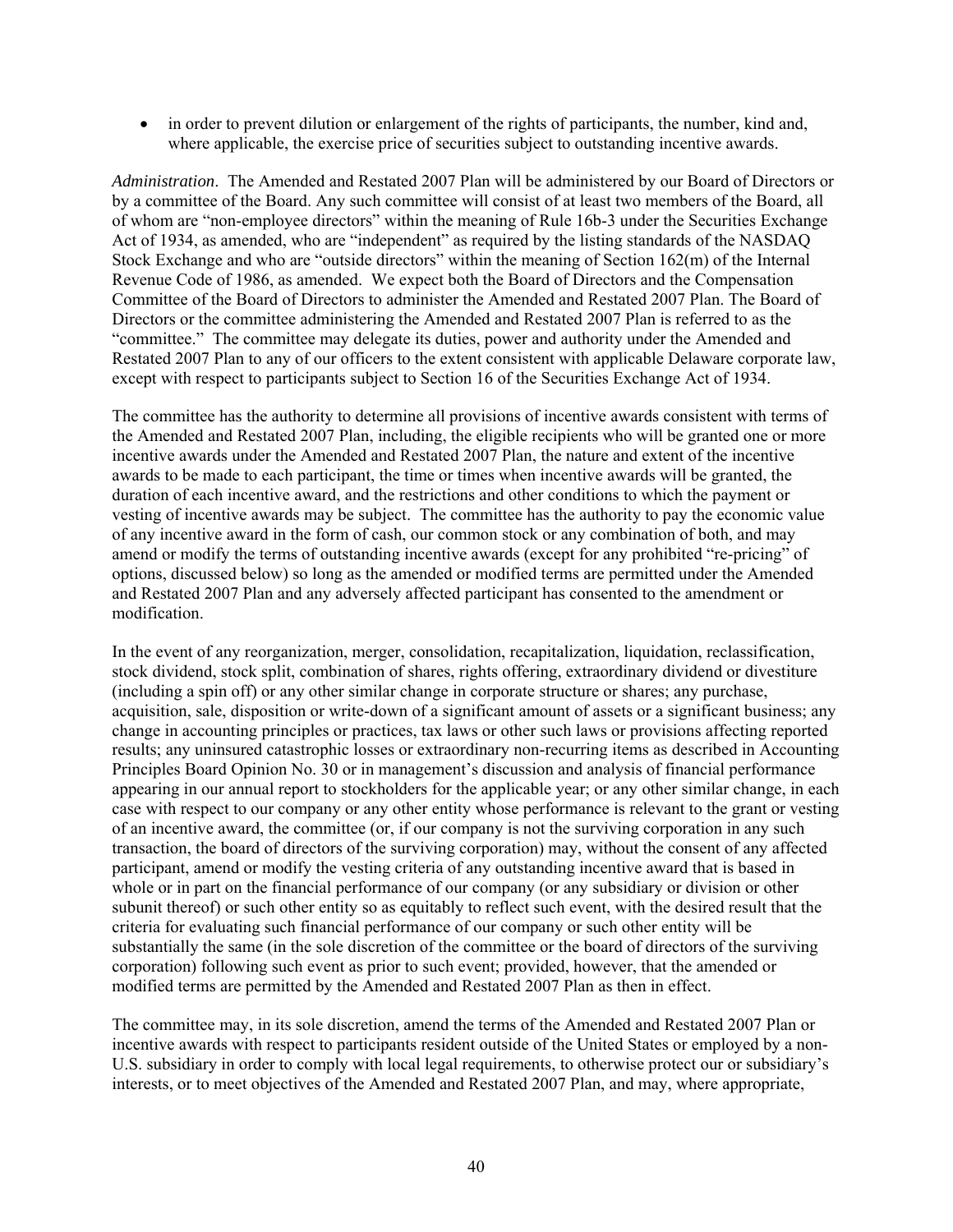establish one or more sub-plans for the purposes of qualifying for preferred tax treatment under foreign tax laws. This authority does not, however, permit the committee to take any action:

- to reserve shares or grant incentive awards in excess of the limitations provided in the Amended and Restated 2007 Plan;
- to effect any re-pricing of options, as discussed below;
- to grant options or stock appreciation rights having an exercise price less than 100% of the "fair" market value" (as defined below) of one share of our common stock on the date of grant; or
- for which stockholder approval would then be required pursuant to Section 422 of the Code or the Listing Rules of the NASDAQ Stock Market or other applicable market or exchange.

Except in connection with certain specified changes in our corporate structure or shares, the committee may not, without prior approval of our stockholders, seek to effect any re-pricing of any previously granted, "underwater" option or stock appreciation right by:

- amending or modifying the terms of the underwater option or stock appreciation right to lower the exercise price;
- canceling the underwater option or stock appreciation right in exchange for cash, replacement options or stock appreciation rights having a lower exercise price, or other incentive awards; or
- repurchasing the underwater options and stock appreciation rights and granting new incentive awards under the Amended and Restated 2007 Plan.

For purposes of the Amended and Restated 2007 Plan, an option or stock appreciation right is deemed to be "underwater" at any time when the fair market value of the our common stock is less than the exercise price.

*Options*. The exercise price to be paid by a participant at the time an option is exercised may not be less than 100% of the fair market value of one share of our common stock on the date of grant (or 110% of the fair market value of one share of our common stock on the date of grant of an incentive option if the participant owns, directly or indirectly, more than 10% of the total combined voting power of all classes of stock of NTIC or any parent or subsidiary). However, in the event options are granted as a result of our assumption or substitution of options in a merger or acquisition, the exercise price will be the price determined by the committee pursuant to the conversion terms applicable to the transaction. At any time while the our common stock is listed on the NASDAQ Stock Market, "fair market value" under the Amended and Restated 2007 Plan means the mean between the reported high and low sale price of a share at the end of the regular trading session as reported by the NASDAQ Global Market as of the date in question (or, if no shares were traded on such date, the next preceding day on which there was such a trade. As of November 23, 2010, the closing sale price of a share of our common stock on the NASDAQ Global Market was \$14.03.

The total purchase price of the shares to be purchased upon exercise of an option will be paid entirely in cash; provided, however, that the committee may allow exercise payments to be made, in whole or in part, by delivery of a broker exercise notice (pursuant to which a broker or dealer is irrevocably instructed to sell enough shares or loan the optionee enough money to pay the exercise price and to remit such sums to us), by tender or attestation as to ownership of shares of our common stock that are acceptable to the committee, by a "net exercise" of the option (as further described below) or by a combination of such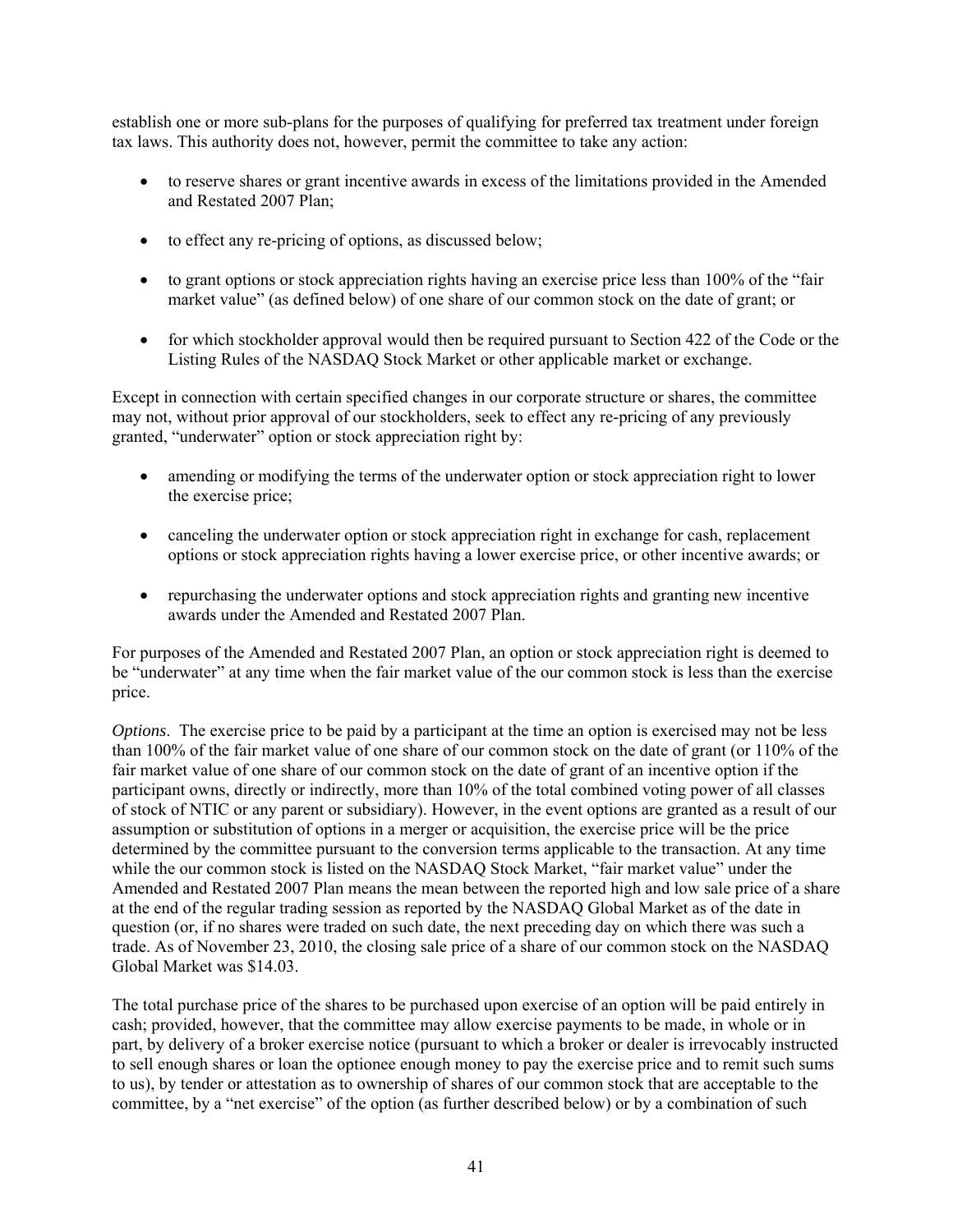methods. In the case of a "net exercise" of an option, we will not require a payment of the exercise price of the option from the participant but will reduce the number of shares of our common stock issued upon the exercise by the largest number of whole shares having a fair market value that does not exceed the aggregate exercise price for the shares exercised. Any shares of our common stock tendered or covered by an attestation will be valued at their fair market value on the exercise date.

Options may be exercised in whole or in installments, as determined by the committee, and the committee may impose conditions or restrictions to the exercisability of an option, including that the participant remain continuously employed by us for a certain period or that the participant or us (or any subsidiary, division or other subunit of our company) satisfy certain specified objectives. An option may not become exercisable, nor remain exercisable after 10 years from its date of grant (five years from its date of grant in the case of an incentive option if the participant owns, directly or indirectly, more than 10% of the total combined voting power of all classes of stock of our company or any parent or subsidiary).

Options may, but need not, include a provision whereby the participant may elect at any time before the participant's employment or service terminates to exercise the option as to any part or all of the shares subject to the option prior to the full vesting of the option. Any unvested shares so purchased will be subject to a repurchase option in favor of us and to any other restriction the committee determines to be appropriate.

*Stock Appreciation Rights*. A stock appreciation right is the right to receive a payment from us, in the form of shares of our common stock, cash or a combination of both, equal to the difference between the fair market value of one or more shares of our common stock and a specified exercise price of such shares. Stock appreciation rights will be subject to such terms and conditions, if any, consistent with the other provisions of the plan, as may be determined by the committee. The committee will have the sole discretion to determine the form in which payment of the economic value of stock appreciation rights will be made to a participant (i.e., cash, our common stock or any combination thereof) or to consent to or disapprove the election by a participant of the form of such payment.

The exercise price of a stock appreciation right will be determined by the committee, in its discretion, at the date of grant but may not be less than 100% of the fair market value of one share of our common stock on the date of grant, except as provided below in connection with certain "tandem" grants (as further defined below). However, in the event that stock appreciation rights are granted as a result of our assumption or substitution of stock appreciation rights in a merger or acquisition, the exercise price will be the price determined by the committee pursuant to the conversion terms applicable to the transaction.

A stock appreciation right will become exercisable at such time and in such installments as may be determined by the committee in its sole discretion at the time of grant; provided, however, that no stock appreciation right may be exercisable after 10 years from its date of grant.

Stock appreciation rights may be granted alone or in addition to other incentive awards, or in tandem with an option, either at the time of grant of the option or at any time thereafter during the term of the option. A stock appreciation right granted in tandem with an option shall cover the same number of shares of our common stock as covered by the option (or such lesser number as the committee may determine), shall be exercisable at such time or times and only to the extent that the related option is exercisable, have the same term as the option and will have an exercise price equal to the exercise price for the option. Upon the exercise of a stock appreciation right granted in tandem with an option, the option shall be canceled automatically to the extent of the number of shares covered by such exercise; conversely, upon exercise of an option having a related stock appreciation right, the stock appreciation right will be canceled automatically to the extent of the number of shares covered by the option exercise.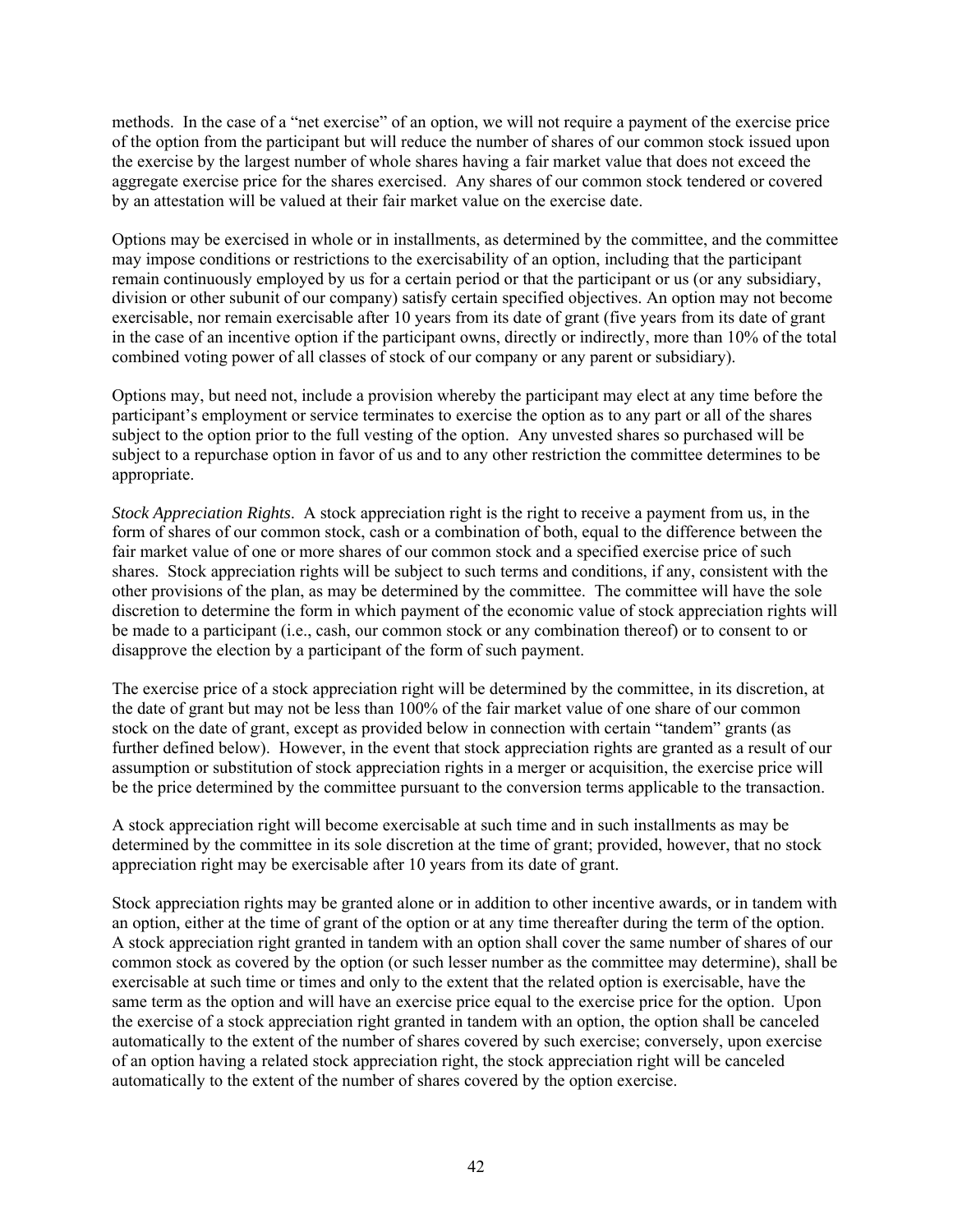*Restricted Stock Awards*. A restricted stock award is an award of our common stock that vests at such times and in such installments as may be determined by the committee and, until it vests, is subject to restrictions on transferability and the possibility of forfeiture. The committee may impose such restrictions or conditions to the vesting of restricted stock awards as it deems appropriate, including that the participant remain continuously employed by us for a certain period or that the participant or us (or any subsidiary, division or other subunit of our company) satisfy specified objectives. To enforce the restrictions, the committee may place a legend on the stock certificates referring to such restrictions and may take other steps to enforce the restrictions.

Unless the committee determines otherwise, any dividends (including regular quarterly cash dividends) or distributions paid with respect to shares of our common stock subject to the unvested portion of a restricted stock award will be subject to the same restrictions as the shares to which such dividends or distributions relate. Additionally, unless the Amended and Restated 2007 Plan provides otherwise, a participant will have all voting, liquidation and other rights with respect to shares of our common stock issued to the participant as a restricted stock award upon the participant becoming the holder of record of such shares as if the participant were a holder of record of shares of our unrestricted common stock.

*Stock Unit Awards*. A stock unit award is a right to receive the fair market value of one or more shares of our common stock, payable in cash, shares of our common stock, or a combination of both, the payment, issuance, retention and /or vesting of which is subject to the satisfaction of specified conditions, which may include achievement of specified objectives. Stock unit awards will be subject to such terms and conditions, if any, consistent with the other provisions of the Amended and Restated 2007 Plan, as may be determined by the committee; provided, however, that in all cases payment of stock unit award will be made within two and one-half months following the end of the tax year during which receipt of the stock unit award is no longer subject to a "substantial risk of forfeiture" within the meaning of Section 409A of the Internal Revenue Code (as discussed below), except upon certain conditions.

*Performance Award*. A participant may be granted one or more performance awards under the Amended and Restated 2007 Plan, and such performance awards will be subject to such terms and conditions, if any, consistent with the other provisions of the Amended and Restated 2007 Plan, as may be determined by the committee in its sole discretion, including, but not limited to, the achievement of one or more specified objectives; provided, however, that in all cases payment of the performance award will be made within two and one-half months following the end of the tax year during which receipt of the performance award is no longer subject to a "substantial risk of forfeiture" within the meaning of Section 409A of the Code, except upon certain conditions.

*Stock Bonuses*. A participant may be granted one or more stock bonuses under the Amended and Restated 2007 Plan, and such stock bonuses will be subject to such terms and conditions, if any, consistent with the other provisions of the Amended and Restated 2007 Plan, as may be determined by the committee in its sole discretion, including, but not limited to, the achievement of one or more specified objectives; provided, however, that in all cases payment of the stock bonus will be made within two and one-half months following the end of the tax year during which receipt of the stock bonus is no longer subject to a "substantial risk of forfeiture" within the meaning of Section 409A of the Code, except upon certain conditions.

*Change in Control*. In the event a "change in control" of our company occurs, then, if approved by the committee in its sole discretion either at the time of the grant of the incentive award or at any time after such grant, all options and stock appreciation rights will become immediately exercisable in full and will remain exercisable for the remainder of their terms; all outstanding restricted stock awards will become immediately fully vested and non-forfeitable; and any conditions to the payment of stock unit awards and performance awards will lapse.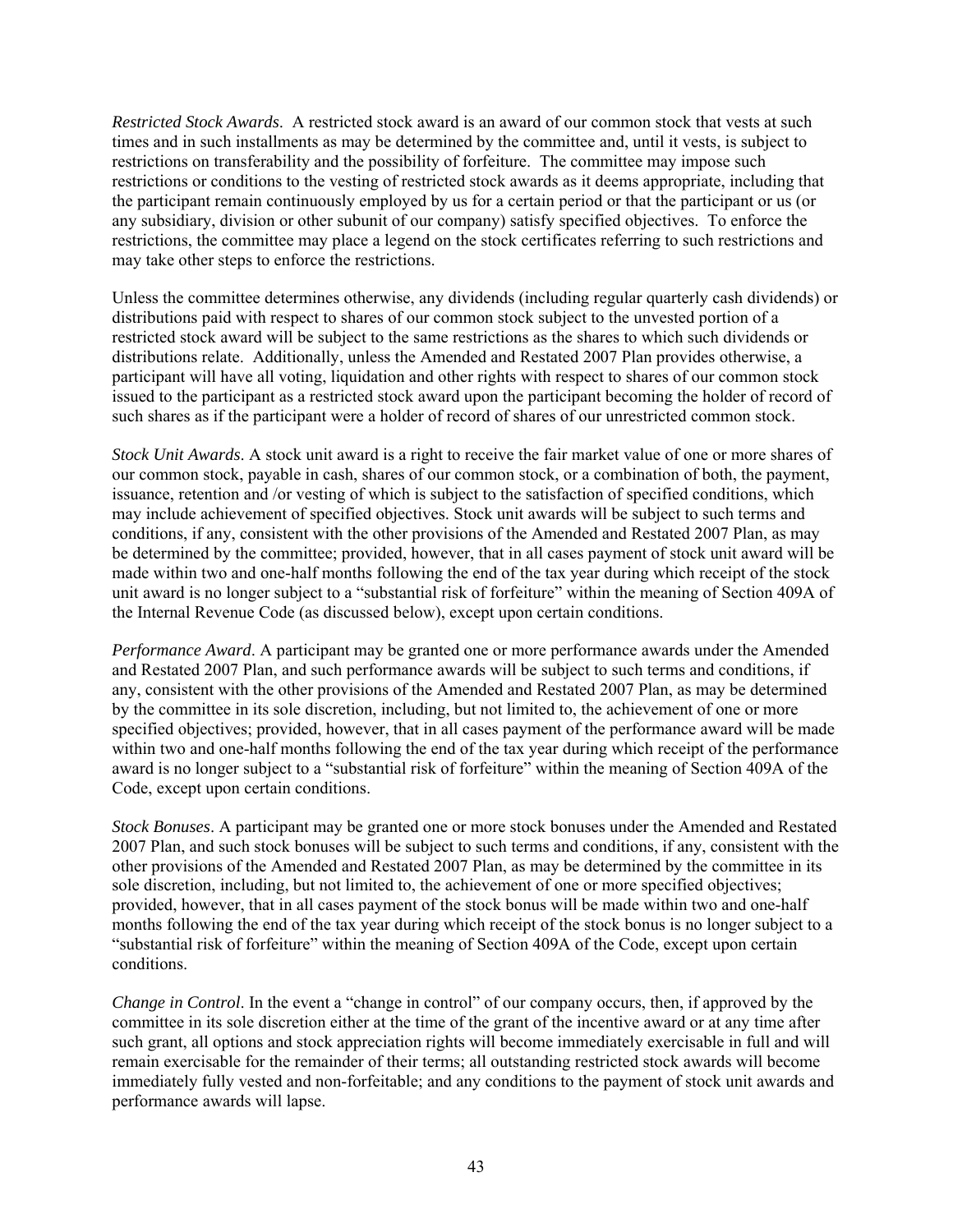In addition, the committee in its sole discretion may determine that some or all participants holding outstanding options will receive cash in an amount equal to the excess of the fair market value of such shares immediately prior to the effective date of such change in control over the exercise price per share of the options (or, in the event that there is no excess, that such options will be terminated), and that some or all participants holding performance awards will receive, with respect to some or all of the shares subject to the performance awards, cash in an amount equal the fair market value of such shares immediately prior to the effective date of such change in control.

For purposes of the Amended and Restated 2007 Plan a "change in control" of our company occurs upon:

- the sale, lease, exchange or other transfer of substantially all of the assets of our company (in one transaction or in a series of related transaction) to a person or entity that is not controlled, directly or indirectly, by our company;
- a merger or consolidation to which our company is a party if our stockholders immediately prior to effective date of such merger or consolidation do not have "beneficial ownership" (as defined in Rule 13d-3 under the Exchange Act) immediately following the effective date of such merger or consolidation of more than 80% of the combined voting power of the surviving corporation's outstanding securities ordinarily having the right to vote at elections of directors; or
- a change in control of our company of a nature that would be required to be reported pursuant to Section 13 or 15(d) of the Exchange Act, whether or not our company is then subject to such reporting requirements, including, without limitation, such time as (i) any person becomes, after the effective date of the Amended and Restated 2007 Plan, the "beneficial owner" (as defined in Rule 13d-3 under the Exchange Act), directly or indirectly, of 40% or more of the combined voting power of our outstanding securities ordinarily having the right to vote at elections of directors, or (ii) individuals who constitute the Board of Directors on the effective date of the Amended and Restated 2007 Plan cease for any reason to constitute at least a majority of the Board of Directors, provided that any person becoming a director subsequent to the effective date of the Amended and Restated 2007 Plan whose election, or nomination for election by our stockholders, was approved by a vote of at least a majority of the directors comprising the Board of Directors on the effective date of the 2007 plan will, for purposes of this clause (ii), be considered as though such persons were a member of the Board of Directors on the effective date of the Amended and Restated 2007 Plan

*Effect of Termination of Employment or Other Services*. If a participant ceases to be employed by, or perform other services for, us, all incentive awards held by the participant will be treated as set forth below unless provided otherwise in the agreement evidencing the incentive award or modified by the committee in its discretion as set forth below. Upon termination due to death, disability or retirement, all outstanding, exercisable options and stock appreciation rights then held by the participant will remain exercisable for a period of 12 months thereafter (but in no event after the expiration date of any such option or stock appreciation rights), all unvested restricted stock awards, all outstanding stock unit awards, performance awards and stock bonuses then held by the participant will be terminated and forfeited. Upon termination for a reason, other than death, disability or retirement, which is not also for "cause" (as defined in the Amended and Restated 2007 Plan), all outstanding options and stock appreciation rights then held by the participant will, to the extent exercisable as of such termination, remain exercisable in full for a period of three months after such termination (but in no event after the expiration date of any such option or stock appreciation right). Also, upon such termination all options and stock appreciation rights that are not exercisable; all unvested restricted stock awards; and all outstanding stock unit awards, performance awards and stock bonuses then held by the participant will be terminated and forfeited.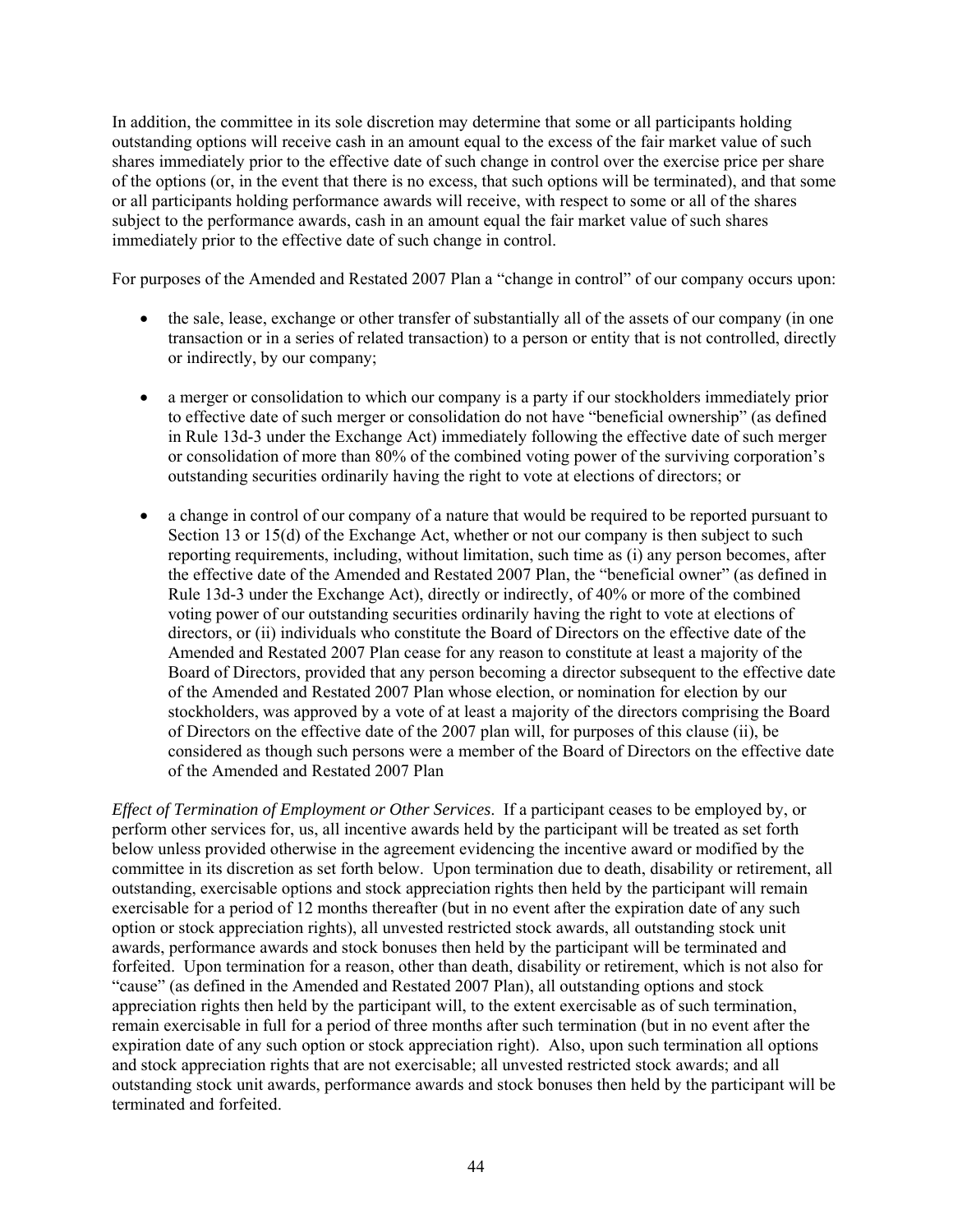The committee may at any time (including on or after the date of grant or following termination), in connection with a participant's termination, cause options or stock appreciation rights held by the participant to terminate, become or continue to become exercisable and/or remain exercisable, and restricted stock awards, stock unit awards, performance awards or stock bonuses then held by the participant to, terminate, vest and/or continue to vest or become free of restrictions and conditions to payment, as the case may be.

*Forfeiture and Recoupment*. If a participant is determined by the committee to have taken any action that would constitute "cause" or an "adverse action" during or within one year after the termination of the participant's employment or other service with our company or a subsidiary, all rights of the participant under the Amended and Restated 2007 Plan and any agreements evidencing an award then held by the participant will terminate and be forfeited and the committee may require the participant to surrender and return to us any shares received, and/or to disgorge any profits or any other economic value made or realized by the participant in connection with any awards or any shares issued upon the exercise or vesting of any awards during or within one year after the termination of the participant's employment or other service. Additionally, as applicable, we may defer the exercise of any option or stock appreciation right for a period of up to six months after receipt of a participant's written notice of exercise or the issuance of share certificates upon the vesting of any incentive award for a period of up to six months after the date of such vesting in order for the committee to make any determination as to the existence of cause or an adverse action.

"Cause," with respect to any participant, means (i) dishonesty, fraud, misrepresentation, embezzlement or other act of dishonesty with respect to our company or any subsidiary, (b) any unlawful or criminal activity of a serious nature, (c) any intentional and deliberate breach of a duty or duties that, individually or in the aggregate, are material in relation to the participant's overall duties, or (d) any material breach of any employment, service, confidentiality or non-compete agreement entered into with us or any of our subsidiaries.

An "adverse action" includes any of the following actions or conduct that the committee determines to be injurious, detrimental, prejudicial or adverse to our interests: (i) disclosing any confidential information of our company or any subsidiary to any person not authorized to receive it; (ii) engaging, directly or indirectly, in any commercial activity that in the judgment of the committee competes with our business or the business of any of our subsidiaries; or (iii) interfering with our relationships or the relationships of our subsidiaries and our and their respective employees, independent contractors, customers, prospective customers and vendors.

In addition, if we are required to prepare an accounting restatement due to our material noncompliance, as a result of misconduct, with any financial reporting requirement under the securities laws, then any participant who is one of the individuals subject to automatic forfeiture under Section 304 of the Sarbanes-Oxley Act of 2002 will reimburse us for the amount of any award received by such individual under the Amended and Restated 2005 Plan during the 12-month period following the first public issuance or filing with the SEC, as the case may be, of the financial document embodying such financial reporting requirement.

*Dividend Rights*. Except as discussed above in connection with restricted stock awards, no adjustment will be made in the amount of cash payable or in the number of shares of our common stock issuable under incentive awards denominated in or based on the value of shares of our common stock as a result of cash dividends or distributions paid to stockholders generally at any time prior to the issuance of shares under incentive awards.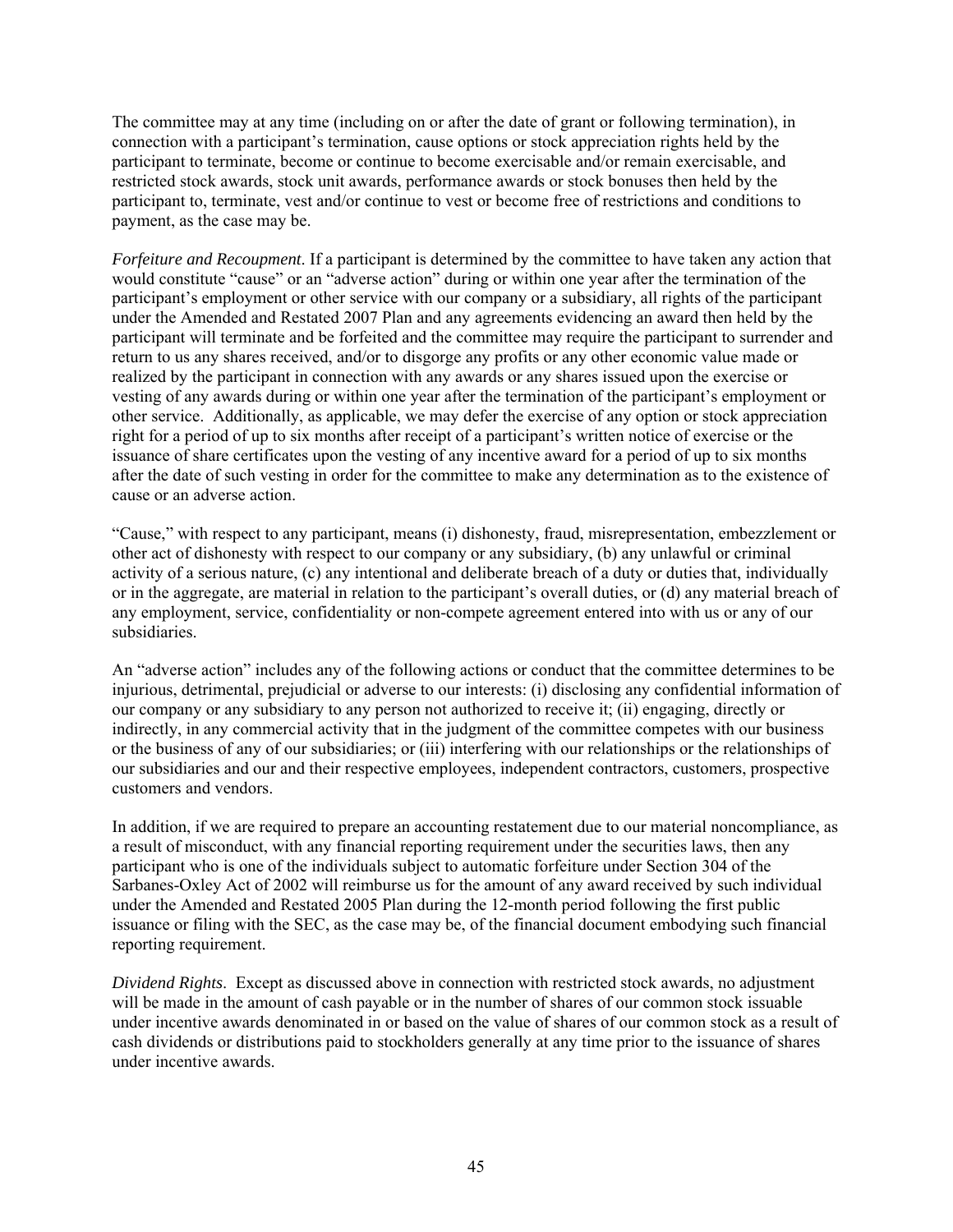*Term; Termination; Amendments*. Unless terminated earlier, the Amended and Restated 2007 Plan will terminate at midnight on the day before the 10th anniversary of its approval by our stockholders. Incentive awards outstanding at the time the Amended and Restated 2007 Plan is terminated may continue to be exercised, earned or become free of restriction, according to their terms. The Board may suspend or terminate the Amended and Restated 2007 Plan or any portion of the plan at any time. In addition to the committee's authority to amend the Amended and Restated 2007 Plan with respect to participants resident outside of the United States or employed by a non-U.S. subsidiary, the Board may amend the Amended and Restated 2007 Plan from time to time in order that incentive awards under the Amended and Restated 2007 Plan will conform to any change in applicable laws or regulations or in any other respect that the Board may deem to be in our best interests; provided, however, that no amendments to the Amended and Restated 2007 Plan will be effective without stockholder approval, if it is required under Section 422 of the Internal Revenue Code or the Listing Rules of the NASDAQ Stock Market, or if the amendment seeks to increase the number of shares reserved for issuance under the Amended and Restated 2007 Plan (other than as a result of a permitted adjustment upon certain corporate events, such as stock splits) or to modify the prohibitions on underwater option re-pricing discussed above. Termination, suspension or amendment of the Amended and Restated 2007 Plan will not adversely affect any outstanding incentive award without the consent of the affected participant, except for adjustments in the event of changes in our capitalization or a "change in control" of our company.

*Transferability*. In general, no right or interest in any incentive award may be assigned or transferred by a participant, except by will or the laws of descent and distribution, or subjected to any lien or otherwise encumbered. However, a participant is entitled to designate a beneficiary to receive an incentive award on such participant's death, and in the event of such participant's death, payment of any amounts due under the Amended and Restated 2007 Plan, will be made to, and exercise of any options or stock appreciation rights may be made by, such beneficiary. Additionally, upon a participant's request, the committee may permit a participant to transfer all or a portion of a non-statutory option, other than for value, to certain of the participant's family members or related family trusts, foundations or partnerships. Permitted transferees of non-statutory options will remain subject to all the terms and conditions of the incentive award applicable to the participant.

## **Federal Income Tax Consequences**

The following description of federal income tax consequences is based on current statutes, regulations and interpretations, all of which are subject to change, possibly with retroactive effect. The description does not include foreign, state or local income tax consequences. In addition, the description is not intended to address specific tax consequences applicable to directors, executive officers or greater than 10% stockholders of our company or to any individual participant who receives an incentive award under the Amended and Restated 2007 Plan.

*Incentive Options.* In general, an eligible employee will not recognize federal taxable income upon the grant or the exercise of an incentive option, and we will not be entitled to an income tax deduction upon the grant or the exercise of an incentive option. For purposes of the alternative minimum tax, however, the eligible employee will be required to treat an amount equal to the difference between the fair market value of the common stock on the date of exercise over the exercise price as an item of adjustment in computing the eligible employee's alternative minimum taxable income. If the eligible employee does not dispose of the common stock received pursuant to the exercise of the incentive option within two years after the date of the grant of the incentive option or within one year after the date of exercise of the incentive options, a subsequent disposition of the common stock generally will result in long-term capital gain or loss to such individual with respect to the difference between the amount realized on the disposition and the exercise price of the option. We will not be entitled to any income tax deduction as a result of such disposition.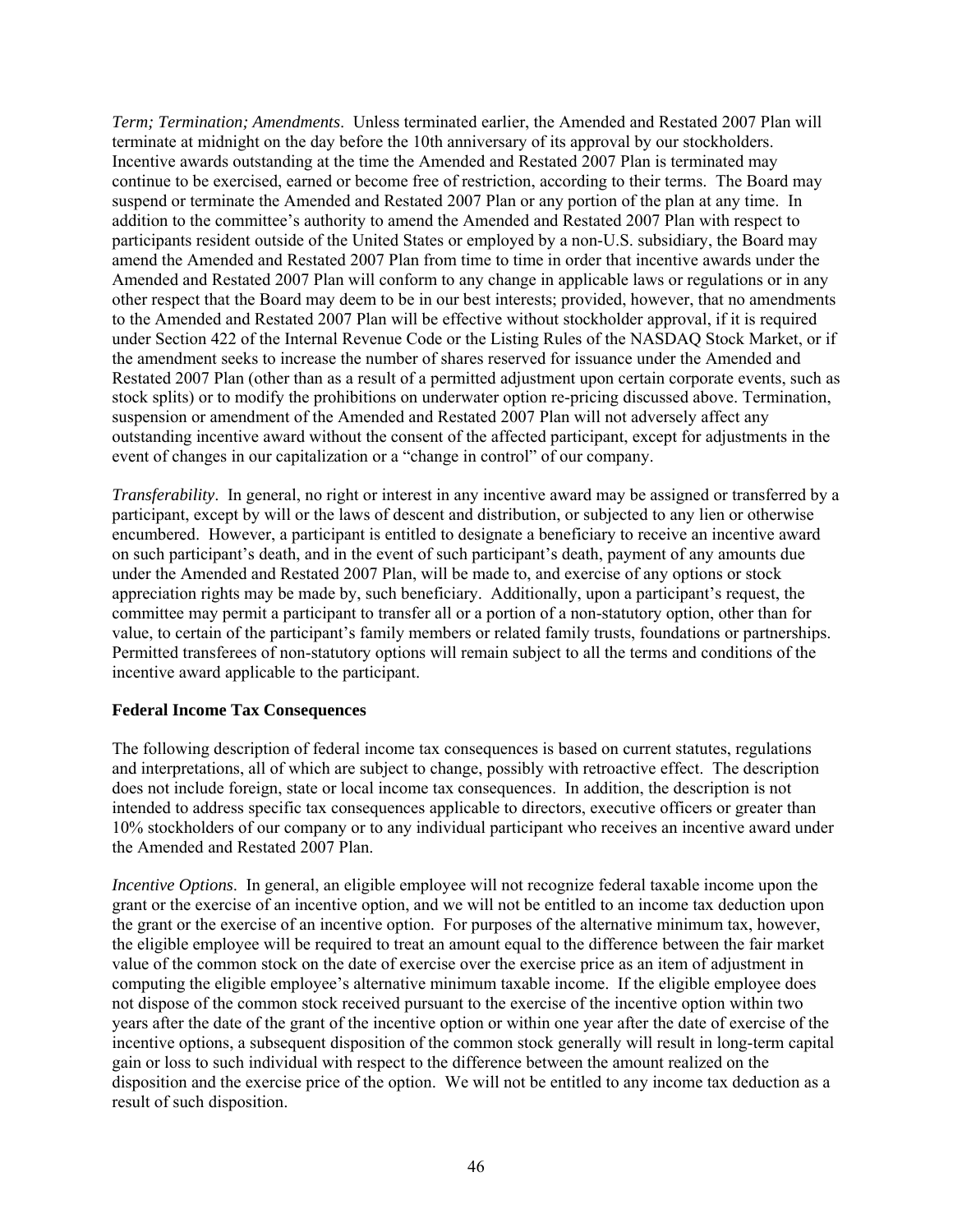If the eligible employee disposes of the common stock acquired upon exercise of the incentive option within two years after the date of the grant of the incentive option or within one year after the date of exercise of the incentive options, then in the year of such disposition, the eligible employee generally will recognize ordinary income, and we will be entitled to an income tax deduction, in an amount equal to the lesser of: (a) the excess of the fair market value of the common stock on the date of exercise over the exercise price, or (b) the amount realized upon disposition over the exercise price. Any gain in excess of such amount recognized by the eligible employee as ordinary income will be taxed to the eligible employee as short-term or long-term capital gain (depending on the period of time the eligible employee held the common stock).

*Non-Statutory Options*. An eligible employee, non-employee director or consultant will not recognize any federal taxable income upon the grant of a non-statutory option, and we will not be entitled to an income tax deduction at the time of such grant. Upon the exercise of a non-statutory option, the eligible employee, non-employee director or consultant generally will recognize ordinary income and we will be entitled to take an income tax deduction in an amount equal to the excess of the fair market value of the common stock on the date of exercise over the exercise price. Upon a subsequent sale of the common stock by the eligible employee, non-employee director or consultant, he or she will recognize short-term or long-term capital gain or loss (depending on the period of time the eligible employee held the common stock).

*Stock Appreciation Rights*. An eligible employee, non-employee director or consultant will recognize ordinary income for federal income tax purposes upon the exercise of a stock appreciation right under the Amended and Restated 2007 Plan for cash, common stock or a combination of cash and common stock, and the amount of income that the eligible employee, non-employee director or consultant will recognize will depend on the amount of cash, if any, and the fair market value of the common stock, if any, that he or she receives as a result of such exercise. We generally will be entitled to a federal income tax deduction in an amount equal to the ordinary income recognized by the eligible employee, non-employee director or consultant in the same taxable year in which the eligible employee, non-employee director or consultant recognizes such income.

*Restricted Stock Awards*. An eligible employee, non-employee director or consultant is not subject to any federal income tax when a restricted stock award is made, nor are we entitled to an income tax deduction at such time, unless the restrictions on the common stock do not present a "substantial risk of forfeiture" or the stock is "transferable," each within the meaning of Section 83 of the Internal Revenue Code. Common stock that is subject to a substantial risk of forfeiture within the meaning of Section 83 of the Internal Revenue Code is transferable within the meaning of that section if the transferee would not be subject to such risk of forfeiture after such transfer. In the year that the restricted stock award is either no longer subject to a substantial risk of forfeiture or is transferable, the eligible employee, non-employee director or consultant will recognize ordinary income in an amount equal to the excess, if any, of the fair market value of the shares of common stock transferred to the eligible employee, non-employee director or consultant, generally determined on the date the restricted stock award is no longer subject to a substantial risk of forfeiture, or is transferable, whichever comes first, over the amount, if any, paid for such shares.

*Stock Unit Awards, Performance Awards and Stock Bonuses.* Neither the participant nor our company incurs any federal income tax consequences as a result of the grant of a stock unit award, performance award or stock bonus. Upon payment of a stock unit award, performance award, or stock bonus in cash, the participant will include the amount paid as ordinary income in the year the payment was received; if payment is made in stock, the participant will include as ordinary income in the year of receipt an amount equal to the fair market value of the shares received. In each case, we will receive a corresponding tax deduction, (provided that the award is not otherwise subject to the limitations of Section 162(m) of the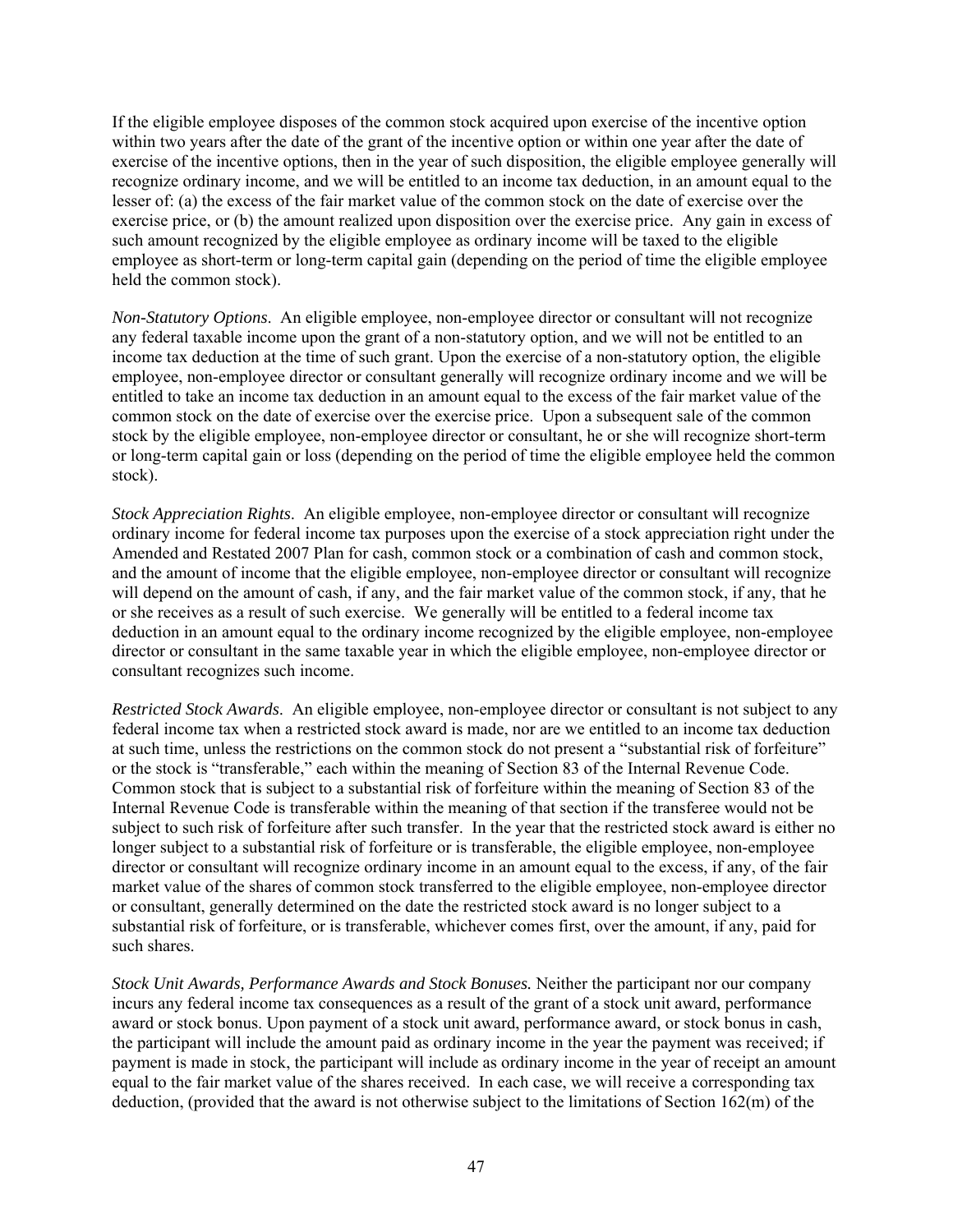Internal Revenue Code), when the amount is included by the participant as ordinary income, or reported as taxable income of the participant by us, pursuant to applicable information reporting requirements. At the time of a subsequent sale or disposition of any shares of our common stock issued in connection with a stock unit award, performance award or stock bonus, any gain or loss will be treated as long-term or short-term capital gain or loss, depending on the holding period from the date the shares were received.

*Excise Tax on Parachute Payments.* Parachute payments are payments to employees or independent contractors who are also officers, stockholders or highly compensated individuals that are contingent upon a change in ownership or control. In certain circumstances the grant, vesting, acceleration or exercise of options or other incentive awards could be treated as contingent on a change in ownership or control for purposes of determining the amount of a parachute payment. In general, the amount of a parachute payment would be the cash or the fair market value of the property received (or to be received) less the amount paid for such property. All or a portion of that parachute payment may be considered an excess parachute payment. If an individual were found to have received an excess parachute payment, he or she would be subject to a special 20% excise tax on the amount of the excess parachute payments, and we would not be allowed to claim any deduction with respect to such payments.

*Section 409A*. A grant may be subject to a 20% penalty tax, in addition to ordinary income tax, at the time the grant becomes vested, plus interest, if the grant constitutes deferred compensation under Section 409A of the Code and the requirements of Section 409A of the Code are not satisfied.

*Section 162(m)*. Pursuant to Section 162(m) of the Code, the annual compensation paid to an individual, who on the last day of the taxable year was the chief executive officer or otherwise covered by this provision because his or her compensation was reported in the Summary Compensation Table, may not be deductible to the extent that it exceeds \$1 million unless the compensation qualifies as "performancebased" under Section 162(m) of the Code. The Amended and Restated 2007 Plan has been designed to permit the committee to grant awards that qualify as "performance-based" for purposes of satisfying the conditions of Section 162(m) of the Code.

*Excise Tax on Parachute Payments*. Unless otherwise provided in a separate agreement between a participant and us, if, with respect to a participant, the acceleration of the vesting of an award or the payment of cash in exchange for all or part of an award, together with any other payments that such participant has the right to receive from us, would constitute a "parachute payment" then the payments to such participant will be reduced to the largest amount as will result in no portion of such payments being subject to the excise tax imposed by Section 4999 of the Code. Such reduction, however, will only be made if the aggregate amount of the payments after such reduction exceeds the difference between the amount of such payments absent such reduction minus the aggregate amount of the excise tax imposed under Section 4999 of the Code attributable to any such excess parachute payments. If such provisions are applicable and if an employee will be subject to a 20% excise tax on any "excess parachute payment" pursuant to Section 4999 of the Code, we will be denied a deduction with respect to such excess parachute payment pursuant to Section 280G of the Code.

## **Incentive Awards Granted Under the Amended and Restated 2007 Plan**

We have not provided a new plan benefits table or the benefits or amounts that would have been received by or allocated to participants for the last completed fiscal year under the Amended and Restated 2007 Plan for the last completed fiscal year if the Amended and Restated 2007 Plan had then been in effect because all awards made under the Amended and Restated 2007 Plan will be made at the discretion of the Board of Directors. However, on an annual basis, each non-employee director receives effective as of the first business day of September a non-statutory option to purchase 4,000 shares of our common stock and our Chairman of the Board receives an additional option to purchase an additional 2,000 shares of our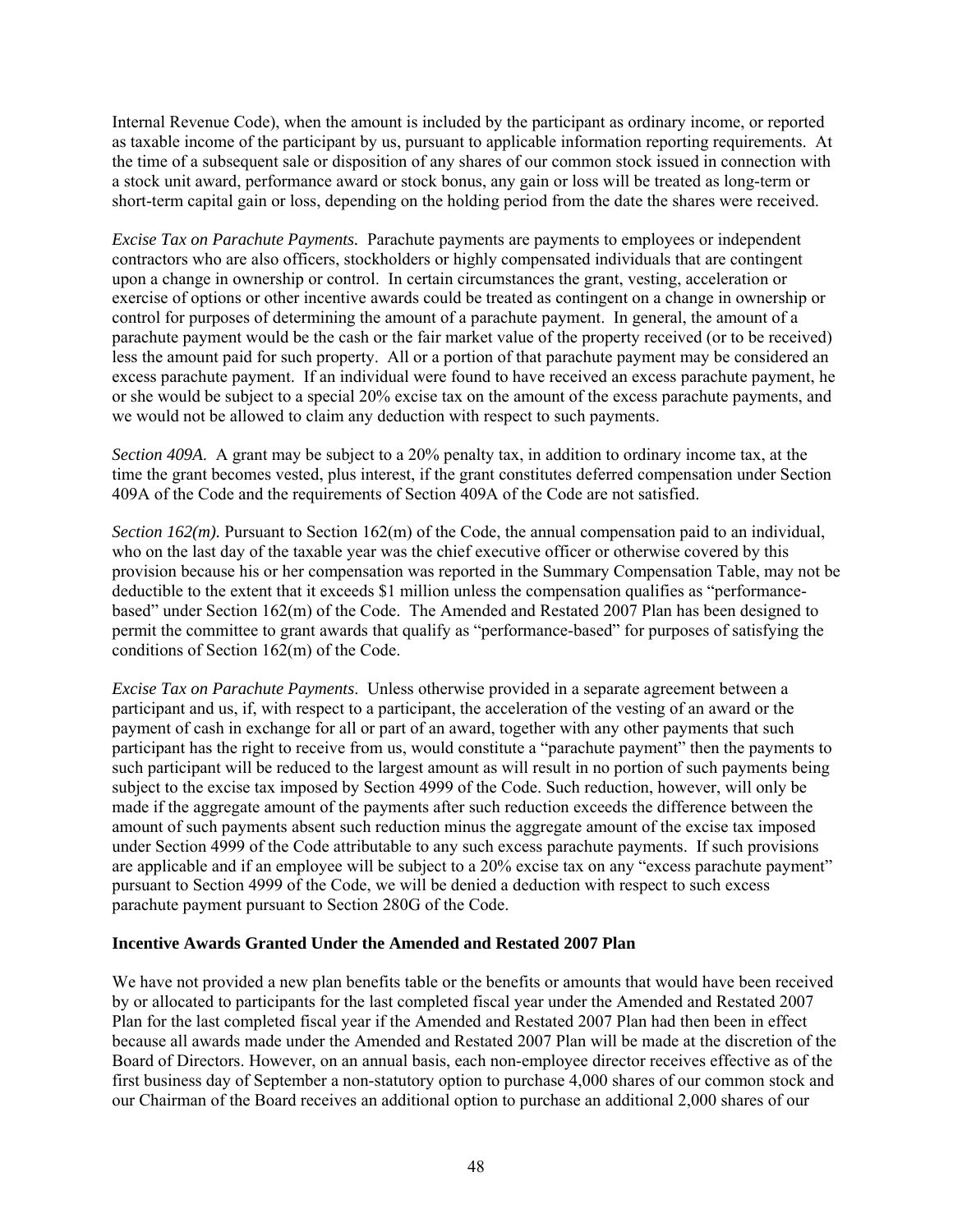common stock. In addition, each new non-employee director receives effective as of the first date of such director's election or appointment a non-statutory option to purchase a pro rata portion of 4,000 shares of our common stock.

Except as described above, no information can be provided with respect to the number or types of awards that may be granted to particular eligible recipients or groups of recipients in the future under the Amended and Restated 2007 Plan. Such awards are within the discretion of the committee administering the plan and the committee has not determined any other future awards or who might receive them.

As of the date of this proxy statement, we had granted options and other incentive awards under the currently existing 2007 Plan as follows:

| <b>Name and Position</b>                        | <b>Number of Shares</b><br><b>Underlying Options</b> | <b>Number of Stock</b><br><b>Bonuses</b> |
|-------------------------------------------------|------------------------------------------------------|------------------------------------------|
| President and Chief Executive Officer           | 15.540                                               | 11.422                                   |
| Chief Financial Officer and Corporate Secretary | 21.950                                               | 12.079                                   |
|                                                 | 37,490                                               | 23,501                                   |
|                                                 | 110,832                                              | 0                                        |
|                                                 | 64.150                                               | 54,293                                   |

(1) Does not include shares underlying options granted under the Northern Technologies International Corporation 2000 Stock Incentive Plan.

#### **Securities Authorized for Issuance Under Equity Compensation Plans**

The following table summarizes outstanding options under NTIC's equity compensation plans as of August 31, 2010. NTIC's equity compensation plans as of August 31, 2010 were the Northern Technologies International Corporation 2007 Stock Incentive Plan, the Northern Technologies International Corporation 2000 Stock Incentive Plan and the Northern Technologies International Corporation Employee Stock Purchase Plan. No future options or other incentive awards will be granted under the Northern Technologies International Corporation 2000 Stock Incentive Plan.

| <b>Plan Category</b>                                                          | (a)<br><b>Number of Securities to</b><br>be Issued Upon Exercise<br>of Outstanding Options,<br><b>Warrants and Rights</b> | (b)<br>Weighted-Average<br><b>Exercise Price of</b><br><b>Outstanding Options,</b><br><b>Warrants and Rights</b> | (c)<br><b>Number of Securities</b><br><b>Remaining Available for</b><br><b>Future Issuance Under</b><br><b>Equity Compensation Plans</b><br>(excluding securities<br>reflected in column $(a)$ ) |
|-------------------------------------------------------------------------------|---------------------------------------------------------------------------------------------------------------------------|------------------------------------------------------------------------------------------------------------------|--------------------------------------------------------------------------------------------------------------------------------------------------------------------------------------------------|
| Equity compensation plans<br>approved by security holders:                    | $232,472^{(1)(2)}$                                                                                                        | 8.35                                                                                                             | $242,725^{(3)}$                                                                                                                                                                                  |
| Equity compensation plans not<br>approved by security holders<br><b>Total</b> | $232,472^{(1)(2)}$                                                                                                        | 8.35                                                                                                             | $242,725^{(3)}$                                                                                                                                                                                  |

(1) Amount includes shares of NTIC common stock issuable upon the exercise of stock options outstanding as of August 31, 2010 under the Northern Technologies International Corporation 2007 Stock Incentive Plan and the Northern Technologies International Corporation 2000 Stock Incentive Plan.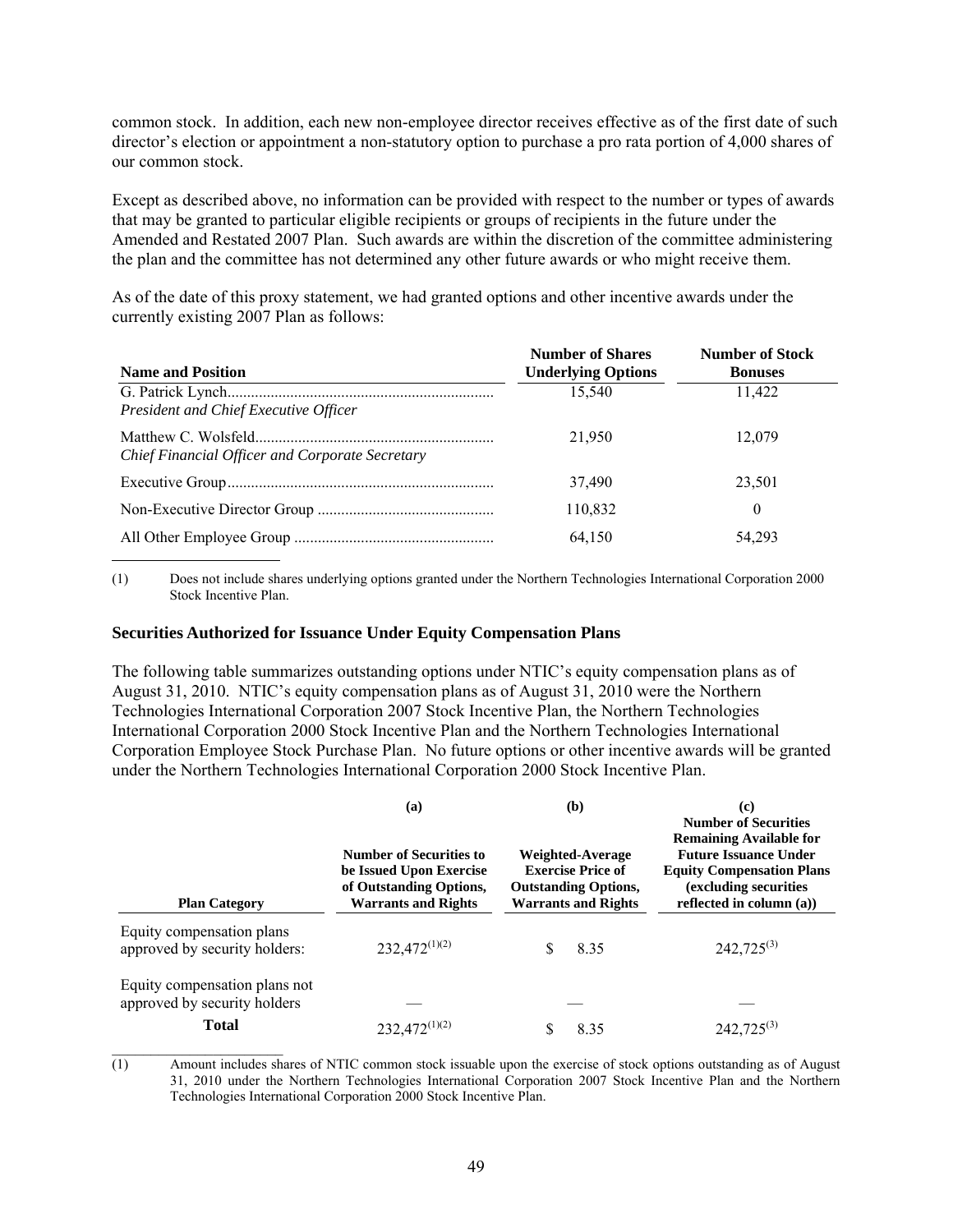- (2) Excludes employee stock purchase rights accruing under the Northern Technologies International Corporation Employee Stock Purchase Plan. Under such plan, each eligible employee may purchase up to 2,000 shares of NTIC common stock at semi-annual intervals on February  $28<sup>th</sup>$  or  $29<sup>th</sup>$  (as the case may be) and August 31st each year at a purchase price per share equal to 90% of the lower of (i) the closing sales price per share of NTIC common stock on the first day of the offering period or (ii) the closing sales price per share of NTIC common stock on the last day of the offering period.
- (3) Amount includes 162,420 shares remaining available at August 31, 2010 for future issuance under Northern Technologies International Corporation 2007 Stock Incentive Plan and 80,305 shares remaining available at August 31, 2010 for future issuance under the Northern Technologies International Corporation Employee Stock Purchase Plan.

#### **Board of Directors Recommendation**

The Board of Directors unanimously recommends that our stockholders vote **FOR** approval of the Northern Technologies International Corporation Amended and Restated 2007 Stock Incentive Plan.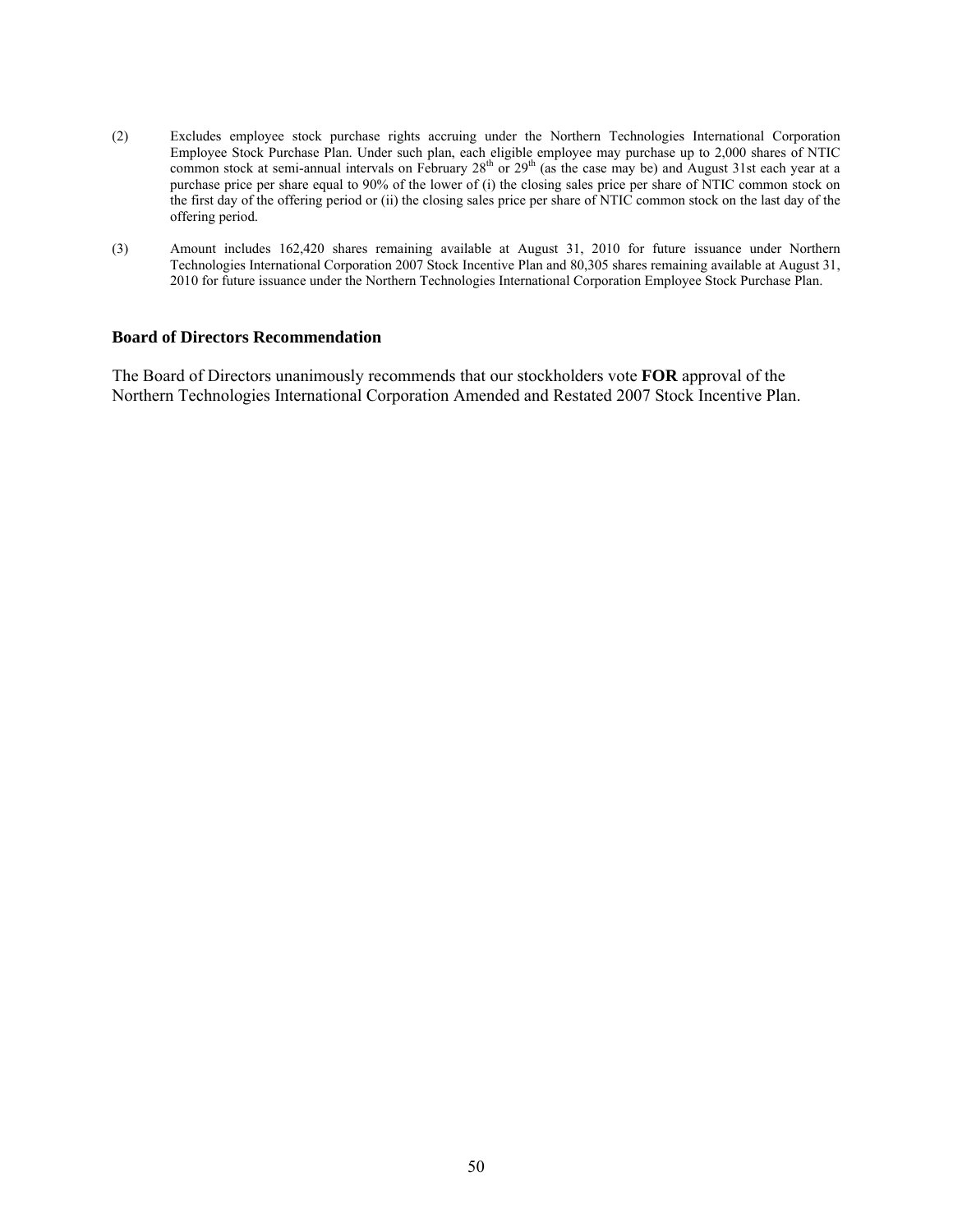## **PROPOSAL THREE — RATIFICATION OF SELECTION OF INDEPENDENT REGISTERED PUBLIC ACCOUNTING FIRM \_\_\_\_\_\_\_\_\_\_\_\_\_\_\_\_\_**

#### **Selection of Independent Registered Public Accounting Firm**

The Audit Committee of the Board of Directors has selected Baker Tilly Virchow Krause, LLP (formerly Virchow Krause & Company LLP) to serve as our independent registered public accounting firm for the fiscal year ending August 31, 2011. Although it is not required to do so, the Board of Directors is asking our stockholders to ratify the Audit Committee's selection of Baker Tilly Virchow Krause, LLP. If our stockholders do not ratify the selection of Baker Tilly Virchow Krause, LLP, another independent registered public accounting firm will be considered by the Audit Committee of the Board of Directors. Even if the selection is ratified by our stockholders, the Audit Committee may in its discretion change the appointment at any time during the year, if it determines that such a change would be in the best interests of our company and its stockholders.

Representatives of Baker Tilly Virchow Krause, LLP will be present at the Annual Meeting to respond to appropriate questions. They will also have the opportunity to make a statement if they wish to do so.

## **Audit, Audit-Related, Tax and Other Fees**

 $\mathcal{L}_\text{max}$ 

The following table presents the aggregate fees billed to us by Baker Tilly Virchow Krause, LLP, our independent registered public accounting firm, for the fiscal years ended August 31, 2010 and August 31, 2009.

| <b>Aggregate Amount Billed by</b><br><b>Baker Tilly Virchow Krause, LLP (\$)</b> |                    |  |
|----------------------------------------------------------------------------------|--------------------|--|
| <b>Fiscal 2010</b>                                                               | <b>Fiscal 2009</b> |  |
| \$129,000                                                                        | \$129,000          |  |
| 79,000                                                                           | 48,230             |  |
|                                                                                  |                    |  |
|                                                                                  |                    |  |

 $(1)$  These fees consisted of the audit of our annual financial statements by year, review of financial statements included in our quarterly reports on Form 10-Q and other services normally provided in connection with statutory and regulatory filings or engagements.

(2) These fees consisted of reviews of quarterly financials, reviews of registration statements, the issuance of consents, providing comfort letter for stock issuance, Sarbanes Oxley controls testing and review of SEC comment letter. The Audit Committee has considered whether the provision of these services is compatible with maintaining the independence of Baker Tilly Virchow Krause, LLP and has determined that it is.

#### **Audit Committee Pre-Approval Policies and Procedures**

Rules adopted by the Securities and Exchange Commission in order to implement requirements of the Sarbanes-Oxley Act of 2002 require public company audit committees to pre-approve audit and non-audit services provided by a company's independent registered public accounting firm. All services rendered by Baker Tilly Virchow Krause, LLP to NTIC were permissible under applicable laws and regulations and all services provided to NTIC, other than de minimis non-audit services allowed under applicable law, were approved in advance by the Audit Committee in accordance with these rules. The Audit Committee has not adopted any formal pre-approval policies and procedures.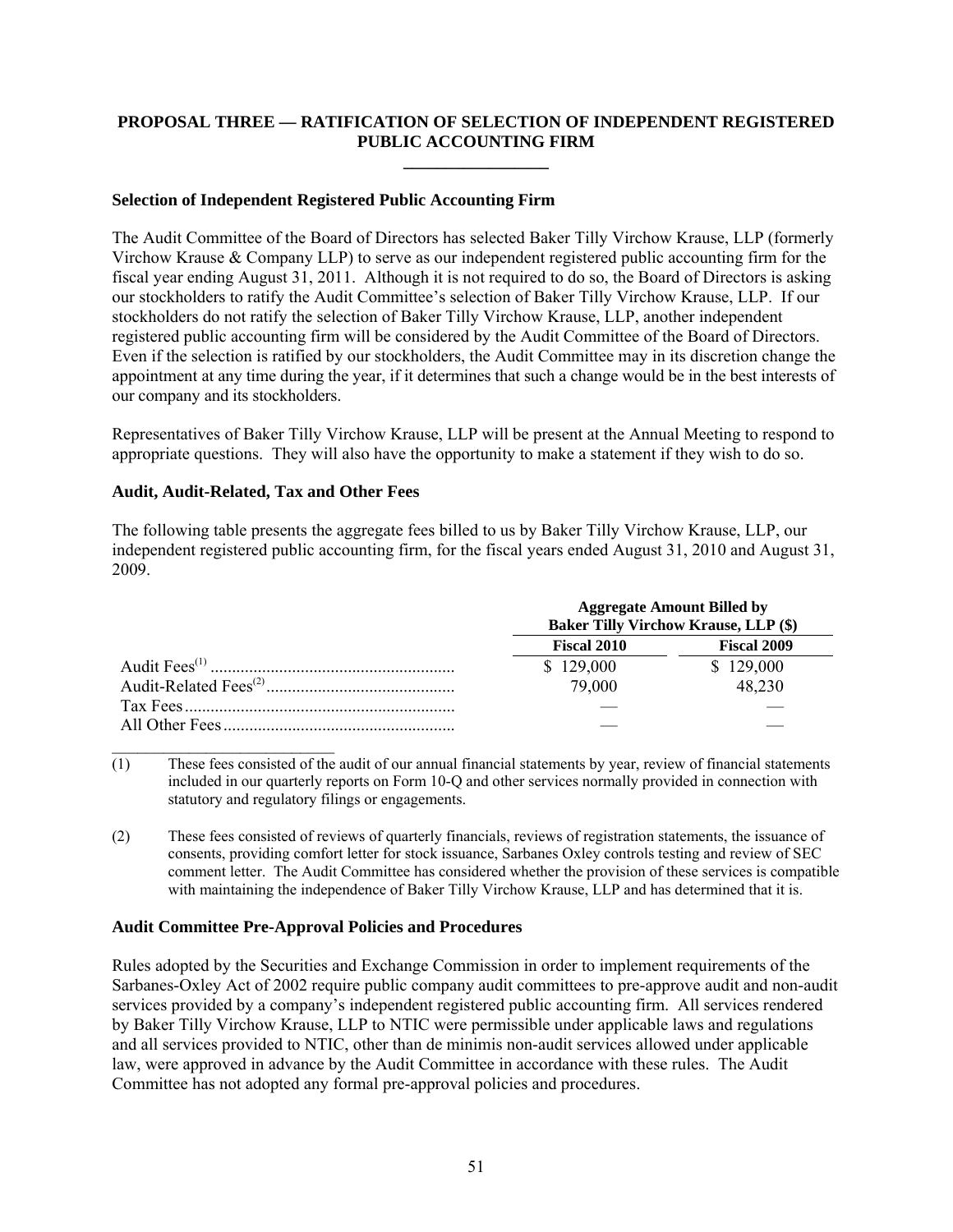#### **Board of Directors Recommendation**

The Board of Directors unanimously recommends that our stockholders vote **FOR** ratification of the selection of Baker Tilly Virchow Krause, LLP, as our independent registered public accounting firm for the fiscal year ending August 31, 2011.

#### **Audit Committee Report**

This report is furnished by the Audit Committee of the Board of Directors with respect to NTIC's financial statements for the fiscal year ended August 31, 2010.

One of the purposes of the Audit Committee is to oversee NTIC's accounting and financial reporting processes and the audit of NTIC's annual financial statements. NTIC's management is responsible for the preparation and presentation of complete and accurate financial statements. NTIC's independent registered public accounting firm, Baker Tilly Virchow Krause, LLP, is responsible for performing an independent audit of NTIC's financial statements in accordance with the standards of the Public Company Accounting Oversight Board (United States) and for issuing a report on their audit.

In performing its oversight role, the Audit Committee has reviewed and discussed NTIC's audited financial statements for the fiscal year ended August 31, 2010 with NTIC's management. Management represented to the Audit Committee that NTIC's financial statements were prepared in accordance with generally accepted accounting principles. The Audit Committee has discussed with Baker Tilly Virchow Krause, LLP, NTIC's independent registered public accounting firm, the matters required to be discussed by Statement on Auditing Standards No. 61, as amended (AICPA, Professional Standards, Vol. 1, AU section 380), as adopted by the Public Company Accounting Oversight Board in Rule 3200T. The Audit Committee has received the written disclosures and the letter from Baker Tilly Virchow Krause, LLP required by applicable requirements of the Public Company Accounting Oversight Board regarding the Baker Tilly Virchow Krause, LLP's communications with the Audit Committee concerning independence. The Audit Committee has discussed with Baker Tilly Virchow Krause, LLP its independence and concluded that the independent registered public accounting firm is independent from NTIC and NTIC's management.

Based on the review and discussions of the Audit Committee described above, in reliance on the unqualified opinion of Baker Tilly Virchow Krause, LLP regarding NTIC's audited financial statements, and subject to the limitations on the role and responsibilities of the Audit Committee discussed above and in the Audit Committee's charter, the Audit Committee recommended to the Board of Directors that NTIC's audited financial statements for the fiscal year ended August 31, 2010 be included in its Annual Report on Form 10-K for the fiscal year ended August 31, 2010 for filing with the Securities and Exchange Commission.

This report is dated as of November 17, 2010.

#### *Audit Committee*

Mark J. Stone, Chair Pierre Chenu Soo-Keong Koh Richard J. Nigon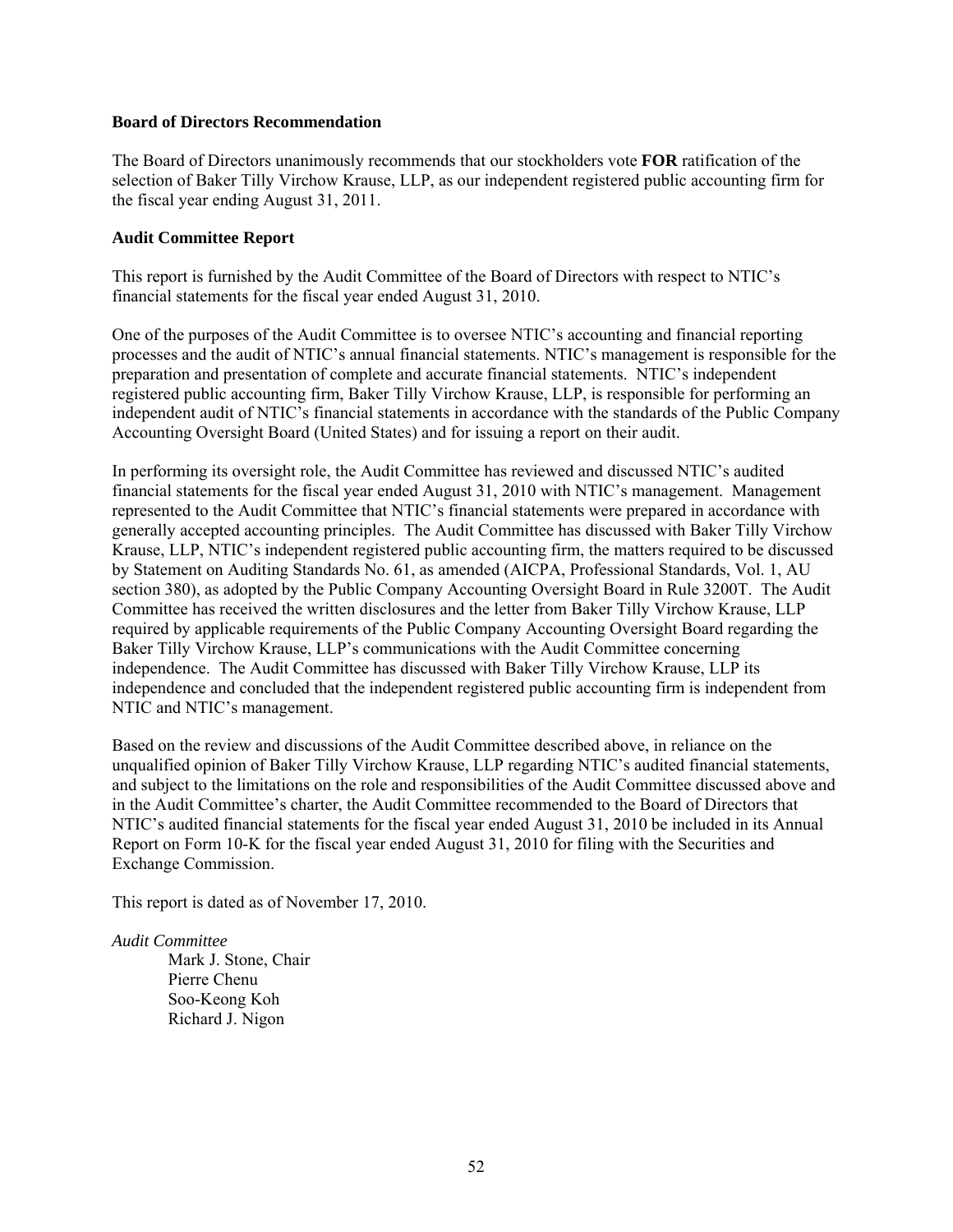## **OTHER MATTERS \_\_\_\_\_\_\_\_\_\_\_\_\_\_\_\_**

## **Section 16(a) Beneficial Ownership Reporting Compliance**

Section 16(a) of the Securities Exchange Act of 1934, as amended, requires our directors, executive officers and all persons who beneficially own more than 10 percent of the outstanding shares of our common stock to file with the Securities and Exchange Commission initial reports of ownership and reports of changes in ownership of our common stock. Executive officers, directors and greater than 10 percent beneficial owners are also required to furnish NTIC with copies of all Section 16(a) forms they file. To our knowledge, based upon a review of the copies of such reports furnished to us and written representations that no other reports were required, during the fiscal year ended August 31, 2010, none of our directors or executive officers or beneficial owners of greater than 10 percent of our common stock failed to file on a timely basis the forms required by Section 16 of the Exchange Act.

## **Stockholder Proposals for 2012 Annual Meeting**

Stockholders who, in accordance with Rule 14a-8 under the Exchange Act, wish to present proposals for inclusion in the proxy materials relating to the 2012 Annual Meeting of Stockholders must submit their proposals so that they are received by us at our principal executive offices no later than the close of business on August 9, 2011, unless the date of the meeting is delayed by more than 30 calendar days. The proposals must satisfy the requirements of the proxy rules promulgated by the Securities and Exchange Commission and as the rules of the SEC make clear, simply submitting a proposal does not guarantee that it will be included.

Any other stockholder proposals to be presented at the 2012 Annual Meeting of Stockholders (other than a matter brought pursuant to SEC Rule 14a-8) must be given in writing to our Corporate Secretary and must be delivered to or mailed and received at our principal executive offices, not less than 90 days nor more than 120 days prior to the anniversary date of the 2011 Annual Meeting of Stockholders; provided, however, that in the event that the 2012 Annual Meeting of Stockholders is not held within 30 days before or after such anniversary date, notice by the stockholder to be timely must be received not later than the close of business on the  $10<sup>th</sup>$  day following the day on which such notice of the date of the annual meeting was mailed or such public disclosure was made, whichever first occurs. The proposal must contain specific information required by our Bylaws, a copy of which may be obtained by writing to our Corporate Secretary. If a proposal is not timely and properly made in accordance with the procedures set forth in our Bylaws, it will be defective and may not be brought before the meeting. If the proposal is nonetheless brought before the meeting and the Chairman of the meeting does not exercise the power and duty to declare the proposal defective, the persons named in the proxy may use their discretionary voting with respect to the proposal.

## **Director Nominations for 2012 Annual Meeting**

In accordance with procedures set forth in our Bylaws, NTIC stockholders may propose nominees for election to the Board of Directors only after providing timely written notice to our Corporate Secretary. To be timely, a stockholder's notice to the Corporate Secretary must be delivered to or mailed and received at NTIC's principal executive offices not less than 90 days nor more than 120 days prior to the anniversary date of the immediately preceding annual meeting; provided, however, that in the event that the annual meeting with respect to which such notice is to be tendered is not held within 30 days before or after such anniversary date, notice by the stockholder to be timely must be received not later than the close of business on the  $10<sup>th</sup>$  day following the day on which such notice of the date of the meeting was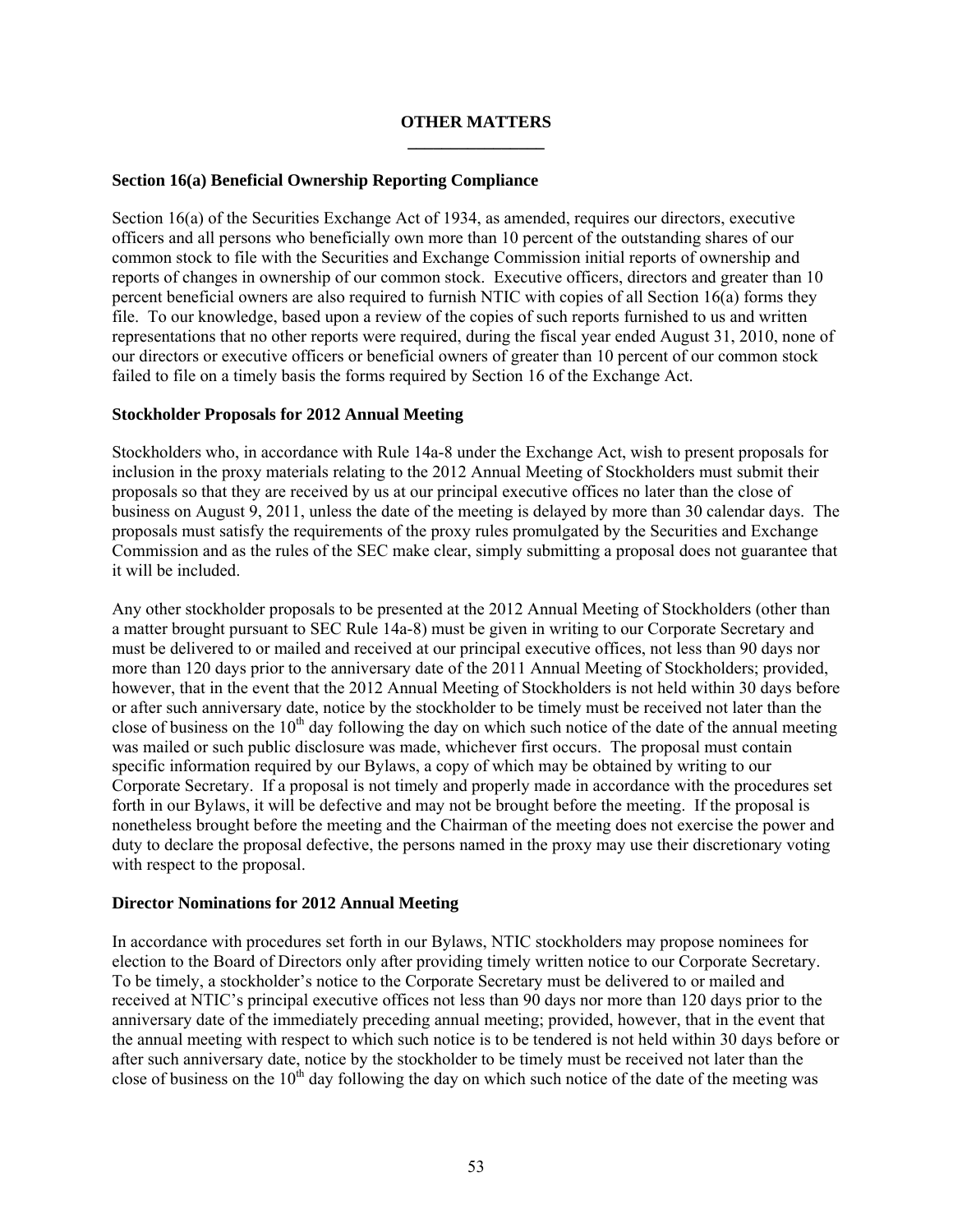mailed or public disclosure was made, whichever first occurs. The notice must set forth, among other things:

- the nominee's name, age, business address, residence address and record address;
- the nominee's principal occupation or employment;
- the class and number of shares of NTIC capital stock which are beneficially owned by the nominee;
- signed consent to serve as a director of NTIC; and
- any other information concerning the nominee required under the rules of the Securities and Exchange Commission in a proxy statement soliciting proxies for the election of directors.

Submissions must be made by mail, courier or personal delivery. E-mailed submissions will not be considered. The Nominating and Corporate Governance Committee will consider only those stockholder recommendations whose submissions comply with the procedural requirements set forth in NTIC's Bylaws. The Nominating and Corporate Governance Committee will evaluate candidates recommended by stockholders in the same manner as those recommended by others.

## **Other Business**

Our management does not intend to present other items of business and knows of no items of business that are likely to be brought before the Annual Meeting, except those described in this proxy statement. However, if any other matters should properly come before the Annual Meeting, the persons named in the enclosed proxy will have discretionary authority to vote such proxy in accordance with their best judgment on the matters.

## **Copies of Fiscal 2010 Annual Report**

**We have sent or made electronically available to each of our stockholders a copy of our annual report on Form 10-K (without exhibits) for the fiscal year ended August 31, 2010. The exhibits to our Form 10-K are available by accessing the SEC's EDGAR filing database at www.sec.gov. We will furnish a copy of any exhibit to our Form 10-K upon receipt from any such person of a written request for such exhibits upon the payment of our reasonable expenses in furnishing the exhibits. This request should be sent to: Northern Technologies International Corporation, 4201 Woodland Road, Circle Pines, Minnesota 55014, Attention: Stockholder Information.** 

## **Householding of Annual Meeting Materials**

Some banks, brokers and other nominee record holders may be participating in the practice of "householding" proxy statements and annual reports. This means that only one copy of this proxy statement or NTIC's Annual Report to Stockholders may have been sent to multiple stockholders in each household. NTIC will promptly deliver a separate copy of either document to any stockholder upon written or oral request to NTIC's Stockholder Information Department, Northern Technologies International Corporation, 4201 Woodland Road, Circle Pines, Minnesota 55014, telephone: (763) 225- 6637. Any stockholder who wants to receive separate copies of this proxy statement or NTIC's Annual Report to Stockholders in the future, or any stockholder who is receiving multiple copies and would like to receive only one copy per household, should contact the stockholder's bank, broker, or other nominee record holder, or the stockholder may contact NTIC at the above address and phone number.